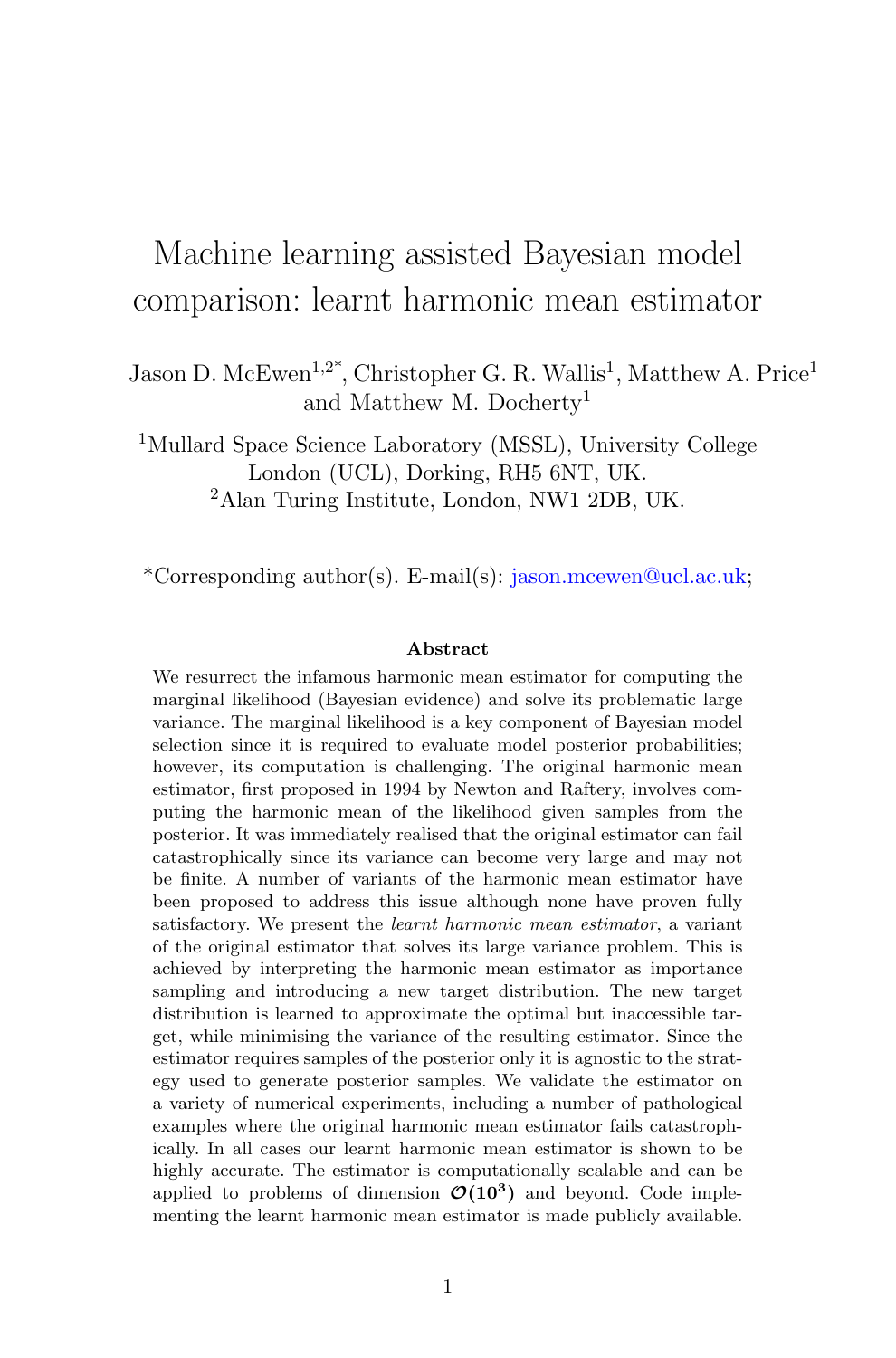## 1 Introduction

Model selection is a critical task in order to ascertain an appropriate statistical model to describe observational data. In the Bayesian formalism, model selection requires computing the *marginal likelihood*, the average likelihood of a model over its prior probability space, given observational data. The marginal likelihood (also called the *Bayesian evidence*) may then be used to compute model posterior odds and assign relative probabilities to different models. Computing the marginal likelihood is therefore a key ingredient in Bayesian inference. However, computing the marginal likelihood in practice requires the evaluation of a high-dimensional integral, which is computationally challenging.

The Bayesian formalism is one of the most common approaches to statistical inference. Consider the estimation of unknown parameters  $\theta \in \Theta$  (typically  $\Theta = \mathbb{R}^d$ ) from observed data y (typically  $y \in \mathbb{R}^n$ ), under a statistical model M relating the data to the parameters. Given the data  $y$  and model  $M$ , inferences of the parameters  $\theta$  are based on their posterior distribution through Bayes' theorem by

$$
P(\theta | y, M) = \frac{P(y | \theta, M)P(\theta | M)}{P(y | M)} = \frac{\mathcal{L}(\theta)\pi(\theta)}{z}, \qquad (1)
$$

where for model M the likelihood  $P(y | \theta, M)$  specifies the probability of the data given the parameters and  $P(\theta | M)$  encodes prior information about the parameters. The denominator  $P(y | M)$ , termed the *marginal likelihood* or Bayesian evidence, measures the probability of the observed data under model M. For notational brevity we denote the likelihood by  $\mathcal{L}(\theta)$ , the prior by  $\pi(\theta)$  and the marginal likelihood by z. We drop the explicit dependence on the model  $M$ , except where explicitly required. For parameter inference the marginal likelihood can be ignored (since it simply normalises the posterior) and the shape of the posterior can be explored using Markov chain Monte Carlo (MCMC) sampling techniques, e.g. Metropolis-Hastings sampling [\(Metropolis](#page-35-0) [et al,](#page-35-0) [1953;](#page-35-0) [Hastings,](#page-35-1) [1970\)](#page-35-1).

For Bayesian model selection it is necessary to compute the marginal likelihood given by

<span id="page-1-0"></span>
$$
z = P(y | M) = \int d\theta P(y | \theta, M) P(\theta | M) = \int d\theta \mathcal{L}(\theta) \pi(\theta).
$$
 (2)

The marginal likelihood is of critical importance for Bayesian model selection since it is required to compute the posterior probabilities of models. Noting Bayes' theorem, the relative posterior probability of competing models  $M_1$  and  $M_2$  is given by

$$
\frac{P(M_1 | y)}{P(M_2 | y)} = \frac{P(y | M_1)}{P(y | M_2)} \frac{P(M_1)}{P(M_2)}.
$$
\n(3)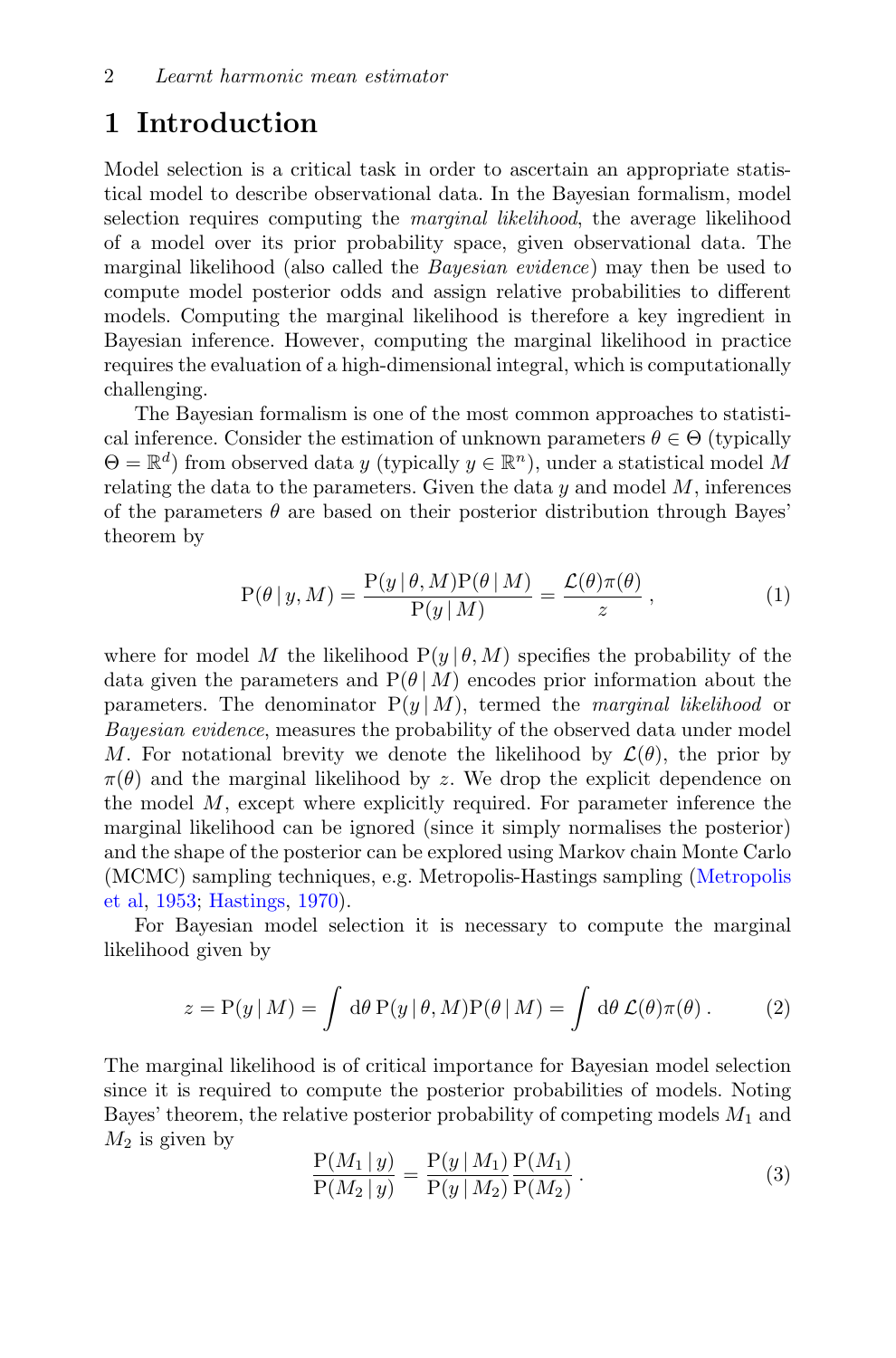In the absence of prior information regarding model preferences it is reasonable to take the ratio of model prior probabilities  $P(M_1)/P(M_2)$  to be unity. In this case, the relative model posterior probability is given by the ratio of marginal likelihoods for the two competing models, which is also called the Bayes factor. In either case, computing marginal likelihoods is a critical component to evaluating model posterior odds, which can then be used to select the preferred model.

It is clear from [\(2\)](#page-1-0) that evaluation of the marginal likelihood requires computation of an integral with dimension d given by the number of parameters of interest, which is typically high-dimensional. In principle, the marginal likelihood could be computed simply by Monte Carlo integration of the likelihood, given samples from the prior. While this estimator converges asymptotically to the true marginal likelihood as the number of Monte Carlo samples increases, in practice the accuracy of the estimator depends critically on its variance. Since in practice the prior is typically more diffuse than the likelihood this approach is inefficient, particularly in high and even moderate dimensional settings [\(Clyde et al,](#page-34-0) [2007\)](#page-34-0). Consequently, this simple estimator is usually not effective in practice (see, e.g., [Cai et al,](#page-34-1) [2021\)](#page-34-1).

A variety of alternative methods have been proposed to compute the marginal likelihood. For excellent reviews see [Clyde et al](#page-34-0) [\(2007\)](#page-34-0) and [Friel and](#page-34-2) [Wyse](#page-34-2) [\(2012\)](#page-34-2). The Savage-Dickey density ratio can be used for nested models [\(Trotta,](#page-36-0) [2007\)](#page-36-0). For more general models, Laplace's method is a widely used approach [\(Tierney and Kadane,](#page-36-1) [1986\)](#page-36-1), which relies on the assumption that the posterior distribution can be adequately approximated by a Gaussian distribution. This assumption often does not hold and so marginal likelihood estimates computed by Laplace's method may be inaccurate. Thermodynamic integration (e.g. [O'Ruanaidh and Fitzgerald](#page-36-2) [1996\)](#page-36-2), which is based on MCMC techniques, is a well-known, general approach for computing the marginal likelihood that has been applied successfully for low-dimensional problems (e.g. [Marshall et al,](#page-35-2) [2003\)](#page-35-2); however, it does require careful tuning. Annealed importance sampling [\(Neal,](#page-35-3) [2001\)](#page-35-3), which approximates the target distribution using a tempering mechanism to adaptively define an importance sampling function, is another. Chib's method [\(Chib,](#page-34-3) [1995;](#page-34-3) [Chib and Jeliazkov,](#page-34-4) [2001\)](#page-34-4) is based on the outputs of a Gibbs or Metropolis-Hasting (MH) sampler [\(Metropolis et al,](#page-35-0) [1953;](#page-35-0) [Hastings,](#page-35-1) [1970\)](#page-35-1), which poses some restrictions. Nested sampling [\(Skilling,](#page-36-3) [2006\)](#page-36-3) was designed specifically with the computation of the marginal likelihood in mind, reparameterising the marginal likelihood into a one-dimensional integral of the likelihood with respected to the enclosed prior volume. The computational difficulty of nested sampling approaches is shifted to sampling of the prior distribution subject to a hard constraint defined by likelihood level-sets. Numerous nested sampling strategies have been proposed based on MCMC sampling [\(Skilling,](#page-36-3) [2006\)](#page-36-3), ellipsoidal rejection sampling [\(Feroz and Hobson,](#page-34-5) [2008;](#page-34-5) [Feroz et al,](#page-34-6) [2009\)](#page-34-6), slice sampling [\(Handley et al,](#page-35-4) [2015\)](#page-35-4), diffusive sampling [\(Brewer et al,](#page-34-7) [2011\)](#page-34-7) and proximal sampling [\(Cai et al,](#page-34-1)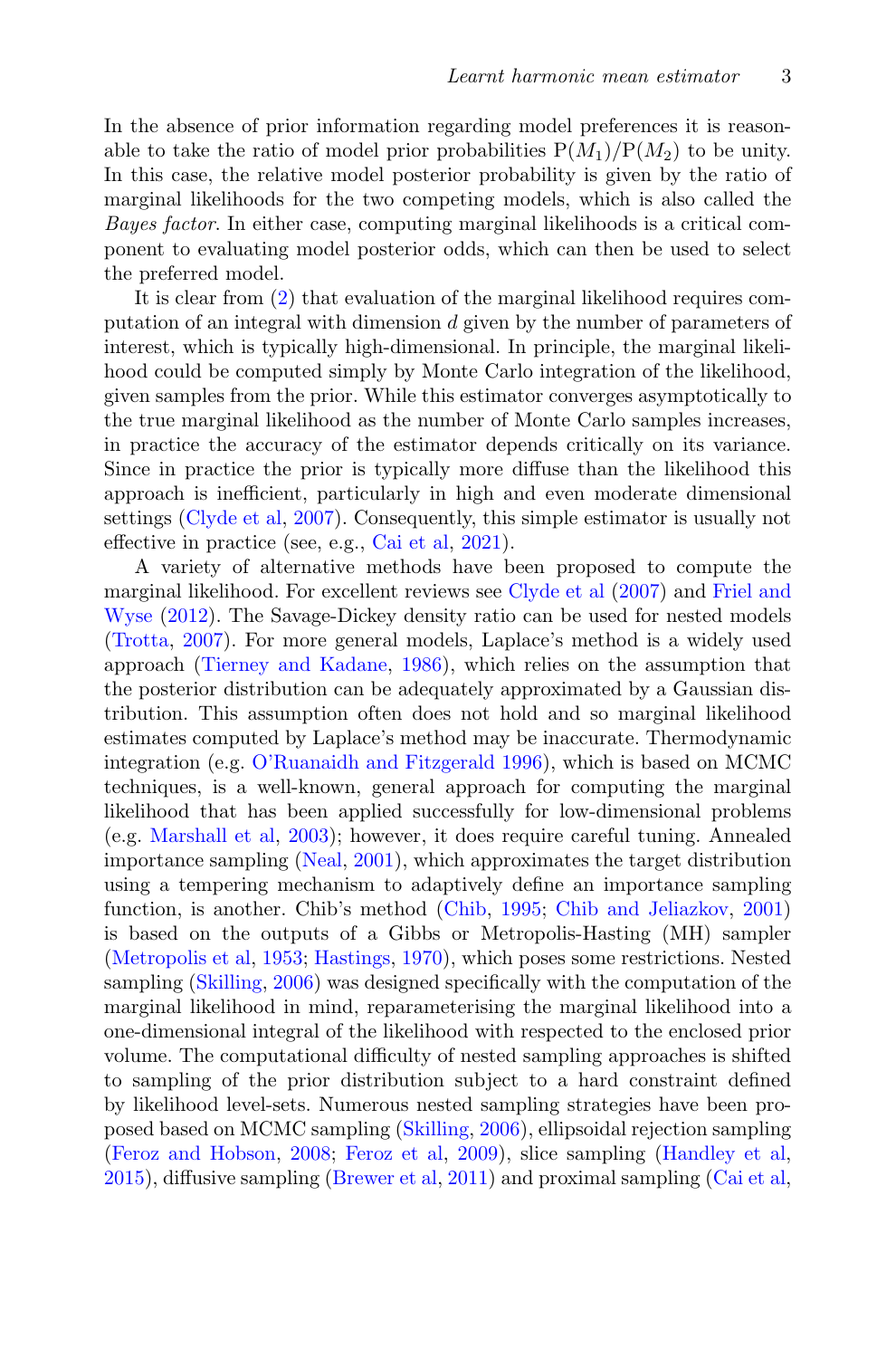[2021\)](#page-34-1). In all of the above approaches, the sampling strategy is tightly coupled with the technique used to estimate the marginal likelihood. Furthermore, while nested sampling approaches have scaled to high-dimensional settings, notably proximal nested sampling to dimensions  $10^6$  and beyond [\(Cai et al,](#page-34-1) [2021\)](#page-34-1), most techniques are limited to low-dimensional settings.

Ideally, the computation of the marginal likelihood would be agnostic to the sampling strategy. If the marginal likelihood estimator required samples from the posterior only, it could indeed then be decoupled from sampling. In this case, the most effective sampler for the problem at hand could be considered and the posterior samples recycled to estimate the marginal likelihood. While some techniques to compute the marginal likelihood from posterior samples have been proposed, they are generally not robust and limited to very low dimensions. The harmonic mean estimator [\(Newton and Raftery,](#page-35-5) [1994\)](#page-35-5) involves computing the harmonic mean of the likelihood given samples of the posterior generated by any MCMC technique. However, it was immediately realised that the original estimator can fail catastrophically since its variance can become very large and may not be finite (a thorough review and inspection of the harmonic mean estimator and variants is presented in Sec. [2\)](#page-4-0). In [Heavens et al](#page-35-6) [\(2017\)](#page-35-6) an approach based on kth nearest-neighbour distances is proposed to compute the marginal likelihood from posterior samples, although the technique is limited to low-dimensional settings.

In this article we present the learnt harmonic mean estimator, a variant of the original harmonic mean estimator that solves its large variance problem. This is achieved by interpreting the harmonic mean estimator as importance sampling and introducing a new target distribution. The new target distribution is learned to approximate the optimal but inaccessible target, while minimising the variance of the resulting estimator. The estimator requires samples of the posterior only and hence is agnostic to the strategy used to generate posterior samples. Posterior samples are split to first learn the target distribution and then to second infer the marginal likelihood using the learnt target. The resulting estimator is evaluated on a variety of numerical experiments, including a number of pathological examples where the original harmonic mean estimator has been shown to fail catastrophically. In all cases our learnt harmonic mean estimator is shown to be robust and highly accurate.

The remainder of this article is structured as follows. In Sec. [2](#page-4-0) we review the harmonic mean estimator, its problematic source of large variance, and variants that have been introduced in an attempt to mitigate this issue. We present our learnt harmonic mean estimator in Sec. [3.](#page-8-0) In Sec. [4](#page-19-0) we apply our estimator to numerous benchmark problems where ground truth marginal likelihood values are accessible, demonstrating in all cases that it is highly accurate. Particular attention has been paid to the design and implementation of the software code implementing our learnt harmonic mean estimator so that it can be easily applied by others to their problems of interest. We demonstrate the ease of use of the code in Sec. [5.](#page-32-0) Concluding remarks are made in Sec. [6.](#page-33-0)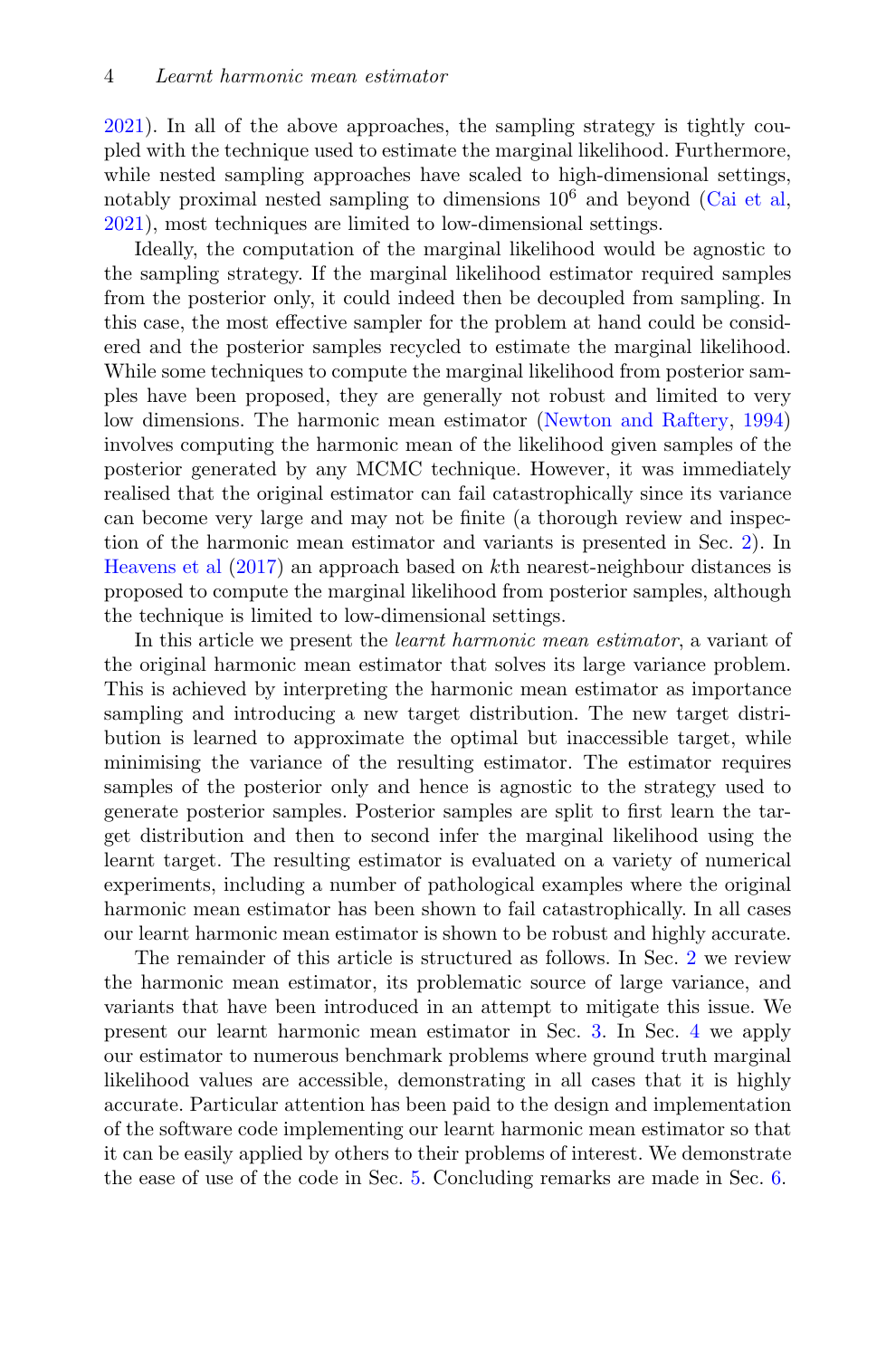## <span id="page-4-0"></span>2 Review of harmonic mean estimators

Harmonic mean estimators have been the focus of considerable discussion since first proposed by [Newton and Raftery](#page-35-5) [\(1994\)](#page-35-5). While the harmonic mean estimator is asymptotically consistent [\(Newton and Raftery,](#page-35-5) [1994\)](#page-35-5), it was immediately realised that the original estimator can fail catastrophically [\(Neal,](#page-35-7) [1994\)](#page-35-7) since its variance can become very large and may not be finite. A number of variants of the original estimator have been proposed to address its failings (e.g. [Raftery et al,](#page-36-4) [2006;](#page-36-4) [Robert and Wraith,](#page-36-5) [2009;](#page-36-5) [Lenk,](#page-35-8) [2009;](#page-35-8) [van Haasteren,](#page-35-9) [2014\)](#page-35-9), although harmonic mean estimators have generally been considered to be ineffective [\(Clyde et al,](#page-34-0) [2007;](#page-34-0) [Friel and Wyse,](#page-34-2) [2012\)](#page-34-2). We review the original harmonic mean estimator and discuss why it is problematic. We then review variants of the original estimator and how they attempt to address this failing, which motivates the *learnt harmonic mean estimator* that we present in Sec. [3.](#page-8-0)

### 2.1 Original harmonic mean estimator

The harmonic mean estimator was first proposed by [Newton and Raftery](#page-35-5)  $(1994)$ , who showed that the marginal likelihood z can be estimated from the harmonic mean of the likelihood, given posterior samples. This follows by considering the expectation of the reciprocal of the likelihood with respect to the posterior distribution:

$$
\rho = \mathbb{E}_{P(\theta \mid y)} \left[ \frac{1}{\mathcal{L}(\theta)} \right] \tag{4}
$$

$$
= \int d\theta \frac{1}{\mathcal{L}(\theta)} \mathcal{P}(\theta | y)
$$
 (5)

$$
= \int d\theta \frac{1}{\mathcal{L}(\theta)} \frac{\mathcal{L}(\theta)\pi(\theta)}{z} \tag{6}
$$

$$
=\frac{1}{z},\tag{7}
$$

where the final line follows since the prior  $\pi(\theta)$  is a normalised probability distribution. This relationship between the marginal likelihood and the harmonic mean motivates the *original harmonic mean estimator*:

$$
\hat{\rho} = \frac{1}{N} \sum_{i=1}^{N} \frac{1}{\mathcal{L}(\theta_i)}, \quad \theta_i \sim \mathcal{P}(\theta \, | \, y), \tag{8}
$$

where N specifies the number of samples  $\theta_i$  drawn from the posterior, and from which the marginal likelihood may naively be estimated by  $\hat{z} = 1/\hat{\rho}$ . For now we simply consider the estimation of the reciprocal of the marginal likelihood  $\rho$  (we discuss estimation of the marginal likelihood itself and Bayes factors in more detail in Sec. [3.3\)](#page-14-0).

As immediately realised by [Neal](#page-35-7)  $(1994)$ , this estimator can fail catastrophically since its variance can become very large and may not be finite. Review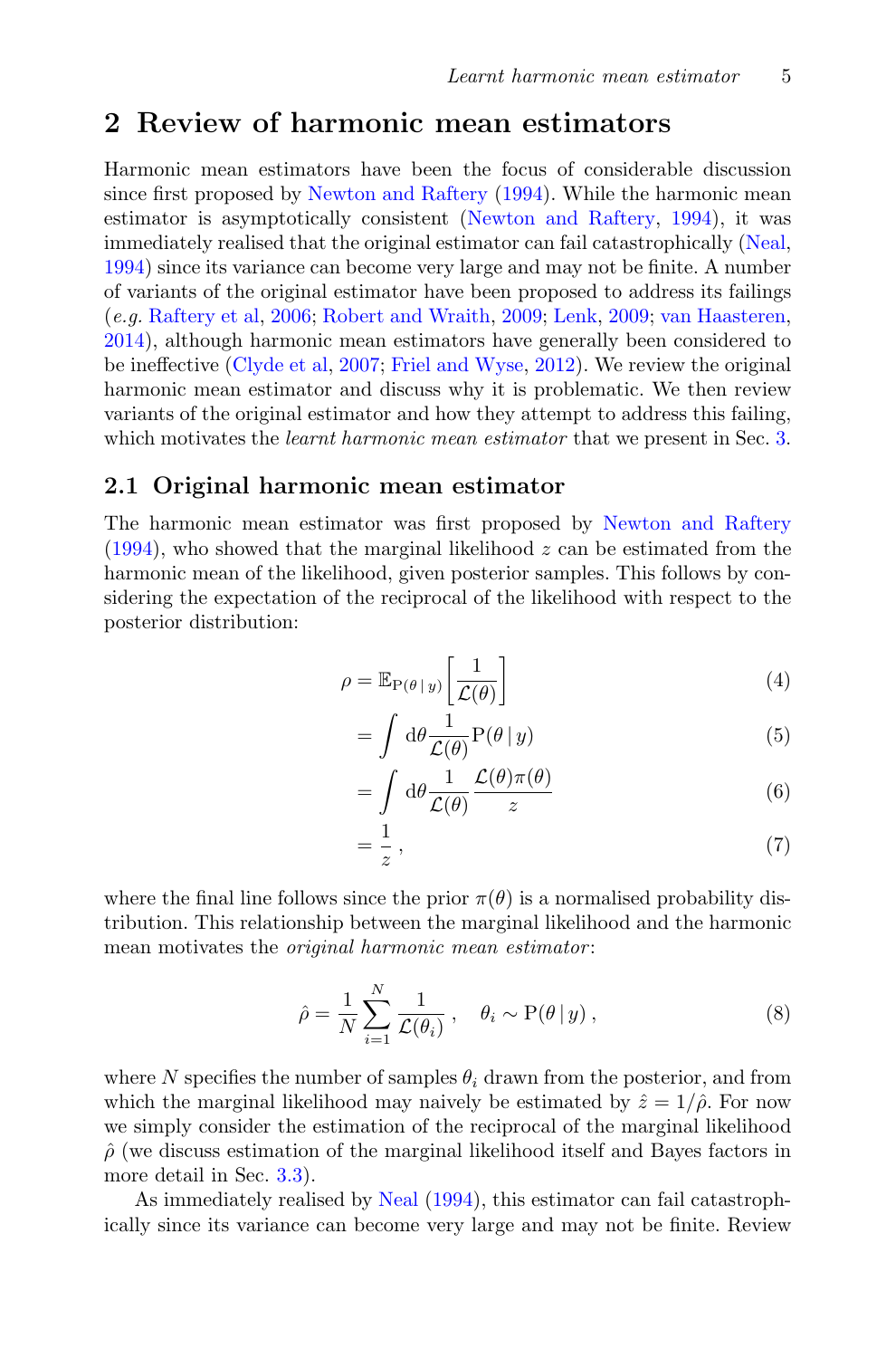articles that consider a variety of methods to estimate the marginal likelihood have also found that the harmonic mean estimator is not robust and can be highly inaccurate [\(Clyde et al,](#page-34-0) [2007;](#page-34-0) [Friel and Wyse,](#page-34-2) [2012\)](#page-34-2). To understand why the estimator can lead to extremely large variance we consider an importance sampling interpretation of the harmonic mean estimator.

#### 2.1.1 Importance sampling interpretation

The harmonic mean estimator can be interpreted as importance sampling. Consider the reciprocal marginal likelihood, which may be expressed in terms of the prior and posterior by

$$
\rho = \int d\theta \, \frac{1}{\mathcal{L}(\theta)} \, P(\theta \, | \, y) \tag{9}
$$

$$
= \int d\theta \frac{1}{z} \frac{\pi(\theta)}{P(\theta|y)} P(\theta|y) . \qquad (10)
$$

It is clear the estimator has an importance sampling interpretation where the importance sampling target distribution is the prior  $\pi(\theta)$ , while the sampling density is the posterior  $P(\theta | y)$ , in contrast to typical importance sampling scenarios.

For importance sampling to be effective, one requires the sampling density to have fatter tails than the target distribution, i.e. to have greater probability mass in the tails of the distribution. Typically the prior has fatter tails than the posterior since the posterior updates our initial understanding of the underlying parameters  $\theta$  that are encoded in the prior, in the presence of new data y. For the harmonic mean estimator the importance sampling density (the posterior) typically does not have fatter tails than the target (the prior) and so importance sampling is not effective. This explains why the original harmonic mean estimator can be problematic. A number of variants of the original harmonic mean estimator have been introduced in an attempt to address this issue.

#### 2.2 Adjusted harmonic mean estimator

[Lenk](#page-35-8)  $(2009)$  show that while the original harmonic mean estimator is consistent, in practice it exhibits simulation pseudo-bias. Simulation pseudo-bias arises since the posterior simulation support is a subset of the prior support. Consequently, the prior is not sufficiently captured, which often results in an over-estimate of the marginal likelihood.

An adjusted harmonic mean estimator is introduced by [Lenk](#page-35-8) [\(2009\)](#page-35-8) to correct for simulation pseudo-bias:

$$
\hat{\rho} = \frac{1}{P(\Lambda)} \frac{1}{N} \sum_{i=1}^{N} \frac{1}{\mathcal{L}(\theta_i)}, \quad \theta_i \sim P(\theta | y), \tag{11}
$$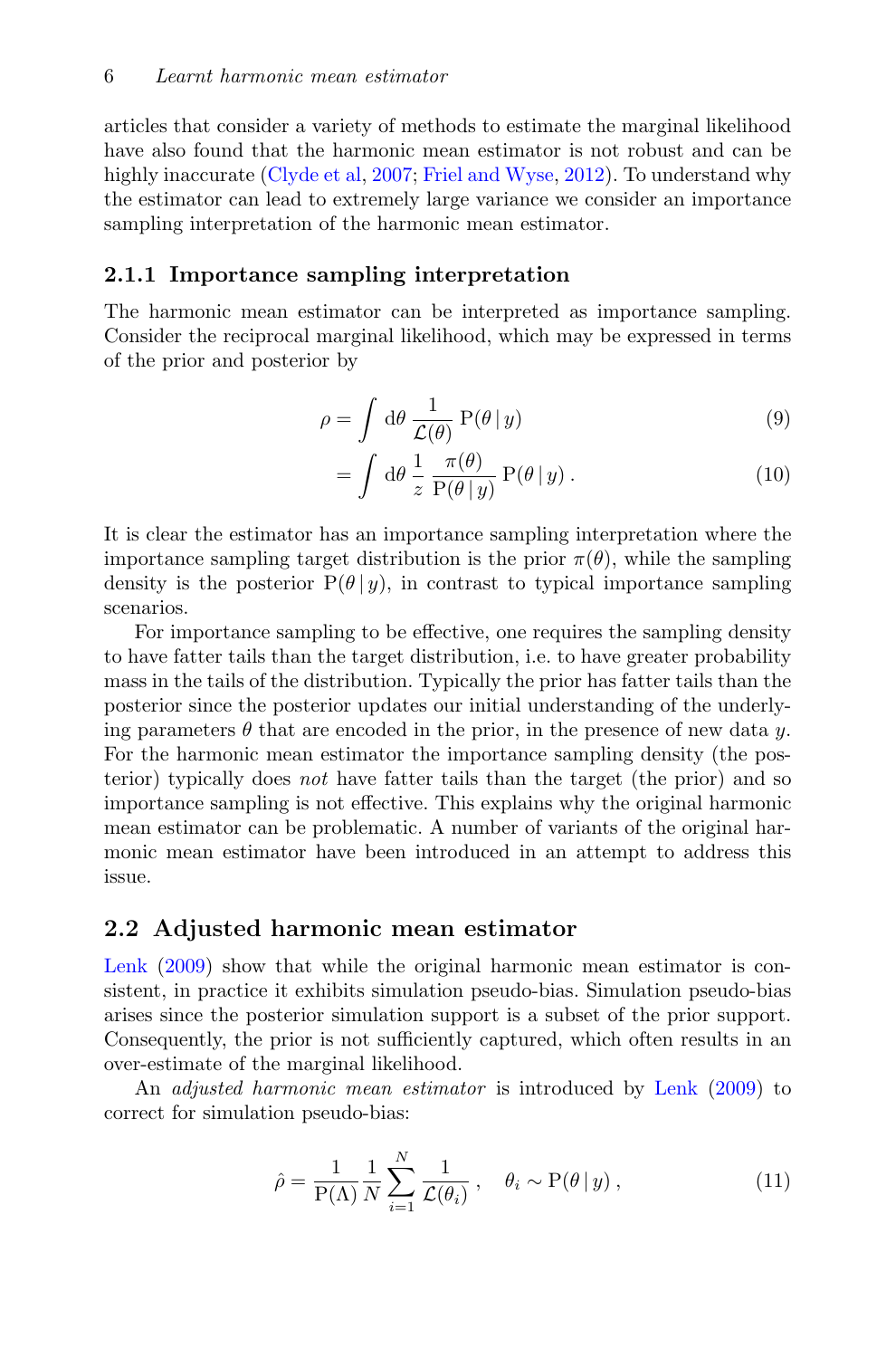where  $P(\Lambda)$  is a pseudo-bias adjustment factor given by the prior probability of the posterior simulation support  $\Lambda \subset \Theta$ . Numerical methods to estimate  $P(\Lambda)$  are proposed, however, estimating the adjustment factor accurately is numerically challenging, particularly in high dimensions. Furthermore, while this adjusted estimator can mitigate simulation pseudo-bias it does not eliminate it [\(Pajor et al,](#page-36-6) [2017\)](#page-36-6). Alternative approaches seek to eliminate the bias altogether.

## 2.3 Stabilised harmonic mean estimator

[Raftery et al](#page-36-4) [\(2006\)](#page-36-4) propose an alternative approach, a stabilised harmonic mean estimator, by introducing a variance stabilisation strategy that reduces the size of the parameter space. While this strategy can be applied to a variety of common hierarchical models it is not applicable in general, limiting its use.

### 2.4 Re-targeted harmonic mean estimator

The original harmonic mean estimator was revised by [Gelfand and Dey](#page-35-10) [\(1994\)](#page-35-10) by introducing an arbitrary density  $\varphi(\theta)$  to relate the reciprocal of the marginal likelihood to the likelihood through the following expectation:

$$
\rho = \mathbb{E}_{P(\theta \mid y)} \left[ \frac{\varphi(\theta)}{\mathcal{L}(\theta)\pi(\theta)} \right] \tag{12}
$$

$$
= \int d\theta \frac{\varphi(\theta)}{\mathcal{L}(\theta)\pi(\theta)} \mathcal{P}(\theta | y)
$$
 (13)

$$
= \int d\theta \frac{\varphi(\theta)}{\mathcal{L}(\theta)\pi(\theta)} \frac{\mathcal{L}(\theta)\pi(\theta)}{z} \tag{14}
$$

$$
=\frac{1}{z},\tag{15}
$$

where the final line follows since the density  $\varphi(\theta)$  must be normalised. The above expression motivates the estimator:

<span id="page-6-0"></span>
$$
\hat{\rho} = \frac{1}{N} \sum_{i=1}^{N} \frac{\varphi(\theta_i)}{\mathcal{L}(\theta_i)\pi(\theta_i)}, \quad \theta_i \sim \mathcal{P}(\theta \,|\, y) \,. \tag{16}
$$

The normalised density  $\varphi(\theta)$  can be interpreted as an alternative importance sampling target distribution, as we will see, hence we refer to this approach as the re-targeted harmonic mean estimator. Note that the original harmonic mean estimator is recovered for the target distribution  $\varphi(\theta) = \pi(\theta)$ .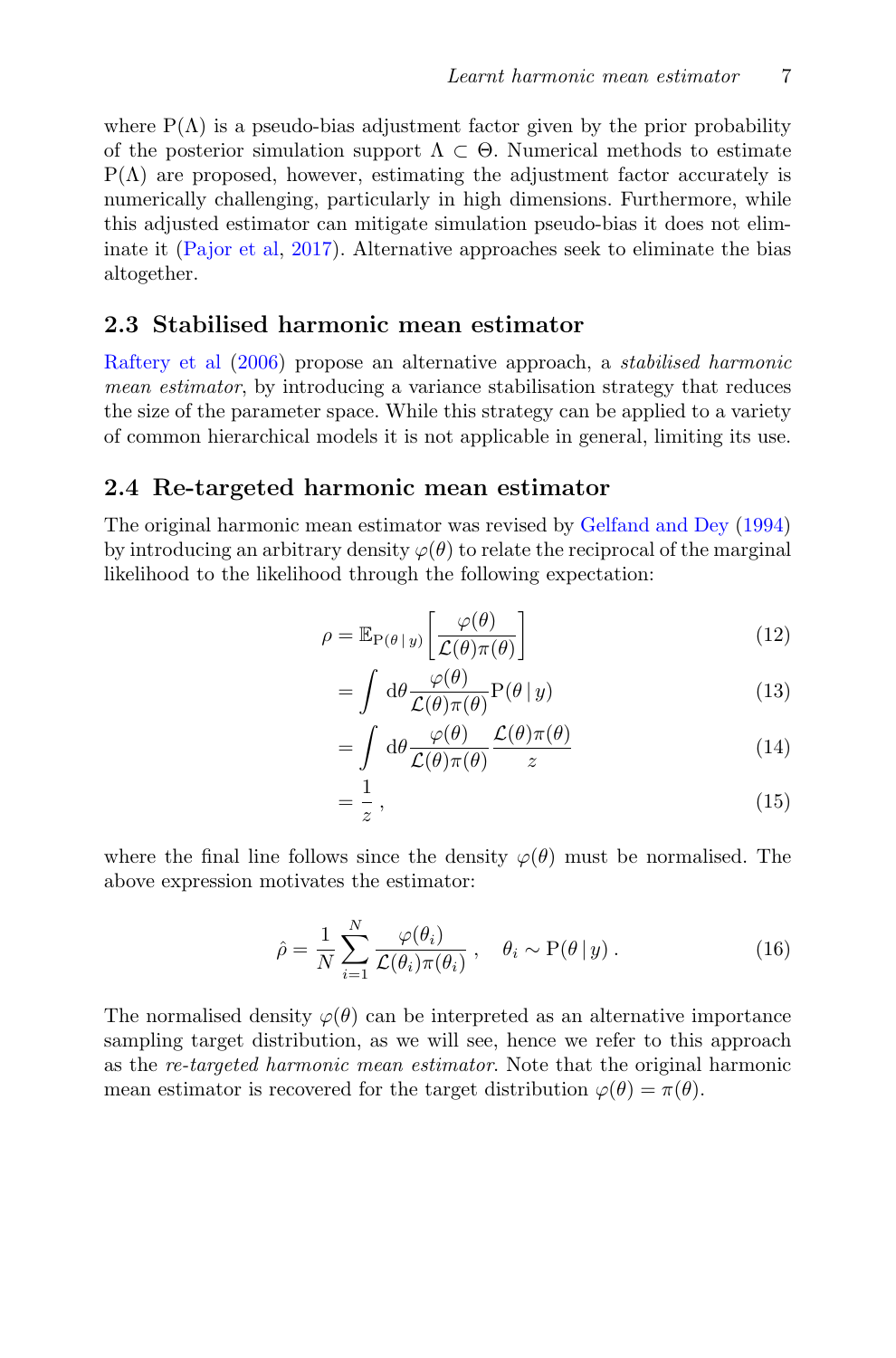### <span id="page-7-0"></span>2.4.1 Importance sampling interpretation

With the introduction of the distribution  $\varphi(\theta)$ , the importance sampling interpretation of the harmonic mean estimator reads

$$
\rho = \int d\theta \, \frac{\varphi(\theta)}{\mathcal{L}(\theta)\pi(\theta)} \, P(\theta \, | \, y) \tag{17}
$$

$$
= \int d\theta \frac{1}{z} \frac{\varphi(\theta)}{P(\theta|y)} P(\theta|y) . \qquad (18)
$$

It is clear that the distribution  $\varphi(\theta)$  now plays the role of the importance sampling target distribution. One is free to choose  $\varphi(\theta)$ , with the only constraint being that it is a normalised distribution. It is therefore possible to select the target distribution  $\varphi(\theta)$  such that it has narrower tails than the posterior, which we recall plays the role of the importance sampling density, thereby avoiding the problematic scenario of the original harmonic mean estimator. We therefore refer to  $\varphi(\theta)$  as the *target distribution* of the harmonic mean estimator.

The question of how to develop an effective strategy to select  $\varphi(\theta)$  for a given problem remains, which is particularly difficult in high-dimensional settings [\(Chib,](#page-34-3) [1995\)](#page-34-3). [Gelfand and Dey](#page-35-10) [\(1994\)](#page-35-10) initially suggest using a multivariate Gaussian, although this approach is typically not effective since the tails of the distribution are generally not sufficiently narrow [\(Chib,](#page-34-3) [1995;](#page-34-3) [Clyde](#page-34-0) [et al,](#page-34-0) [2007\)](#page-34-0).

#### 2.4.2 Truncated harmonic mean estimator

A common strategy to select the target distribution is to set it to a normalised indicator function that is supported on a region  $\Omega$  of high posterior mass (so that the target has narrower tails than the posterior):

$$
\varphi(\theta) = \frac{1}{V_{\Omega}} I_{\Omega}(\theta) , \qquad (19)
$$

where  $V_{\Omega}$  represents the volume encapsulated in  $\Omega$  and the indicator function  $I_{\Omega}(\theta) = 1$  if  $\theta \in \Omega$  and zero otherwise. Since the indicator function effectively truncates the region of parameter space considered we refer to this approach as the truncated harmonic mean estimator.

[Robert and Wraith](#page-36-5) [\(2009\)](#page-36-5) propose a target distribution that corresponds to an indicator function with support  $\Omega$  determined from the convex hull of Monte Carlo samples within an  $\alpha$ % highest posterior density (HPD) region. In practice they consider an ellipsoidal region defined by HPD samples, for which the volume can be computed analytically. [van Haasteren](#page-35-9) [\(2014\)](#page-35-9) take a similar approach and and consider indicator functions defined over ellipsoidal regions.

While such approaches can be effective, in general the truncated harmonic mean estimator can be inaccurate and inefficient since each sample is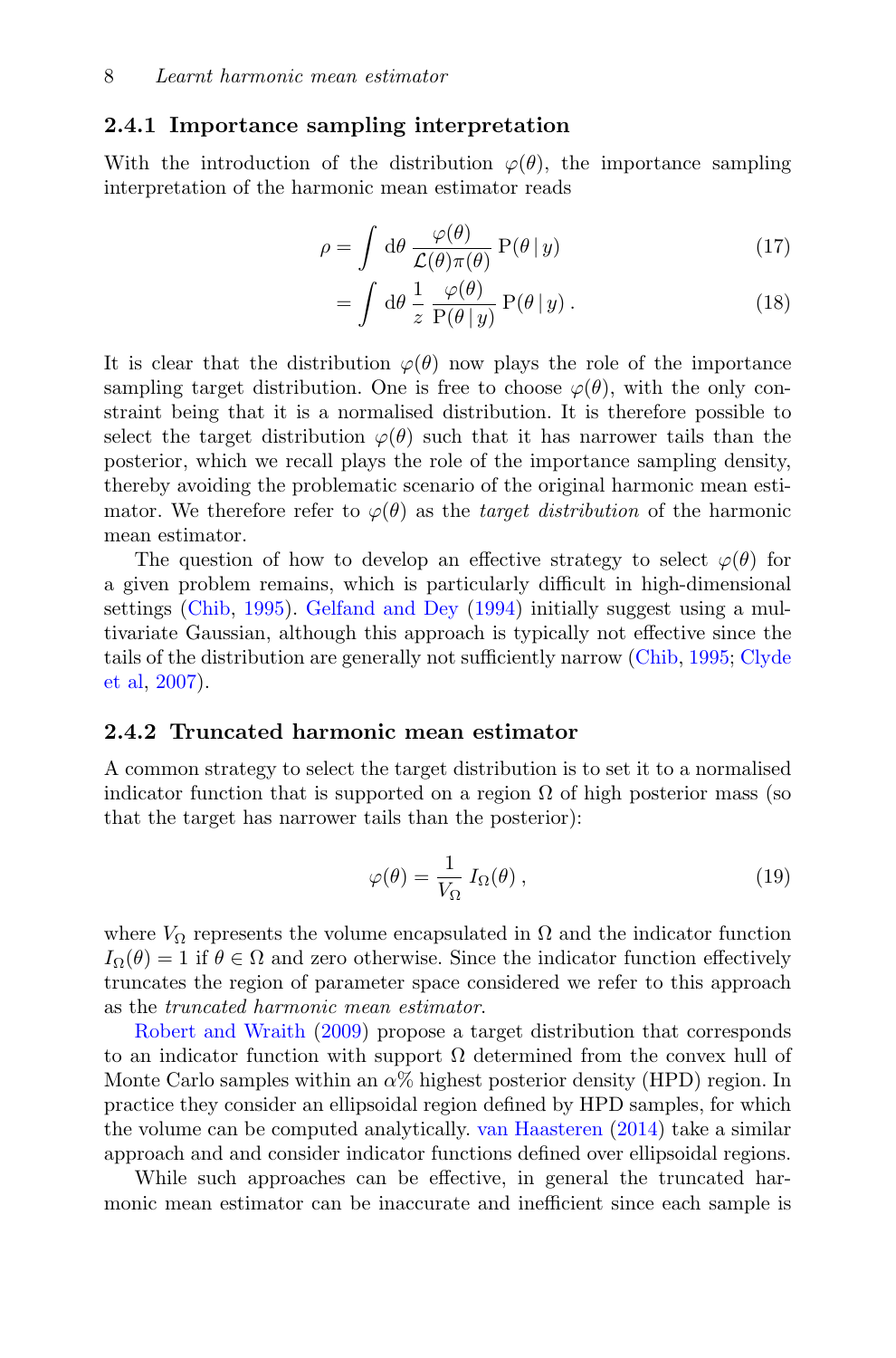either used, with a uniform target density weight, or discarded. In scenarios that exhibit thin parameter degeneracies such approaches either capture large regions of low posterior mass, which is problematic (for reasons discussed above in Sec. [2.4.1\)](#page-7-0), or can suffer prohibitive inefficiencies as the support of the target distribution  $\Omega$  can be a very small region of the full parameter space Θ (resulting in very few samples being retained in the marginal likelihood computation).

The selection of appropriate target densities  $\varphi(\theta)$  for general problems remains an open question that is known to be difficult, particularly in high dimensions [\(Chib,](#page-34-3) [1995\)](#page-34-3). One may gain insight into effective strategies to design the target density by considering the optimal target distribution.

#### 2.4.3 Optimal importance sampling target

Consider the importance sampling target distribution given by the (normalised) posterior itself:

$$
\varphi^{\text{optimal}}(\theta) = \frac{\mathcal{L}(\theta)\pi(\theta)}{z} \,. \tag{20}
$$

This estimator is optimal in the sense of having zero variance, which is clearly apparent by substituting the target density into the re-targeted harmonic mean estimator of [\(16\)](#page-6-0). Each term contributing to the summation is simply  $1/z$ , hence the estimator  $\hat{\rho}$  is unbiased, with zero variance.

Recall that the target density must be normalised. Hence, the optimal estimator given by the normalised posterior is not accessible in practice since it requires the marginal likelihood – the very term we are attempting to estimate – to be known. While the optimal estimator therefore cannot be used in practice, it can nevertheless be used to inform the construction of other estimators based on alternative importance sampling target distributions.

## <span id="page-8-0"></span>3 Learnt harmonic mean estimator

It is well-known that the original harmonic mean estimator can fail catastrophically since the variance of the estimator may be become very large, as discussed in detail in Sec. [2.](#page-4-0) As also discussed in Sec. [2,](#page-4-0) however, this issue can be resolved by introducing an alternative (normalised) target distribution  $\varphi(\theta)$  [\(Gelfand and Dey,](#page-35-10) [1994\)](#page-35-10), yielding what we term here the re-targeted harmonic mean estimator. From the importance sampling interpretation of the harmonic mean estimator, the re-targeted estimator follows by replacing the importance sampling target of the prior  $\pi(\theta)$  with the target  $\varphi(\theta)$ , where the posterior  $P(\theta | y)$  plays the role of the importance sampling density.

It remains to select a suitable target distribution  $\varphi(\theta)$ . On one hand, to ensure the variance of the resulting estimator is well-behaved, the target distribution should have narrower tails that the importance sampling density, i.e. the target  $\varphi(\theta)$  should have narrower tails than the posterior  $P(\theta | y)$  (as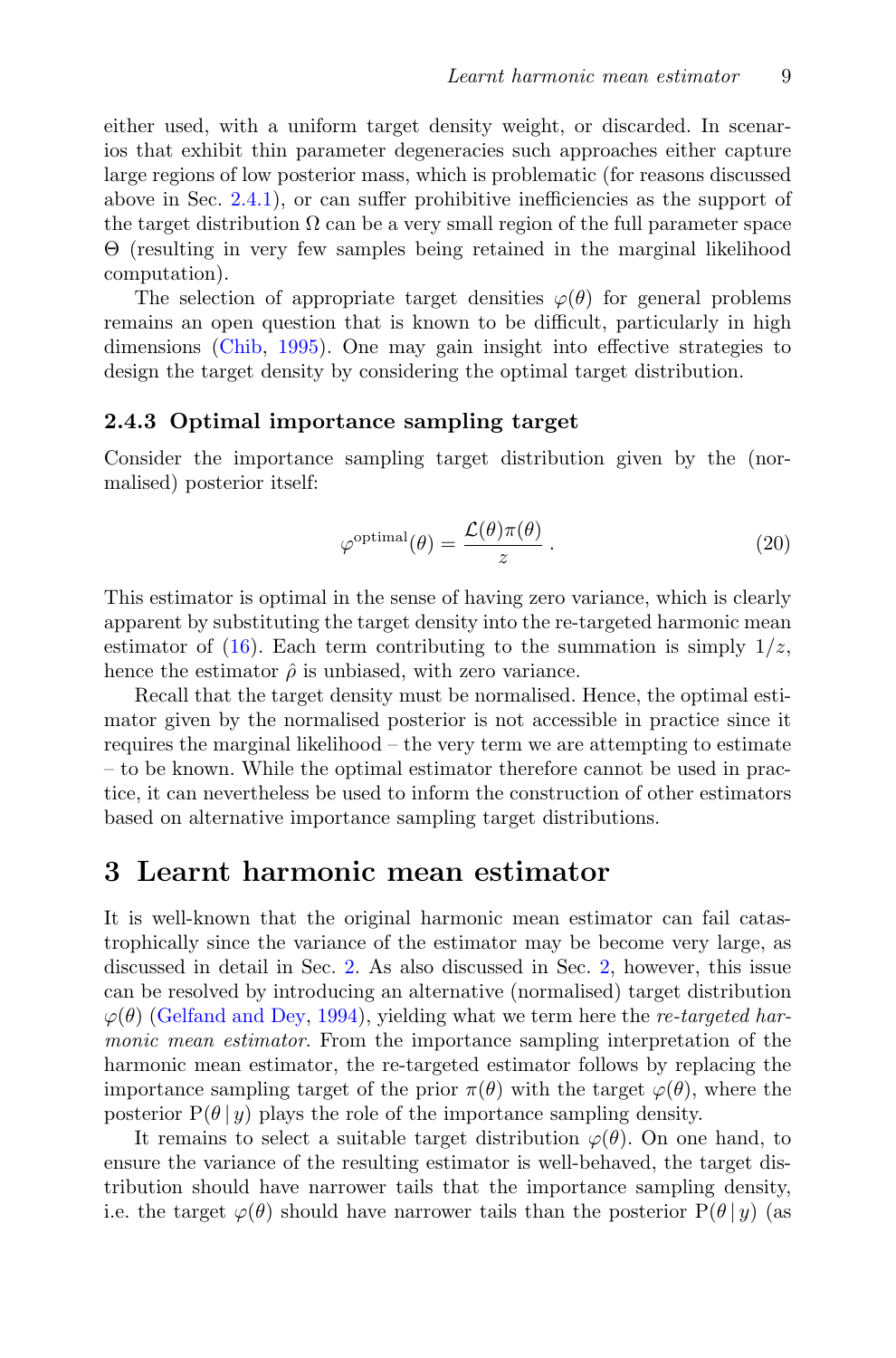discussed in Sec. [2\)](#page-4-0). On the other hand, to ensure the resulting estimator is efficient and makes use of as many samples from the posterior as possible, the target distribution should not be too narrow. The optimal target distribution is the normalised posterior distribution since in this case the variance of the resulting estimator is zero (Sec. [2\)](#page-4-0). However, the normalised posterior is not accessible since it requires knowledge of the marginal likelihood, which is precisely the term we are attempting to compute.

We propose learning the target distribution  $\varphi(\theta)$  from samples of the posterior. Samples from the posterior can be split into training and evaluation (cf. test) sets. Machine learning (ML) techniques can then be applied to learn an approximate model of the normalised posterior from the training samples, with the constraint that the tails of the learnt target are narrower than the posterior, i.e.

$$
\varphi(\theta) \stackrel{\text{ML}}{\simeq} \varphi^{\text{optimal}}(\theta) = \frac{\mathcal{L}(\theta)\pi(\theta)}{z} \,. \tag{21}
$$

We term this approach the *learnt harmonic mean estimator*.

We are interested not only in an estimator for the marginal likelihood but also in an estimate of the variance of this estimator, and its variance. Such additional estimators are useful in their own right and can also provide valuable sanity checks that the resulting marginal likelihood estimator is wellbehaved. We present corresponding estimators for the cases of uncorrelated and correlated samples. Harmonic mean estimators provide an estimation of the reciprocal of the marginal likelihood. We therefore also consider estimation of the marginal likelihood itself and its variance from the reciprocal estimators. Moreover, we present expressions to also estimate the Bayes factor, and its variance, to compare two models. Finally, we present models to learn the normalised target distribution  $\varphi(\theta)$  by approximating the posterior distribution, with the constraint that the target has narrower tails than the posterior, and discuss how to train such models. Training involves constructing objective functions that penalise models that would result in estimators with a large variance, with appropriate regularisation.

#### 3.1 Uncorrelated samples

MCMC algorithms that are typically used to sample the posterior distribution result in correlated samples. By suitably thinning the MCMC chain (discarding all but every tth sample), however, samples that are uncorrelated can be obtained. In this subsection we present estimators for the reciprocal marginal likelihood and its variance under the assumption of uncorrelated samples from the posterior.

Consider the harmonic moments

$$
\mu_n = \mathbb{E}_{P(\theta \,|\, y)} \left[ \left( \frac{\varphi(\theta)}{\mathcal{L}(\theta)\pi(\theta)} \right)^n \right],\tag{22}
$$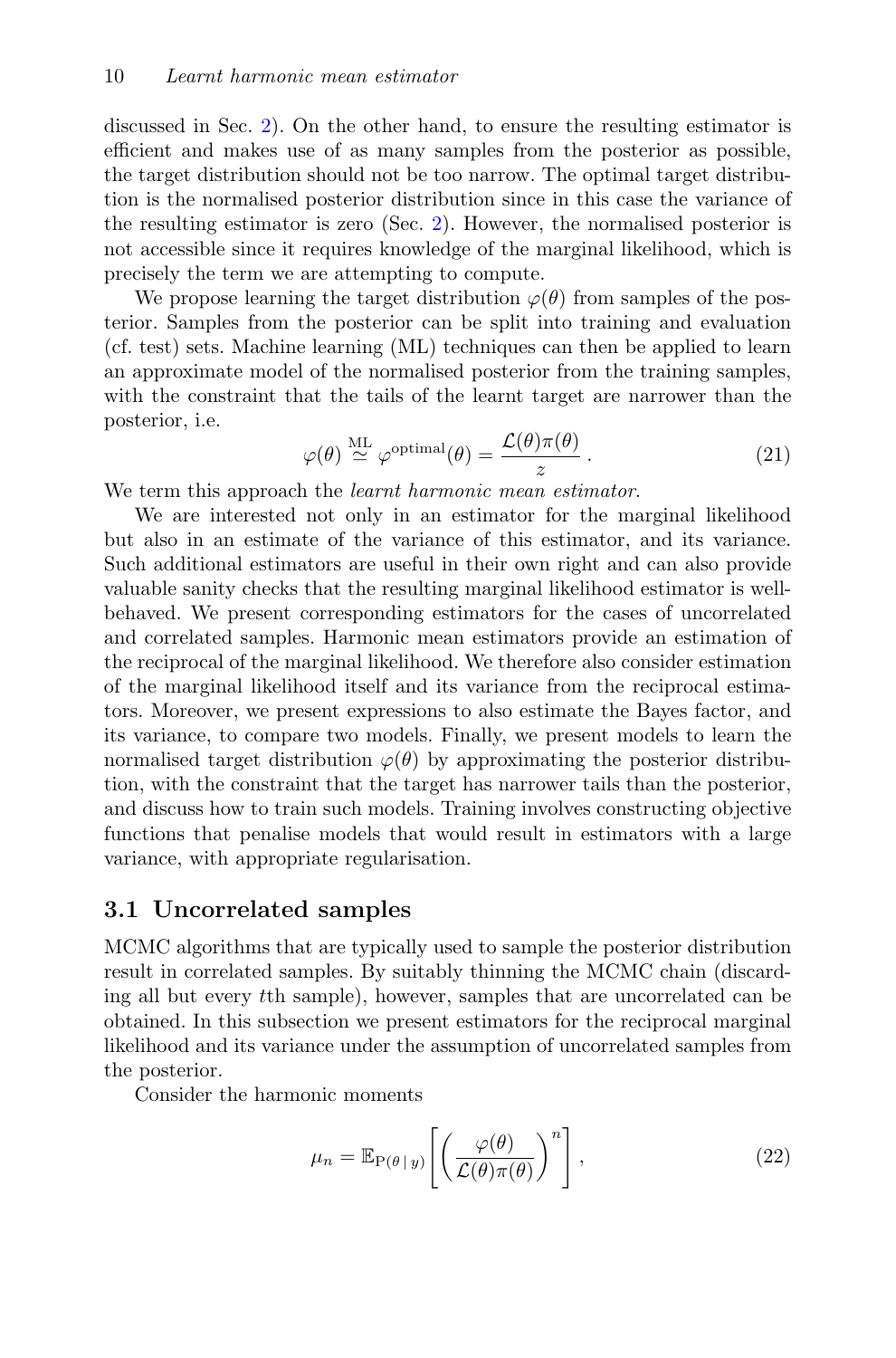and corresponding central moments

$$
\mu'_{n} = \mathbb{E}_{P(\theta \mid y)} \left[ \left( \frac{\varphi(\theta)}{\mathcal{L}(\theta)\pi(\theta)} - \mathbb{E}_{P(\theta \mid y)} \left( \frac{\varphi(\theta)}{\mathcal{L}(\theta)\pi(\theta)} \right) \right)^{n} \right].
$$
 (23)

We make use of the following harmonic moment estimators computed from samples of the posterior:

$$
\hat{\mu}_n = \frac{1}{N} \sum_{i=1}^N \left( \frac{\varphi(\theta_i)}{\mathcal{L}(\theta_i)\pi(\theta_i)} \right)^n, \quad \theta_i \sim \mathcal{P}(\theta | y), \tag{24}
$$

which are unbiased estimators of  $\mu_n$ , i.e.  $\mathbb{E}(\hat{\mu}_n) = \mu_n$ . The reciprocal marginal likelihood can then be estimated from samples of the posterior by

$$
\hat{\rho} = \hat{\mu}_1 = \frac{1}{N} \sum_{i=1}^{N} \frac{\varphi(\theta_i)}{\mathcal{L}(\theta_i)\pi(\theta_i)}, \quad \theta_i \sim \mathcal{P}(\theta | y). \tag{25}
$$

The mean and variance of the estimator read, respectively,

$$
\mathbb{E}(\hat{\rho}) = \mathbb{E}\left[\frac{1}{N}\sum_{i=1}^{N} \frac{\varphi(\theta_i)}{\mathcal{L}(\theta_i)\pi(\theta_i)}\right] = \mu_1 = \rho
$$
\n(26)

and

<span id="page-10-0"></span>
$$
\text{var}(\hat{\rho}) = \text{var}\left[\frac{1}{N} \sum_{i=1}^{N} \frac{\varphi(\theta_i)}{\mathcal{L}(\theta_i)\pi(\theta_i)}\right] = \frac{1}{N}(\mu_2 - \mu_1^2). \tag{27}
$$

Note that the estimator is unbiased.

Recall from Sec. [2](#page-4-0) that the optimal target is given by the normalised posterior, i.e.  $\varphi^{\text{optimal}}(\theta) = \mathcal{L}(\theta)\pi(\theta)/z$ . It is straightforward to see that in this case

$$
\mu_n = \hat{\mu}_n = \frac{1}{z^n} \,,\tag{28}
$$

and thus the target distribution is optimal since

$$
var(\hat{\rho}) = \frac{1}{N}(\mu_2 - \mu_1^2) = \frac{1}{N}(1/z^2 - (1/z)^2) = 0.
$$
 (29)

We are interested in not only an estimate of the reciprocal marginal likelihood but also its variance var $(\hat{\rho})$ . It is clear from  $(27)$  that a suitable estimator of the variance is given by

$$
\hat{\sigma}^2 = \frac{1}{N-1} (\hat{\mu}_2 - \hat{\mu}_1^2) = \frac{1}{N(N-1)} \sum_{i=1}^N \left( \frac{\varphi(\theta_i)}{\mathcal{L}(\theta_i)\pi(\theta_i)} \right)^2 - \frac{\hat{\rho}^2}{N-1} \,. \tag{30}
$$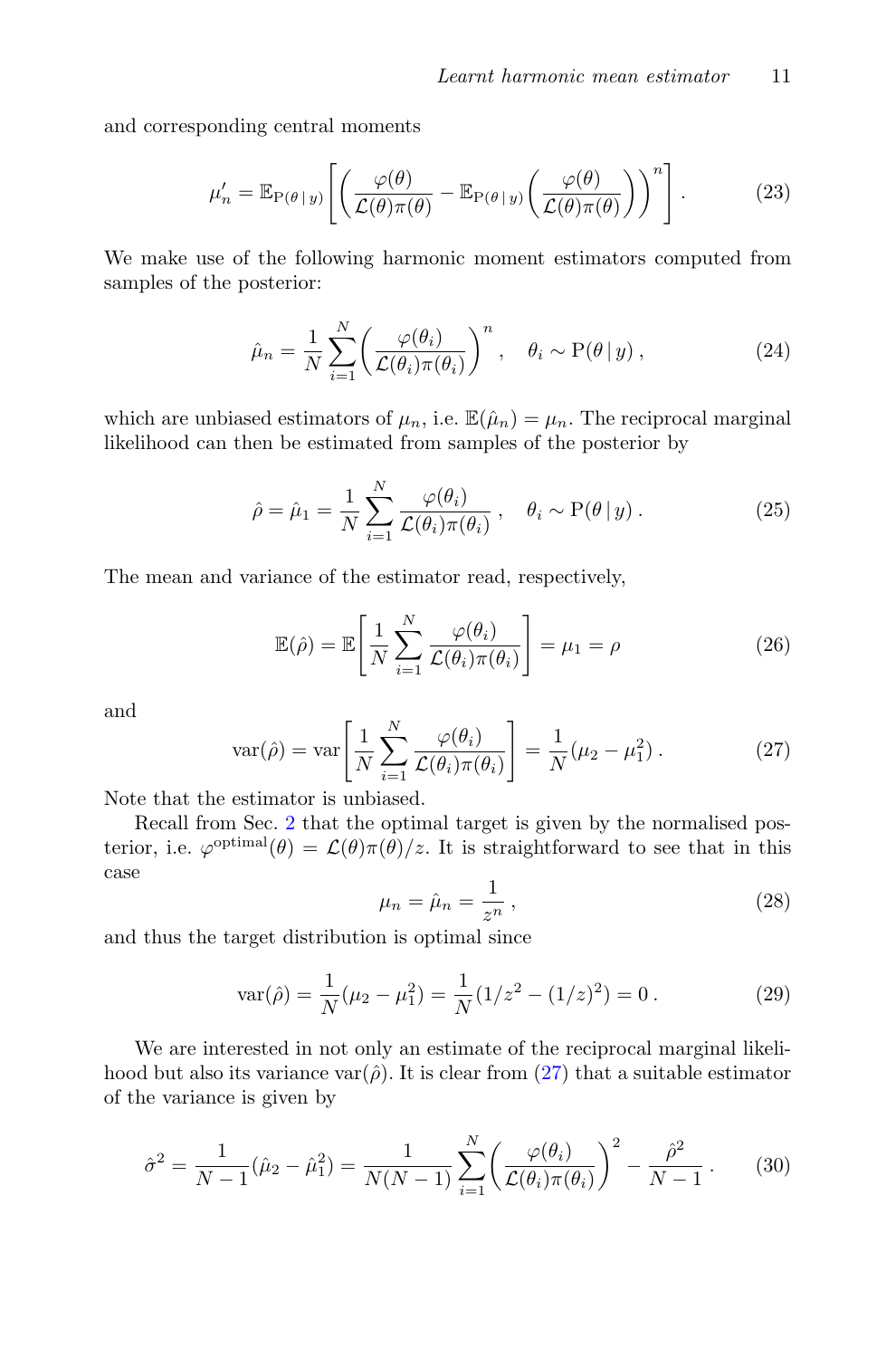It follows that this estimator of the variance is unbiased since

$$
\mathbb{E}(\hat{\sigma}^2) = \frac{1}{N}(\mu_2 - \mu_1^2) = \text{var}(\hat{\rho}).
$$
\n(31)

The variance of the estimator  $\hat{\sigma}^2$  reads

$$
\text{var}(\hat{\sigma}^2) = \frac{1}{(N-1)^2} \left[ \frac{(N-1)^2}{N^3} \mu_4' - \frac{(N-1)(N-3)}{N^3} \mu_2'^2 \right],\tag{32}
$$

where  $\mu'_n$  are central moments, which follows by a well-known result for the variance of a sample variance (e.g. [Rose and Smith,](#page-36-7) [2002,](#page-36-7) p. 264). An unbiased estimator of  $var(\hat{\sigma}^2)$  can be constructed from h-statistics (e.g. [Rose and Smith,](#page-36-7) [2002\)](#page-36-7), which provide unbiased estimators of central moments.

While we have presented general estimators for uncorrelated samples here, generating uncorrelated samples requires thinning the MCMC chain, which is highly inefficient. It is generally recognised that thinning should be avoided when possible since it reduces the precision with which summaries of the MCMC chain can be computed [\(Link and Eaton,](#page-35-11) [2012\)](#page-35-11). Subsequently, we consider estimators that do not require uncorrelated samples and so can make use of considerably more MCMC samples of the posterior.

### <span id="page-11-1"></span>3.2 Correlated samples

We present an estimator of the reciprocal marginal likelihood, an estimate of the variance of this estimator, and its variance. These estimators make use of correlated samples in order to avoid the loss of efficiency that results from thinning an MCMC chain.

We propose running a number of independent MCMC chains and using all of the correlated samples within a given chain. A number of modern MCMC sampling techniques, such as affine invariance ensemble samplers [\(Goodman](#page-35-12) [and Weare,](#page-35-12) [2010\)](#page-35-12), naturally provide samples from multiple chains by their ensemble nature. Moreover, excellent software implementations are readily available, such as the emcee  $\text{code}^1$  $\text{code}^1$  [\(Foreman-Mackey et al,](#page-34-8) [2013\)](#page-34-8), which provides an implementation of the affine invariance ensemble samplers proposed by [Goodman and Weare](#page-35-12) [\(2010\)](#page-35-12). Alternatively, if only a single large chain is available then this can be broken into separate blocks, which are (approximately) independent for a suitably long block length. Subsequently, we use the terminology chains throughout to refer to both scenarios of running multiple MCMC chains or separating a single chain in blocks.

Consider C chains of samples, indexed by  $j = 1, 2, \ldots, C$ , with chain j containing  $N_i$  samples. The *i*th sample of chain j is denoted  $\theta_{ij}$ . Since the chain of interest is typically clear from the context, for notational brevity we drop the chain index from the samples, i.e. we denote samples by  $\theta_i$  where the chain of interest is inferred from the context.

<span id="page-11-0"></span><sup>1</sup><https://emcee.readthedocs.io/en/stable/>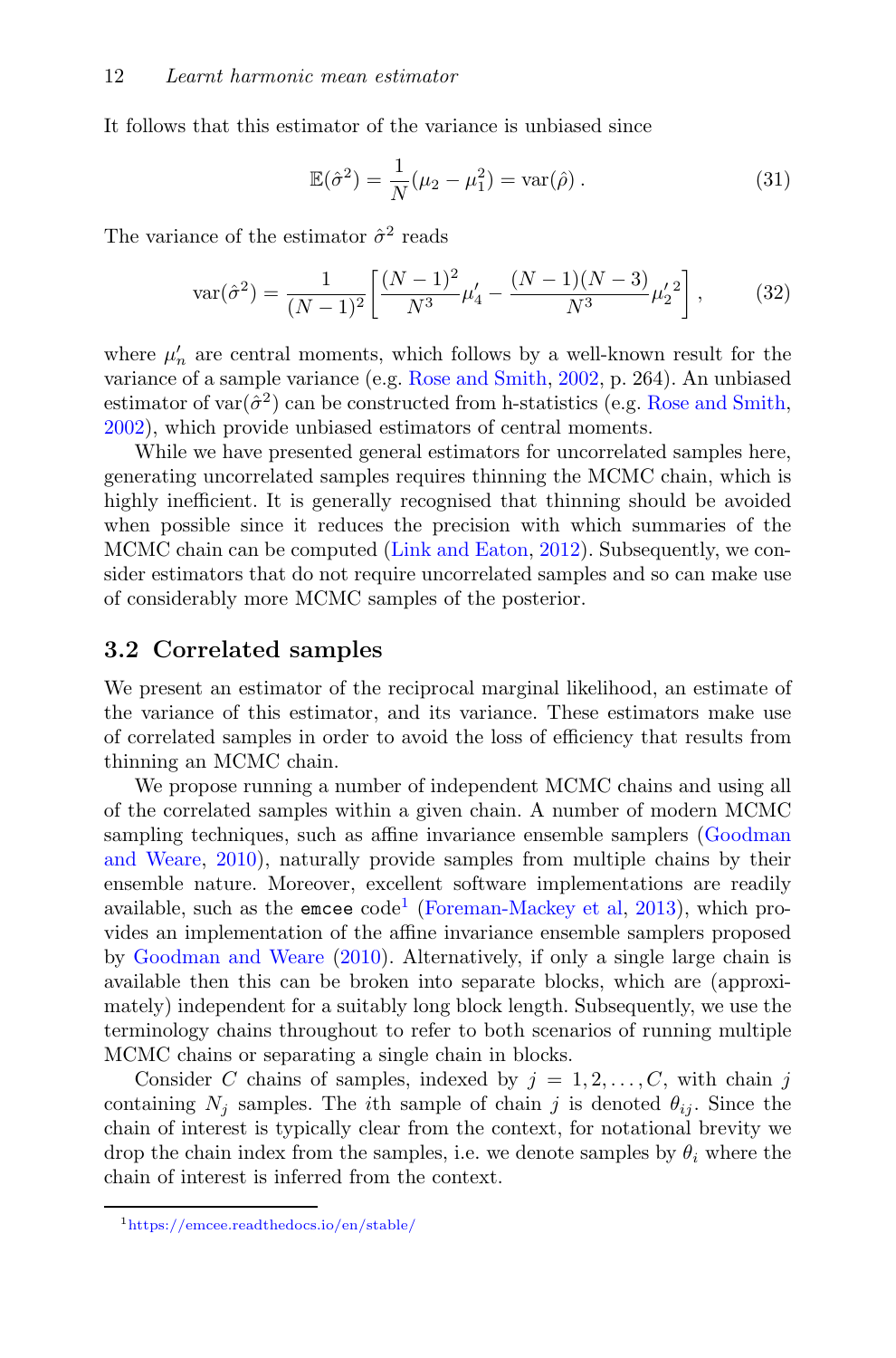An estimator of the reciprocal marginal likelihood can be compute from each independent chain by

$$
\hat{\rho}_j = \frac{1}{N_j} \sum_{i=1}^{N_j} \frac{\varphi(\theta_i)}{\mathcal{L}(\theta_i)\pi(\theta_i)}, \quad \theta_i \sim \mathcal{P}(\theta \mid y). \tag{33}
$$

A single estimator of the reciprocal marginal likelihood can then be constructed from the estimator for each chain by

$$
\hat{\rho} = \frac{\sum_{j=1}^{C} w_j \hat{\rho}_j}{\sum_{j=1}^{C} w_j},
$$
\n(34)

where the estimator  $\hat{\rho}_j$  of chain j is weighted by the number of samples in the chain, i.e.  $w_j = N_j$ . It is straightforward to see that the estimator of the reciprocal marginal likelihood is unbiased, i.e.  $\mathbb{E}(\hat{\rho}) = \rho$ , since  $\mathbb{E}(\hat{\rho}_i) = \rho$ .

The variance of the estimator  $\hat{\rho}$  is related to the population variance  $\sigma^2 =$  $\mathbb{E}\big[(\hat{\rho}_i - \mathbb{E}(\hat{\rho}_i))^2\big]$  by

$$
var(\hat{\rho}) = \frac{\sigma^2}{N_{\text{eff}}},\tag{35}
$$

where the effective sample size is given by

$$
N_{\text{eff}} = \frac{\left(\sum_{j}^{C} w_{j}\right)^{2}}{\sum_{j}^{C} w_{j}^{2}}.
$$
 (36)

The estimator of the population variance, given by

$$
\hat{s}^2 = \frac{N_{\text{eff}}}{N_{\text{eff}} - 1} \frac{\sum_{j=1}^C w_j (\hat{\rho}_j - \hat{\rho})^2}{\sum_j^C w_j} , \qquad (37)
$$

is unbiased, i.e.  $\mathbb{E}(\hat{s}^2) = \sigma^2$ . A suitable estimator for  $\text{var}(\hat{\rho})$  is thus

$$
\hat{\sigma}^2 = \frac{\hat{s}^2}{N_{\text{eff}}} = \frac{1}{N_{\text{eff}} - 1} \frac{\sum_{j=1}^C w_j (\hat{\rho}_j - \hat{\rho})^2}{\sum_j^C w_j},
$$
\n(38)

which is unbiased, i.e.  $\mathbb{E}(\hat{\sigma}^2) = \text{var}(\hat{\rho})$ , since  $\hat{s}^2$  is unbiased.

The variance of the estimator  $\hat{\sigma}^2$  reads

$$
var(\hat{\sigma}^2) = \frac{1}{N_{\text{eff}}^2} var(\hat{s}^2) = \frac{\sigma^4}{N_{\text{eff}}^3} \left( \kappa - 1 + \frac{2}{N_{\text{eff}} - 1} \right),
$$
 (39)

where in the second equality we have used a well-known result for the variance of the sample variance of independent and identically distributed (i.i.d.)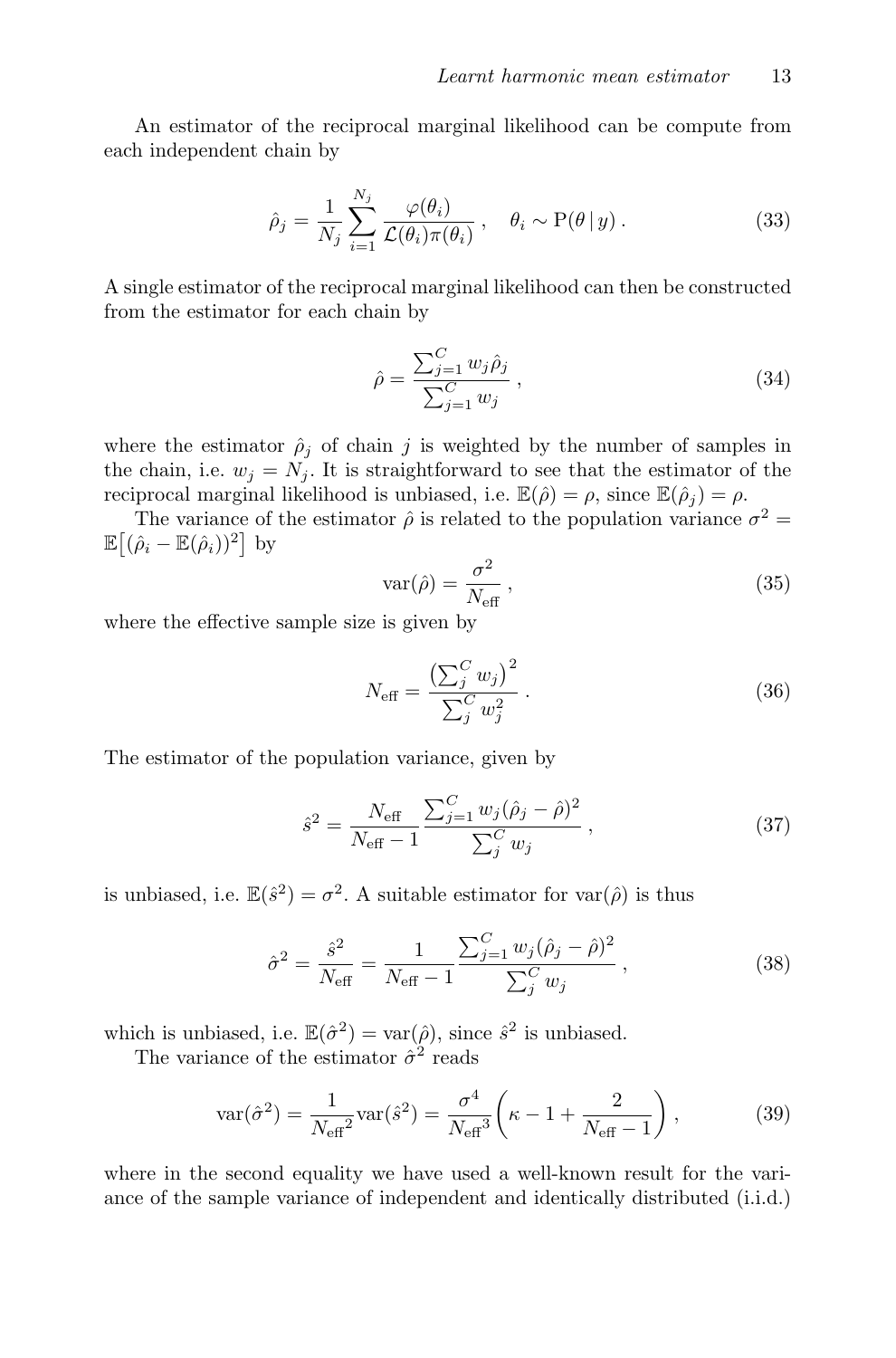random variables (e.g. [Cho et al,](#page-34-9) [2005\)](#page-34-9). The kurtosis  $\kappa$  is defined by

$$
\kappa = \ker(\hat{\rho}_i) = \mathbb{E}\left[\left(\frac{\hat{\rho}_i - \rho}{\sigma}\right)^4\right].\tag{40}
$$

A suitable estimator for  $var(\hat{\sigma}^2)$  is thus

$$
\hat{\nu}^4 = \frac{\hat{s}^4}{N_{\text{eff}}^3} \left( \hat{\kappa} - 1 + \frac{2}{N_{\text{eff}} - 1} \right) = \frac{\hat{\sigma}^4}{N_{\text{eff}}} \left( \hat{\kappa} - 1 + \frac{2}{N_{\text{eff}} - 1} \right), \tag{41}
$$

where for the kurtosis we adopt the estimator

$$
\hat{\kappa} = \frac{\sum_{j=1}^{C} w_j (\hat{\rho}_j - \hat{\rho})^4}{\hat{s}^4 \sum_{j=1}^{C} w_j} = \frac{\sum_{j=1}^{C} w_j (\hat{\rho}_j - \hat{\rho})^4}{N_{\text{eff}}^2 \hat{\sigma}^4 \sum_{j=1}^{C} w_j}
$$
(42)

(although alternative estimators of the kurtosis may by considered).

The estimators  $\hat{\rho}, \hat{\sigma}^2$  and  $\hat{\nu}^4$  provide a strategy to estimate the reciprocal marginal likelihood, its variance, and the variance of the variance, respectively. The variance estimators provide valuable measures of the accuracy of the estimated reciprocal marginal likelihood and provide useful sanity checks.

Additional sanity checks can also be considered. By the central limit theorem, for a large number of samples the distribution of  $\hat{\rho}_i$  approaches a Gaussian, with kurtosis  $\kappa = 3$ . If the estimated kurtosis  $\hat{\kappa} \gg 3$  it would indicate that the sampled distribution of  $\hat{\rho}_j$  has long tails, suggesting further samples need to be drawn. Similarly, the ratio of  $\hat{\nu}^2/\hat{\sigma}^2$  can be inspected to see if it is close to that expected for a Gaussian distribution with  $\kappa = 3$  of

$$
\frac{\hat{\nu}^4}{\hat{\sigma}^4} = \frac{1}{N_{\text{eff}}} \left( 2 + \frac{2}{N_{\text{eff}} - 1} \right) = \frac{2}{N_{\text{eff}} - 1} ,\qquad(43)
$$

or equivalently

$$
\frac{\hat{\nu}^2}{\hat{\sigma}^2} = \sqrt{\frac{2}{N_{\text{eff}} - 1}}\,. \tag{44}
$$

For the common setting where the number of samples per chain is constant, i.e.  $N_i = N$  for all j,

$$
N_{\text{eff}} = \frac{\left(\sum_{j}^{C} w_{j}\right)^{2}}{\sum_{j}^{C} w_{j}^{2}} = \frac{(NC)^{2}}{N^{2}C} = C
$$
\n(45)

and, say  $C = 100$ , we find

$$
\frac{\hat{\nu}^2}{\hat{\sigma}^2} = 0.14 \,. \tag{46}
$$

In this setting significantly larger values of this ratio would suggest that further samples need to be drawn.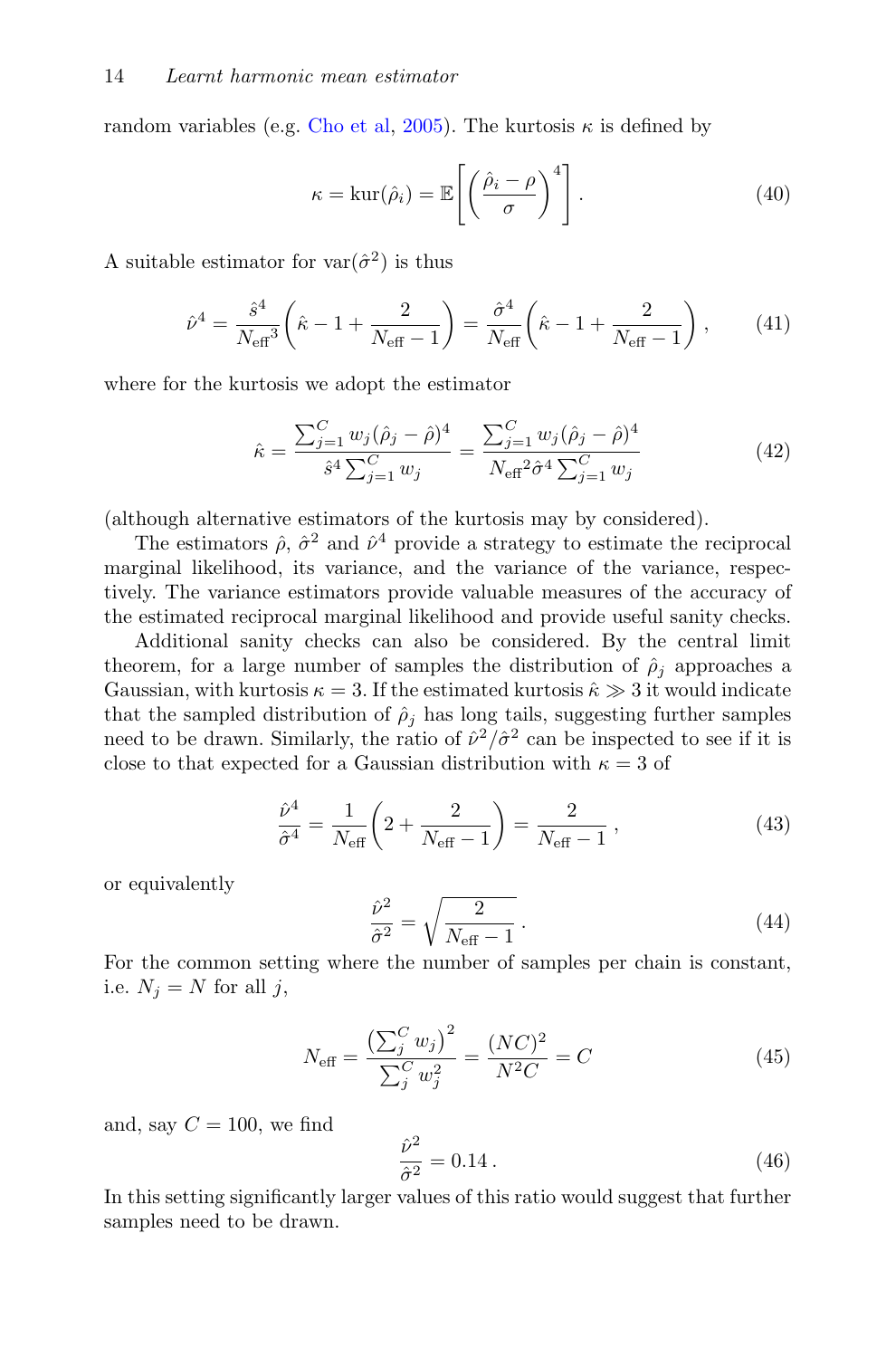#### <span id="page-14-0"></span>3.3 Bayes factors

We have so far considered the estimation of the reciprocal marginal likelihood and related variances only. However it is the marginal likelihood itself (not its reciprocal), or the Bayes factors computed to compare two models, that is typically of direct interest. We therefore consider how to compute these quantities of interest and a measure of their variance.

First, consider the mean and variance of the function  $f(X, Y) = X/Y$  of two uncorrelated random variables  $X$  and  $Y$ , which by Taylor expansion to second order are given by

$$
\mathbb{E}\left(\frac{X}{Y}\right) \simeq \frac{\mathbb{E}(X)}{\mathbb{E}(Y)} + \frac{\mathbb{E}(X)}{\mathbb{E}(Y)^3} \sigma_Y^2 \tag{47}
$$

and

$$
\text{var}\left(\frac{X}{Y}\right) \simeq \frac{1}{\mathbb{E}(Y)^2} \sigma_X^2 + \frac{\mathbb{E}(X)^2}{\mathbb{E}(Y)^4} \sigma_Y^2 \,,\tag{48}
$$

respectively, where  $\sigma_X = \mathbb{E}[(X - \mathbb{E}(X))^2]$  and  $\sigma_Y = \mathbb{E}[(Y - \mathbb{E}(Y))^2]$ .

Using this result the marginal likelihood and its variance can be estimated from the reciprocal estimators by making use of the relations

$$
\mathbb{E}(z) = \mathbb{E}\left(\frac{1}{\rho}\right) \simeq \frac{1}{\mathbb{E}(\rho)} \left(1 + \frac{\sigma_{\rho}^2}{\mathbb{E}(\rho)^2}\right)
$$
(49)

and

$$
\operatorname{var}\left(\frac{1}{\rho}\right) \simeq \frac{\sigma_{\rho}^2}{\mathbb{E}(\rho)^4} \,,\tag{50}
$$

respectively, by considering the case  $X = 1$  and  $Y = \rho$ .

Typically it is the Bayes factor given by the ratio of marginal likelihoods that is of most interest in order to compare models. Again using the expressions above for the mean and variance of the function  $f(X, Y) = X/Y$ , this time for the case  $X = \rho_2$  and  $Y = \rho_1$ , the Bayes factor and its variance can be estimated directly from the reciprocal marginal likelihood estimates and variances by making use of the relations

$$
\mathbb{E}\left(\frac{z_1}{z_2}\right) = \mathbb{E}\left(\frac{\rho_2}{\rho_1}\right) \simeq \frac{\mathbb{E}(\rho_2)}{\mathbb{E}(\rho_1)} \left(1 + \frac{\sigma_{\rho_1}^2}{\mathbb{E}(\rho_1)^2}\right)
$$
(51)

and

$$
\text{var}\left(\frac{z_1}{z_2}\right) = \text{var}\left(\frac{\rho_2}{\rho_1}\right) \simeq \frac{\mathbb{E}(\rho_1)^2 \sigma_{\rho_2}^2 + \mathbb{E}(\rho_2)^2 \sigma_{\rho_1}^2}{\mathbb{E}(\rho_1)^4} \,,\tag{52}
$$

respectively.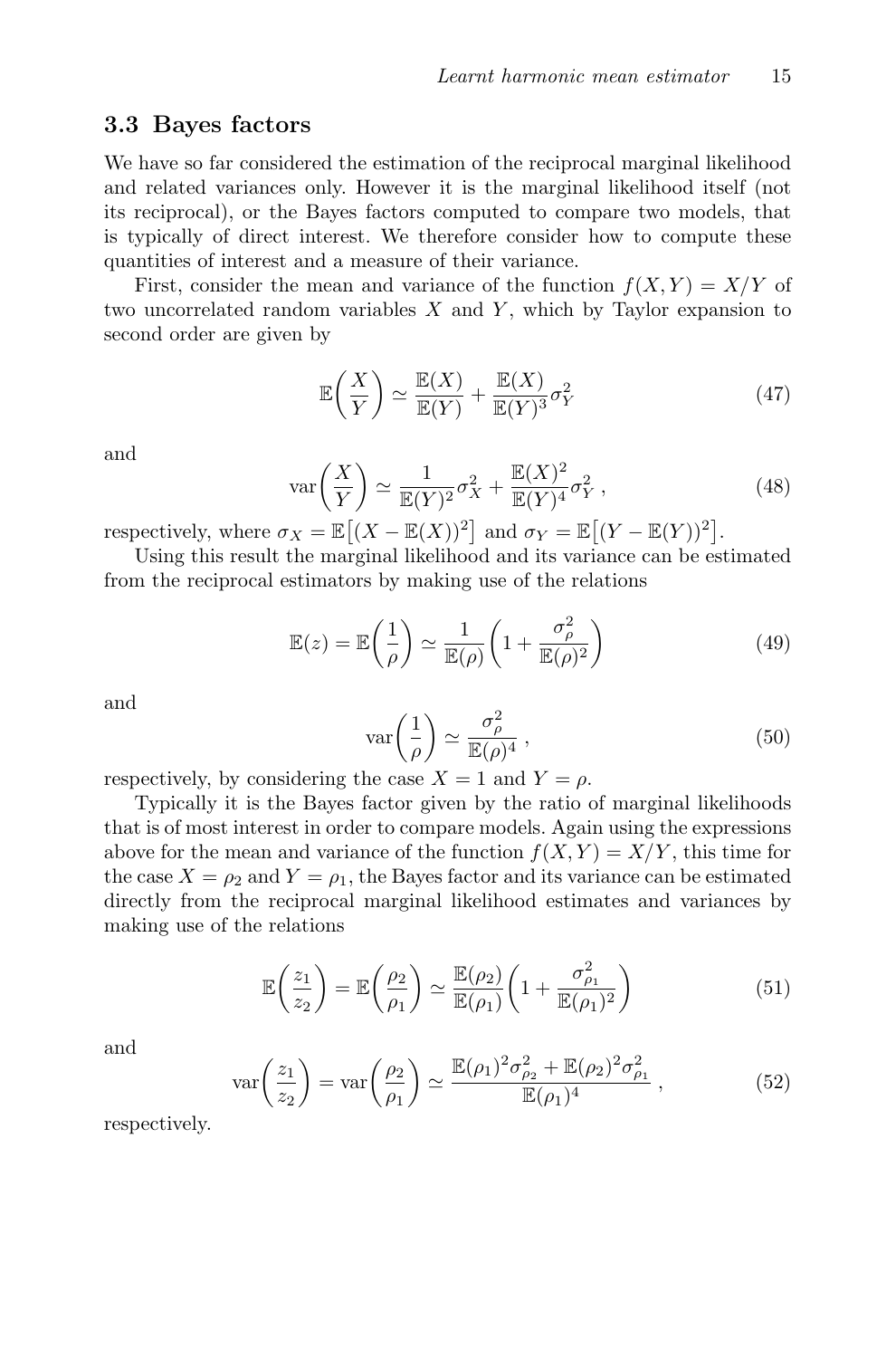## <span id="page-15-0"></span>3.4 Learning the target density

While we have described estimators to compute the marginal likelihood and Bayes factors based on a learnt target distribution  $\varphi(\theta)$ , we have yet to consider the critical task of learning the target distribution. As discussed, the ideal target distribution is the posterior itself. However, since the target must be normalised, use of the posterior would require knowledge of the marginal likelihood – precisely the quantity that we attempting to estimate. Instead, one can learn an approximation of the posterior that is normalised. The approximation itself does not need to be highly accurate. More critically, the learned target approximating the posterior must exhibit narrower tails than the posterior to avoid the problematic scenario of the original harmonic mean that can result in very large variance.

We present three examples of models that can be used to learn appropriate target distributions and discuss how to train them, although other models can of course be considered. Samples of the posterior are split into training and evaluation (cf. test) sets. The training set is used to learn the target distribution, after which the evaluation set, combined with the learnt target, is used to estimate the marginal likelihood. To train the models we typically construct and solve an optimisation problem to minimise the variance of the estimator, while ensuring it is unbiased. We typically solve the resulting optimisation problem by stochastic gradient descent. To set hyperparameters, we advocate cross-validation.

#### 3.4.1 Hypersphere

The simplest model one may wish to consider is a hypersphere, much like the truncated harmonic mean estimator. However, here we learn the optimal radius of the hypersphere, rather than setting the radius based on arbitrary level-sets of the posterior as considered previously.

Consider the target distribution defined by the normalised hypersphere

$$
\varphi(\theta) = \frac{1}{V_{\mathcal{S}}} I_{\mathcal{S}}(\theta) ,\qquad(53)
$$

where the indicator function  $I_{\mathcal{S}}(\theta)$  is unity if  $\theta$  is within a hypersphere of radius R, centred on  $\theta$  with covariance  $\Sigma$ , i.e.

$$
I_{\mathcal{S}}(\theta) = \begin{cases} 1, & (\theta - \bar{\theta})^{\mathrm{T}} \Sigma^{-1} (\theta - \bar{\theta}) < R^2 \\ 0, & \text{otherwise} \end{cases} . \tag{54}
$$

The values of  $\hat{\theta}$  and  $\Sigma$  can be computed directly from the training samples. Often, although not always, a diagonal approximation of  $\Sigma$  is considered for computational efficiency. The volume of the hypersphere required to normalise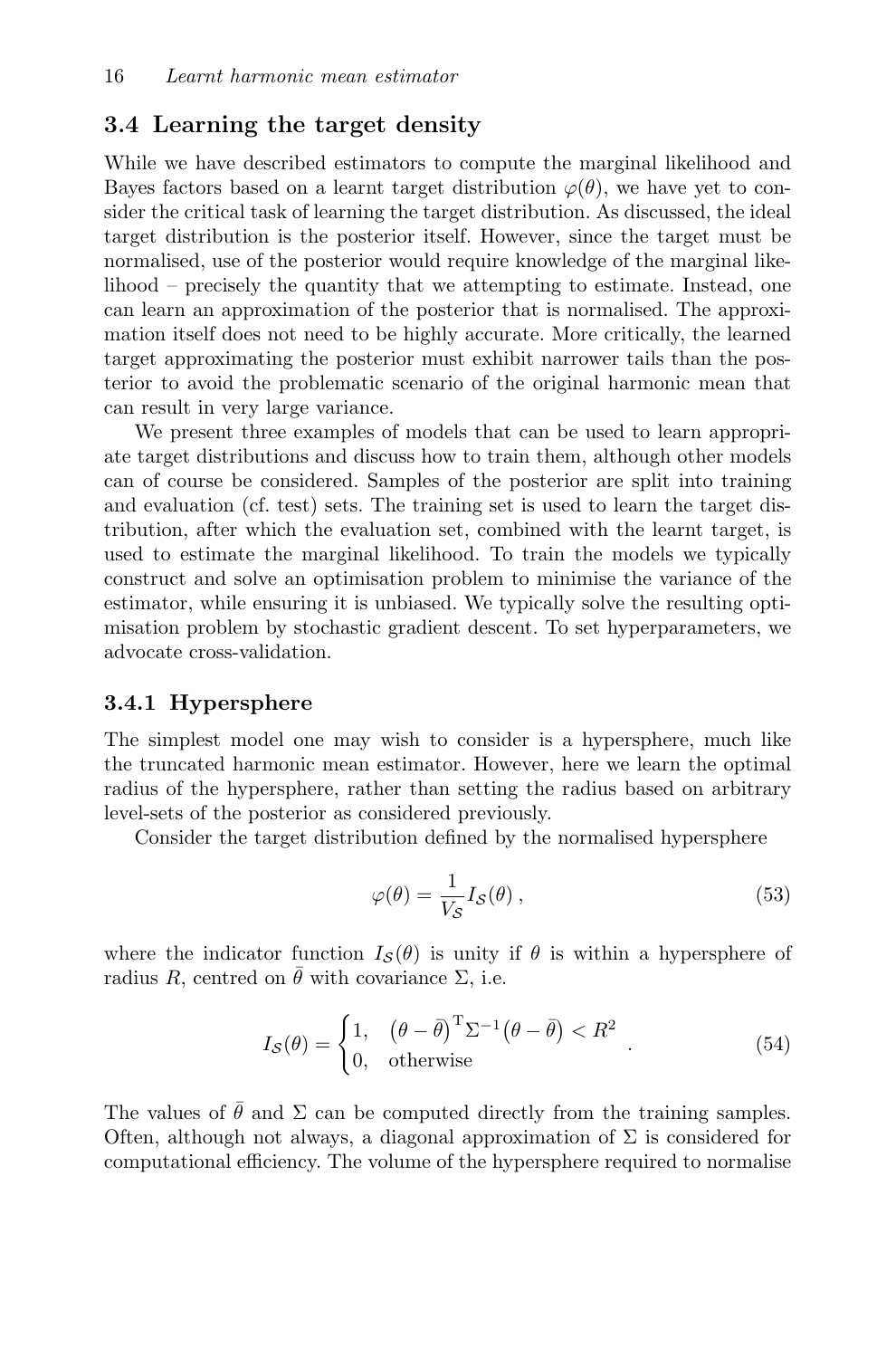the distribution is given by

$$
V_{\mathcal{S}} = \frac{\pi^{d/2}}{\Gamma(d/2+1)} R^d \, |\Sigma|^{1/2} \,. \tag{55}
$$

Recall that d is the dimension of the parameter space, i.e.  $\theta \in \mathbb{R}^d$ , and note that  $\Gamma(\cdot)$  is the Gamma function.

To estimate the radius of the hypersphere we pose the following optimisation problem to minimise the variance of the learnt harmonic mean estimator, while also constraining it be be unbiased:

$$
\min_{R} \hat{\sigma}^2 \quad \text{s.t.} \quad \hat{\rho} = \hat{\mu}_1 \,. \tag{56}
$$

By minimising the variance of the estimator we ensure, on one hand, that the tails of the learnt target are not so wide that they are broader than the posterior, and, on the other hand, that they are not so narrow that very few samples are effectively retained in the estimator. This optimisation problem is equivalent to minimising the estimator of the second harmonic moment:

$$
\min_{R} \hat{\mu}_2 \,. \tag{57}
$$

Writing out the cost function explicitly in terms of the posterior samples, the optimisation problem reads

$$
\min_{R} \sum_{i} C_i^2 \,,\tag{58}
$$

with costs for each sample given by

$$
C_i = \frac{\varphi(\theta_i)}{\mathcal{L}(\theta_i)\pi(\theta_i)} \propto \begin{cases} \frac{1}{\mathcal{L}(\theta_i)\pi(\theta_i)R^d}, & (\theta - \bar{\theta})^T \Sigma^{-1} (\theta - \bar{\theta}) < R^2\\ 0, & \text{otherwise} \end{cases} \tag{59}
$$

This one-dimensional optimisation problem can be solved by straightforward techniques, such as the Brent hybrid root-finding algorithm.

While the learnt hypersphere model is very simple, it is good pedagogical illustration of the general procedure for learning target distributions. First, construct a normalised model. Second, train the model to learn its parameters by solving an optimisation problem to minimise the variance of the estimator while ensuring it is unbiased. If required, set hyperparameters or compare alternative models by cross-validation. While the simple learnt hypersphere model may be sufficient in some settings, it is not effective for multimodal posterior distributions or for posteriors with narrow curving degeneracies. For such scenarios we consider alternative learnt models.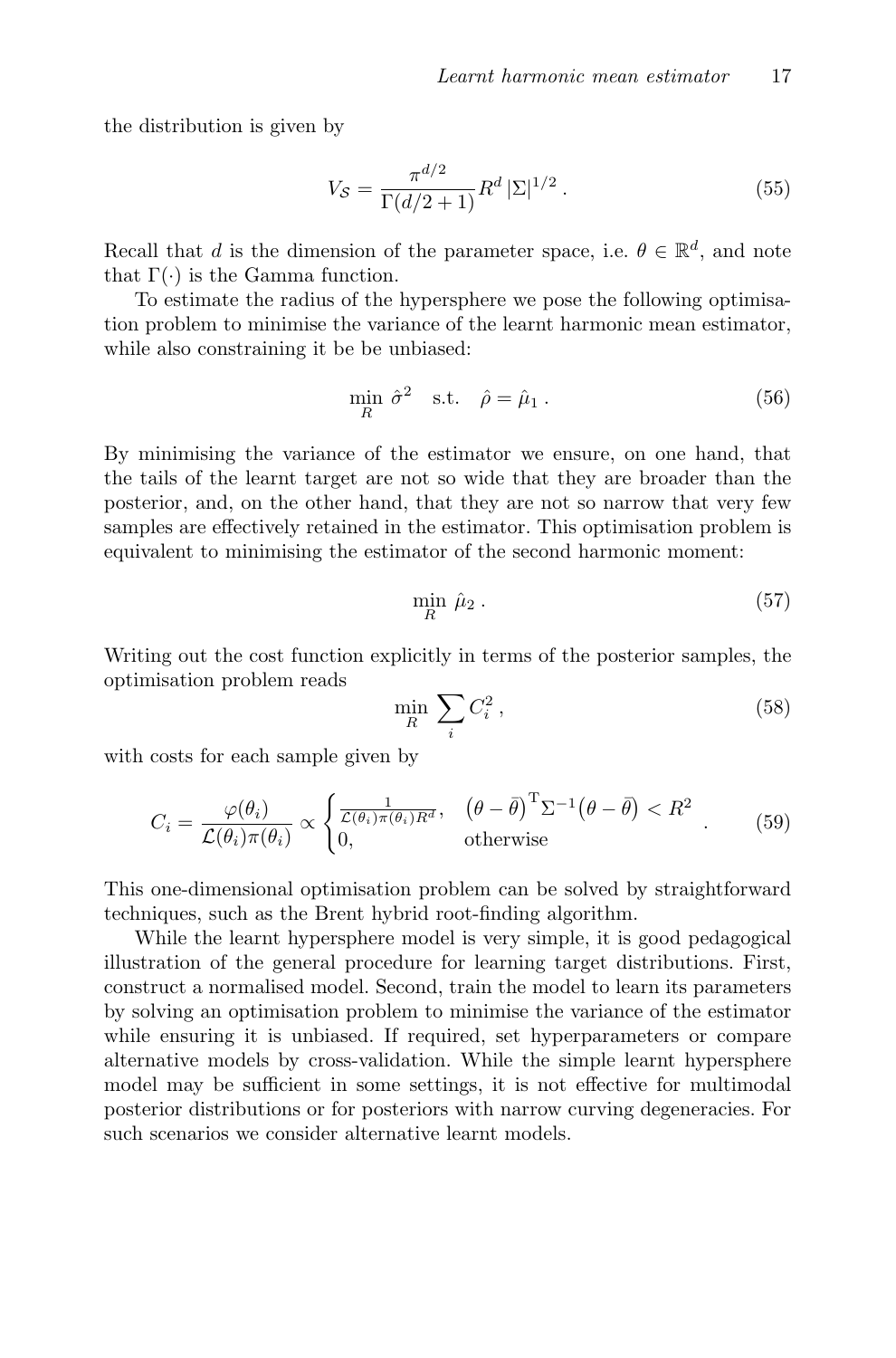### 3.4.2 Modified Gaussian mixture model

A modified Gaussian mixture model provides greater flexibility that the simple hypersphere model. In particular, it is much more effective for multimodal posterior distributions.

Consider the target distribution defined by the modified Gaussian mixture model

$$
\varphi(\theta) = \sum_{k=1}^{K} \frac{w_k}{(2\pi)^{d/2} |\Sigma_k|^{1/2} s_k^d} \exp\left(\frac{-\left(\theta - \bar{\theta}_k\right)^{\mathrm{T}} \Sigma_k^{-1} \left(\theta - \bar{\theta}_k\right)}{2s_k^2}\right),\qquad(60)
$$

for K components, with centres  $\bar{\theta}_k$  and covariances  $\Sigma_k$ , where the relative scale of each component is controlled by  $s_k$  and the weights are specified by

$$
w_k = \frac{\exp(z_k)}{\sum_{k'=1}^{K} \exp(z_{k'})},
$$
\n(61)

which in turn depend on the weights  $z_k$ . Given K, the posterior training samples can be clustered by K-means. The values of  $\bar{\theta}_k$  and  $\Sigma_k$  can then be computed by the samples in cluster  $k$ . The model is modified relative to the usual Gaussian mixture model in that the cluster mean and covariance are estimated from the samples of each cluster, while the relative cluster scale and weights are fitted. Moreover, as before, a bespoke training approach is adopted tailored to the problem of learning an effective model for the learnt harmonic mean estimator.

To estimate the the weights  $z_k$ , which in turn define the weights  $w_k$ , and the relative scales  $s_k$  we again construct an optimisation problem to minimise the variance of the learnt harmonic mean estimator, while also constraining it to be unbiased. We also regularise the relative scale parameters, resulting in the following optimisation problem:

$$
\min_{\{z_k, s_k\}_{k=1}^K} \hat{\sigma}^2 + \frac{1}{2} \lambda \sum_{k=1}^K s_k^2 \quad \text{s.t.} \quad \hat{\rho} = \hat{\mu}_1 \,, \tag{62}
$$

for regularisation parameter  $\lambda$ . The problem may equivalently be written as

$$
\min_{\{z_k, s_k\}_{k=1}^K} \hat{\mu}_2 + \frac{1}{2} \lambda \sum_{k=1}^K s_k^2 ,
$$
\n(63)

or explicitly in terms of the posterior samples by

$$
\min_{\{z_k, s_k\}_{k=1}^K} \sum_i C_i^2 + \frac{1}{2} \lambda \sum_{k=1}^K s_k^2.
$$
 (64)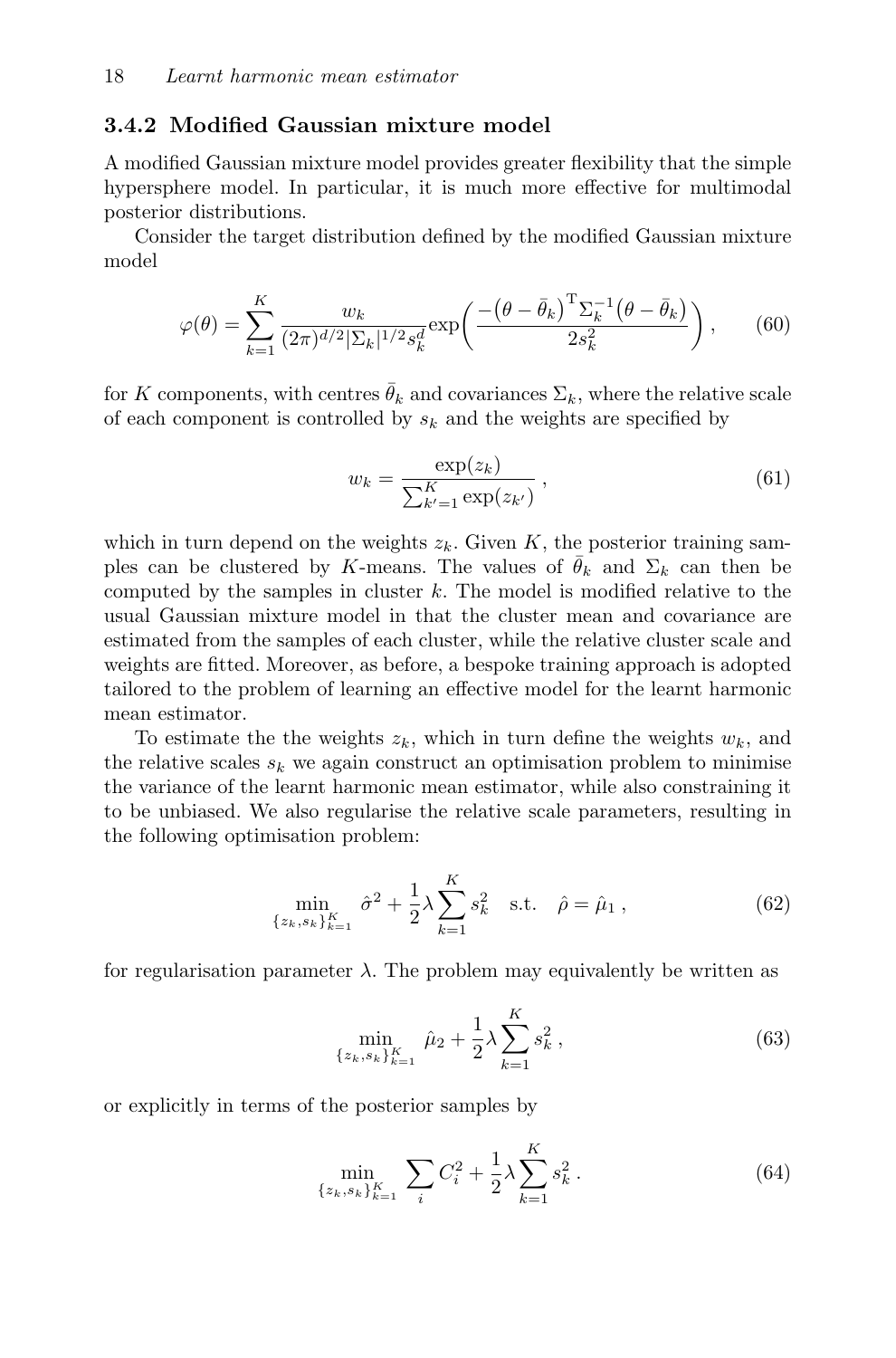The individual cost terms for each sample  $i$  are given by

$$
C_i = \frac{\varphi(\theta_i)}{\mathcal{L}(\theta_i)\pi(\theta_i)} = \sum_{k=1}^{K} C_{ik} , \qquad (65)
$$

which include the following component from cluster  $k$ :

$$
C_{ik} = \frac{w_k}{(2\pi)^{d/2} |\Sigma_k|^{1/2} s_k^d} \exp\left(\frac{-\left(\theta_i - \bar{\theta}_k\right)^{\mathrm{T}} \Sigma_k^{-1} \left(\theta_i - \bar{\theta}_k\right)}{2s_k^2}\right) \frac{1}{\mathcal{L}(\theta_i)\pi(\theta_i)}\,. \tag{66}
$$

We solve this optimisation problem by stochastic gradient decent, which requires the gradients of the objective function. Denoting the total cost of the objective function by  $C = \sum_i C_i^2 + \frac{1}{2}\lambda \sum_{k=1}^K s_k^2$ , it is straightforward to show that the gradients of the cost function with respective to the weights  $z_k$  and relative scales  $s_k$  are given by

$$
\frac{\partial C}{\partial z_k} = 2 \sum_i C_i (C_{ik} - w_k C_i)
$$
\n(67)

and

$$
\frac{\partial C}{\partial s_k} = 2 \sum_i \frac{C_i C_{ik}}{s_k^3} \left( \left( \theta_i - \bar{\theta}_k \right)^{\mathrm{T}} \Sigma_k^{-1} \left( \theta_i - \bar{\theta}_k \right) - ds_k^2 \right),\tag{68}
$$

respectively.

The general procedure to learn the target distribution is the same as before: first, construct a normalised model; second, train the model by solving an optimisation problem to minimise the variance of the resulting learnt harmonic mean estimator. In this case we regularise the relative scale parameters and then solve by stochastic gradient descent. The number of clusters  $K$  can be deteremined by cross-validation (or other methods). While the modified Gaussian mixture model can effectively handle multimodal distributions, alternative models are better suited to narrow curving posterior degeneracies.

#### 3.4.3 Kernel density estimation

Kernel density estimation (KDE) provides another alternative model to learn an effective target distribution. In particular, it can be used to effectively model narrow curving posterior degeneracies.

Consider the target distribution defined by the kernel density function

$$
\varphi(\theta) = \frac{1}{N} \sum_{i} \frac{1}{V_K} K(\theta - \theta_i) , \qquad (69)
$$

with kernel

$$
K(\theta) = k \left( \frac{\theta^{\mathrm{T}} \Sigma_K^{-1} \theta}{R^2} \right),\tag{70}
$$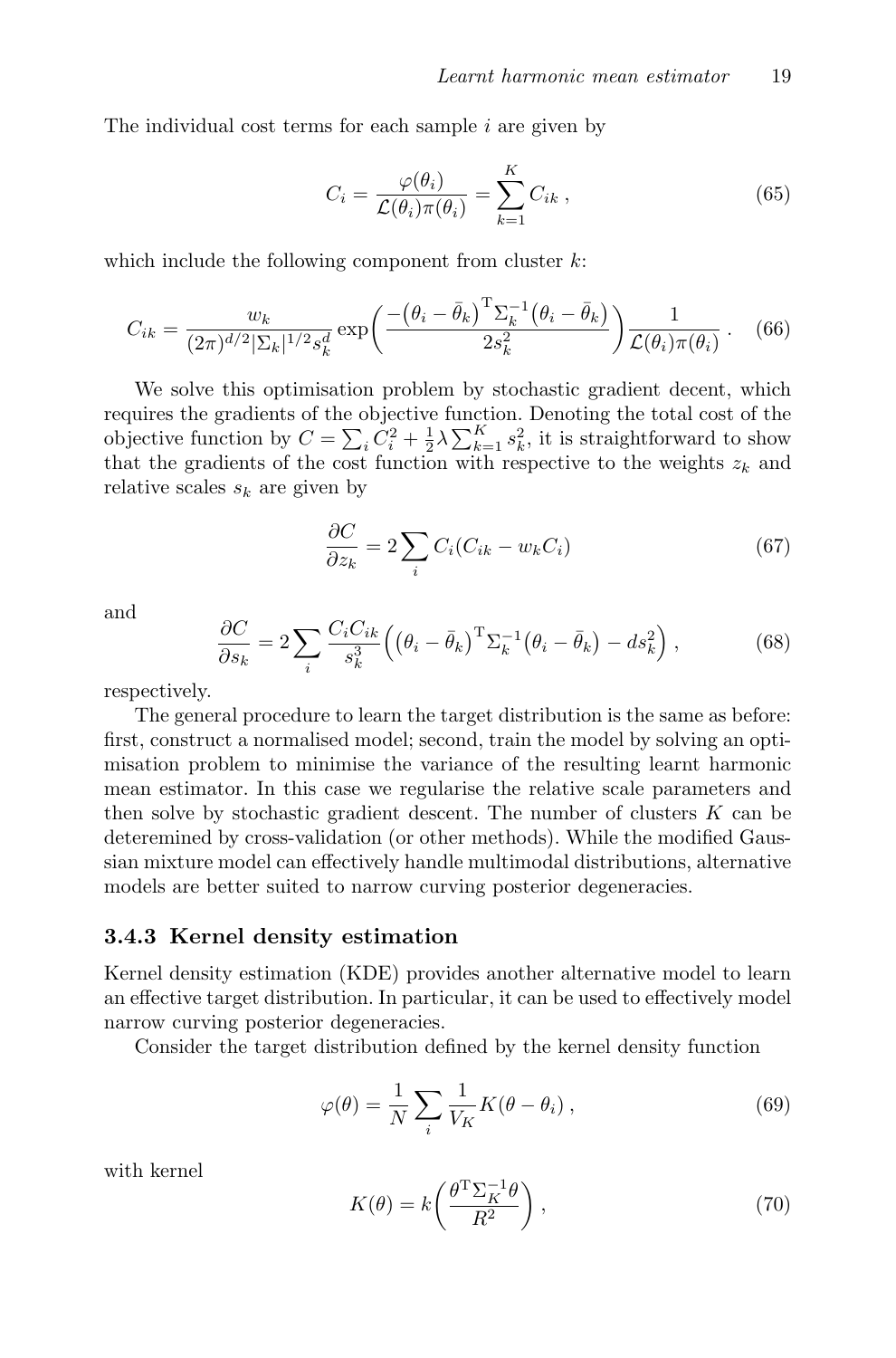where  $k(\theta) = 1$  if  $|\theta| < 1/2$  and 0 otherwise. The volume of the kernel is given by

$$
V_K = \frac{\pi^{d/2}}{\Gamma(d/2+1)} R^d |\Sigma_K|^{1/2} . \tag{71}
$$

The kernel covariance  $\Sigma_K$  can be computed directly from the training samples, for example by estimating the covariance or even simply by the separation between the lowest and highest samples in each dimension. A diagonal representation is often, although not always, considered for computational efficiency.

The kernel radius  $R$  can be estimating by following a similar procedure to those outlined above for the hypersphere and modified Gaussian mixture model to minimise the variance of the resulting estimator. Alternatively, since there is only a single parameter cross-validation is also effective.

## <span id="page-19-0"></span>4 Numerical experiments

We perform numerous numerical experiments to validate the learnt harmonic mean estimator by comparing to ground truth marginal likelihood values for a variety of example problems. The techniques presented in Sec. [3](#page-8-0) are implemented in the **harmonic** software package<sup>[2](#page-19-1)</sup>, which is discussed further in Sec. [5.](#page-32-0) Throughout we use harmonic with the emcee code<sup>[3](#page-19-2)</sup> [\(Foreman-Mackey et al,](#page-34-8) [2013\)](#page-34-8) to perform MCMC sampling. We consider problems with narrow curving posterior degeneracies, multimodal distributions, and scenarios where the original harmonic mean estimator has been shown to fail catastrophically, while applying all three of the strategies to learn the target density  $\varphi(\theta)$  that are discussed in Sec. [3.4.](#page-15-0) In all cases the learnt harmonic mean estimator is shown to be robust and highly accurate.

## 4.1 Rosenbrock

A common benchmark problem to test methods to compute the marginal likelihood is a likelihood specified by the Rosenbrock function. The Rosenbrock function exhibits a narrow curving degeneracy, which makes it challenging to explore the resulting posterior sufficiently to evaluate the marginal likelihood accurately.

The Rosenbrock function is given by

$$
f(x) = \sum_{i=1}^{d-1} \left[ 100(x_{i+1} - x_i^2)^2 + (x_i - 1)^2 \right],
$$
 (72)

where  $d$  denotes dimension. Due to its very narrow curving degeneracy, it can be difficult to numerically estimate the minimum of the Rosenbrock function, which can be seen analytically is given by  $f(x_{\min}) = 0$  at  $x_{\min} = (1, \ldots, 1)$ .

<span id="page-19-1"></span><sup>2</sup><https://github.com/astro-informatics/harmonic>

<span id="page-19-2"></span><sup>3</sup><https://emcee.readthedocs.io/en/stable/>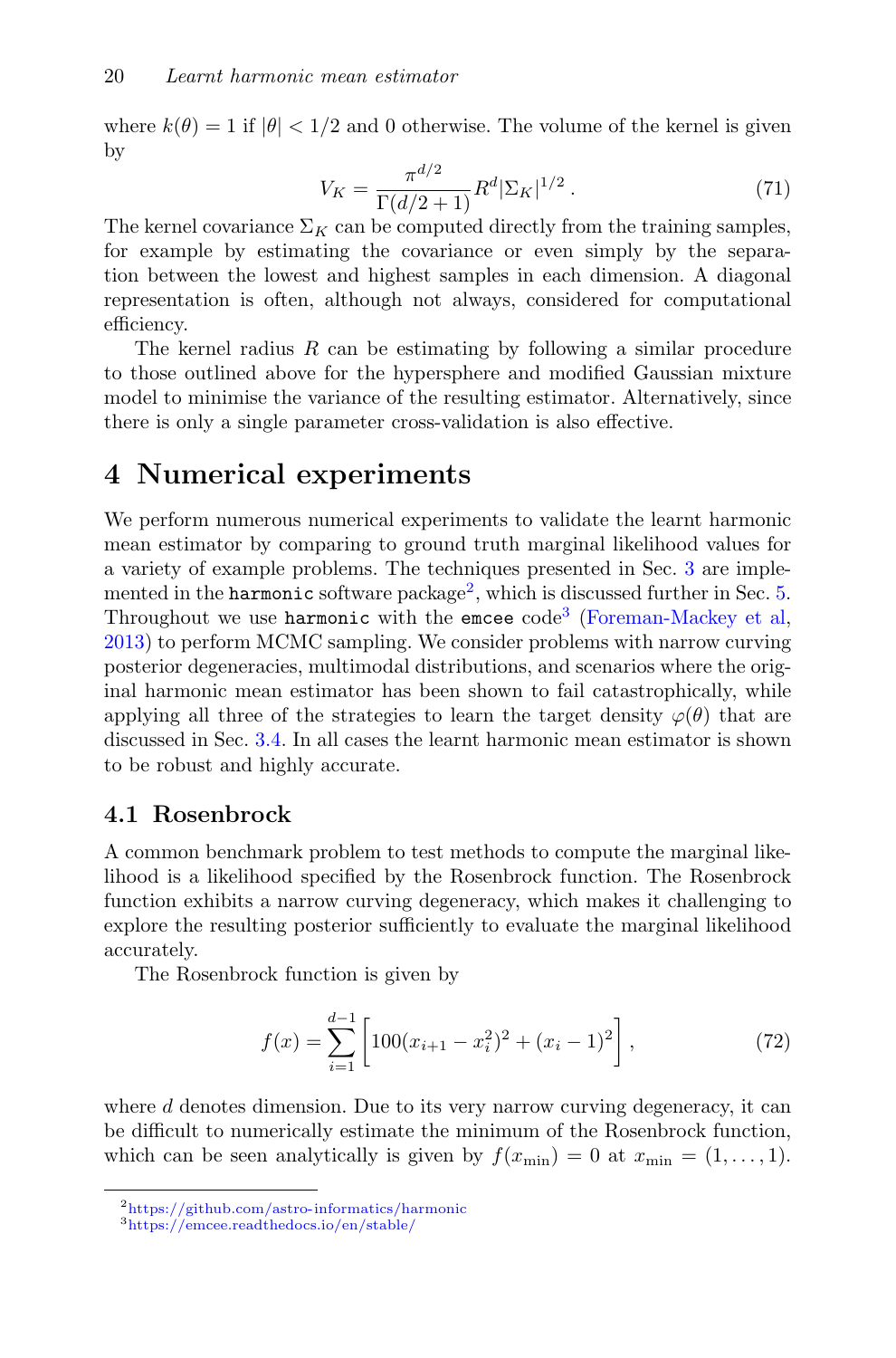

<span id="page-20-0"></span>Fig. 1 Rosenbrock posterior recovered by MCMC sampling using emcee. The Rosenbrock function exhibits a narrow curving degeneracy, which makes it challenging to explore the resulting posterior sufficiently to evaluate the marginal likelihood accurately.

We consider a log-likelihood given by  $log \mathcal{L}(x) = -f(x)$  and consider a simple uniform prior with  $x_0 \in [-10, 10]$  and  $x_1 \in [-5, 15]$ .

We compute the marginal likelihood for dimension  $d = 2$  using the learnt harmonic mean estimator and by brute force to provide a ground truth for comparison, evaluating the marginal likelihood by numerical integration (which is possible in this low-dimensional setting). For our learnt harmonic mean estimator, computed using harmonic, we sample the resulting posterior distribution using emcee, drawing 5,000 samples for 200 chains, with burn in of 2,000 samples, yielding 3,000 posterior samples per chain. The recovered posterior distribution is illustrated in Fig. [1.](#page-20-0) We use 50% of the samples to fit a KDE model for the target distribution (recall that the KDE model is wellsuited to problems with narrow curving degeneracies), using cross-validation to estimate the model hyperparameters. The remaining 50% of posterior samples are used to infer the marginal likelihood. Computation time is about one minute to compute on a standard laptop, including drawing all samples and performing cross-validation. We repeat this experiment 100 times in order to estimate the variance of the estimator and its variance, in order to compare to the variance and variance-of-variance estimators described in Sec. [3.2.](#page-11-1)

The distribution of marginal likelihood values compute by our learnt harmonic mean estimator for all 100 experiments are shown in Fig. [2.](#page-21-0) In addition, we show the values computed by the variance and variance-of-variance estimators (estimated) and compare them to the corresponding statistics measured from the 100 experiments (measured). Moreover, we plot the ground truth value computed by numerical integration. The marginal likelihood value computed is in close agreement with the ground truth and the variance and variance-of-variance estimators are in close agreement with the values computed from the experiments. It is clear that the learnt harmonic mean estimator is highly accurate, its variance is well-behaved and its error estimators are also highly accurate.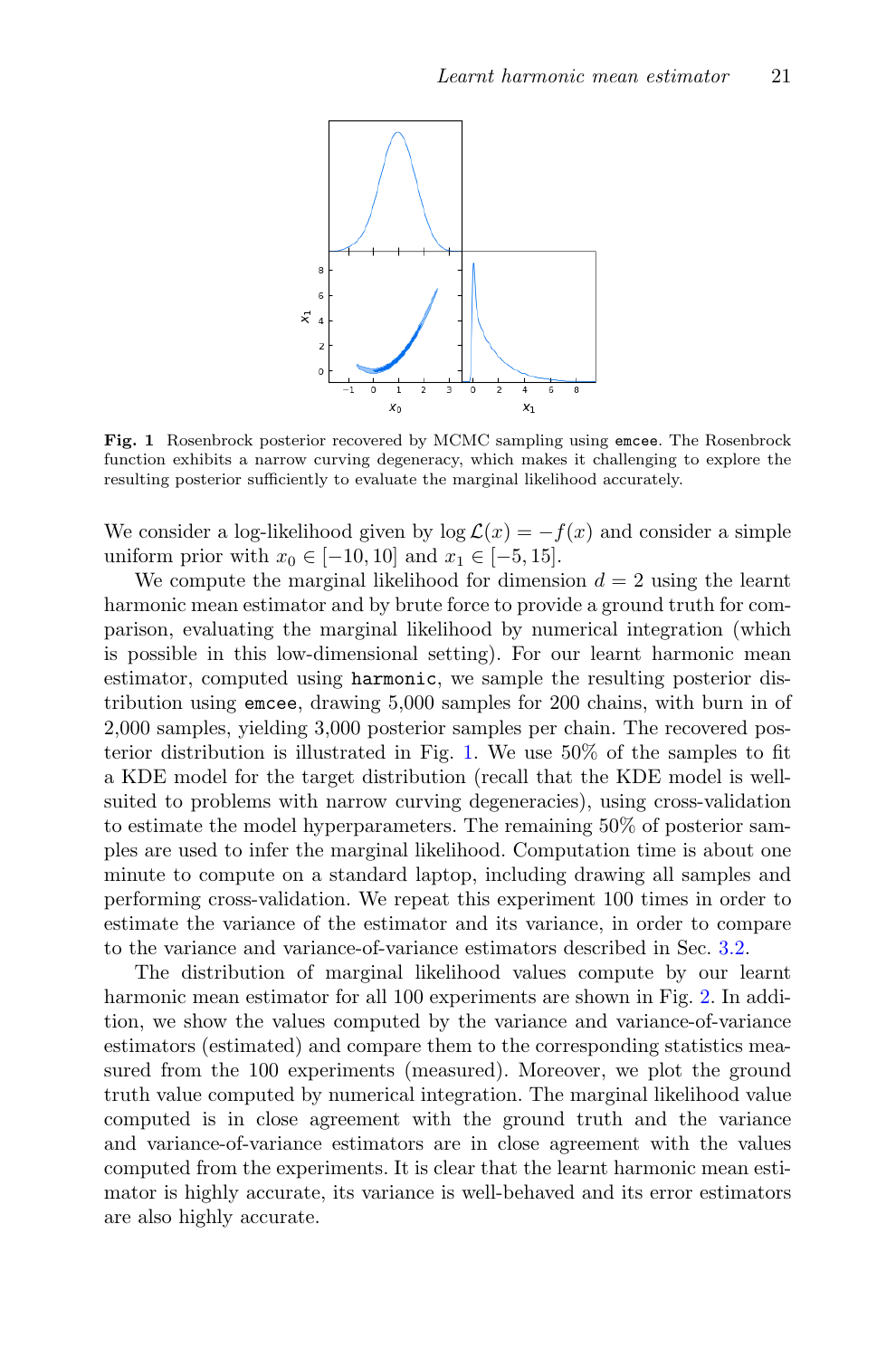

<span id="page-21-0"></span>Fig. 2 Marginal likelihood (evidence) computed by the learnt harmonic mean estimator (using harmonic) for the Rosenbrock benchmark problem. 100 experiments are repeated to recover empirical estimates of the statistics of the estimator. In panel (a) the distribution of marginal likelihood values computed by the learnt harmonic mean estimator are shown, with the mean and standard deviation of the distribution also shown (measured). For comparison the estimate of the standard deviation computed by the error estimator is also shown (estimated). The ground truth estimated by numerical integration is indicated by the red dashed line. In panel (b) the distribution of the variance estimator is shown, with its mean and standard deviation (estimated). For comparison the standard deviation computed by the variance-of-variance estimator is also shown (estimated). The learnt harmonic mean estimator and its error estimators are highly accurate.

## 4.2 Rastrigin

Another common benchmark problem to test marginal likelihood estimators is a likelihood specified by the Rastrigin function. The Rastrigin function exhibits multiple local peaks, which makes it challenging to explore the resulting posterior sufficiently to evaluate the marginal likelihood accurately.

The Rastrigin function is given by

$$
f(x) = 10d + \sum_{i=1}^{d} \left[ x_i^2 - 10\cos(2\pi x_i) \right],
$$
 (73)

where  $d$  denotes dimension. Due to its highly multimodal behaviour, it can be difficult to numerically estimate the minimum of the Rastrigin function. Its local minima are given by integer coordinate values, with the global minimum at  $x_{\min} = 0$ . We consider a log-likelihood given by  $\log \mathcal{L}(x) = -f(x)$  and consider a simple uniform prior with  $x_i \in [-6, 6]$  for  $i = 1, \ldots, d$ .

We compute the marginal likelihood for dimension  $d = 2$  in an identical manner as for the Rosenbrock example, that is, using the learnt harmonic mean estimator and by brute force to provide a ground truth for comparison, evaluating the marginal likelihood by numerical integration (which, again, is possible in this low-dimensional setting). For our learnt harmonic mean estimator, computed using harmonic, we sample the resulting posterior distribution using emcee, drawing 5,000 samples for 200 chains, with burn in of 2,000 samples, yielding 3,000 posterior samples per chain. The recovered posterior distribution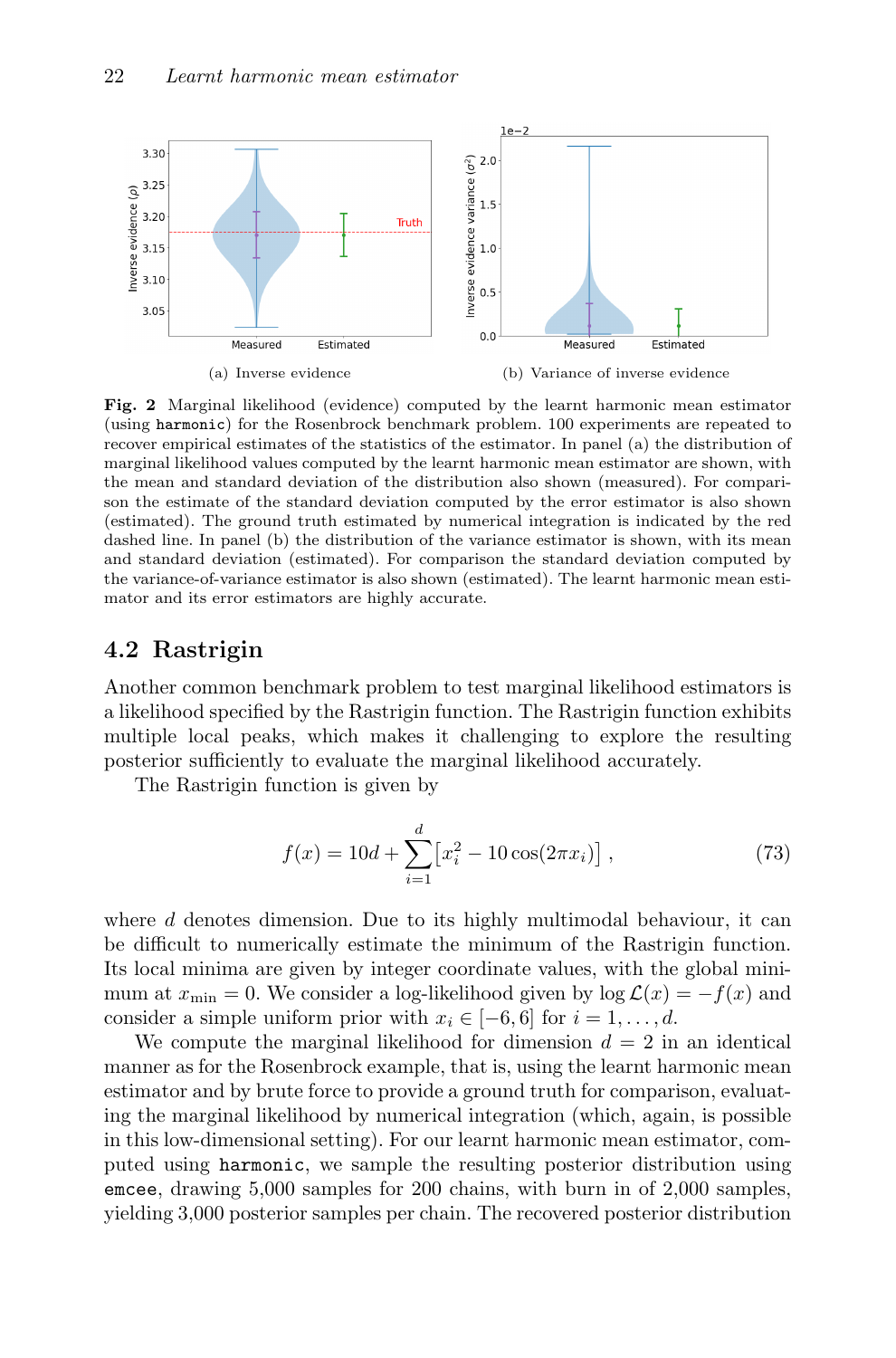

<span id="page-22-0"></span>Fig. 3 Rastrigin posterior recovered by MCMC sampling using emcee. The Rastrigin function exhibits multiple local peaks, which makes it challenging to explore the resulting posterior sufficiently to evaluate the marginal likelihood accurately.

is illustrated in Fig. [3.](#page-22-0) We again adopt a KDE model for the target distribution, avoiding the need to estimate the number of modes in the distribution, and use 50% of the samples to fit the model, using cross-validation to estimate the model hyperparameters. The remaining 50% of posterior samples are used to infer the marginal likelihood. Computation time is about one minute to compute on a standard laptop, including drawing all samples and performing cross-validation. We again repeat this experiment 100 times in order to estimate the variance of the estimator and its variance, in order to compare to the variance and variance-of-variance estimators.

The distribution of marginal likelihood values computed by our learnt harmonic mean estimator for all 100 experiments are shown in Fig. [4.](#page-23-0) As before, we also show the values computed by the variance and variance-of-variance estimators (estimated) and compare them to the corresponding statistics measured from the 100 experiments (measured). Moreover, we plot the ground truth value computed by numerical integration. It is again clear that the learnt harmonic mean estimator is highly accurate, its variance is well-behaved and its error estimators are also highly accurate.

### 4.3 Normal-Gamma

An analytically tractable numerical example is considered in [Friel and Wyse](#page-34-2) [\(2012\)](#page-34-2) to assess the sensitivity of marginal likelihood estimators to changes in the prior. In this study [Friel and Wyse](#page-34-2) [\(2012\)](#page-34-2) found that the marginal likelihood values computed by the original harmonic mean estimator do not vary with the prior as the values computed analytically do, highlighting this example as a pathological failure of the original harmonic mean estimator. We consider the same pathological example here and demonstrate that our learnt harmonic mean estimator is highly accurate.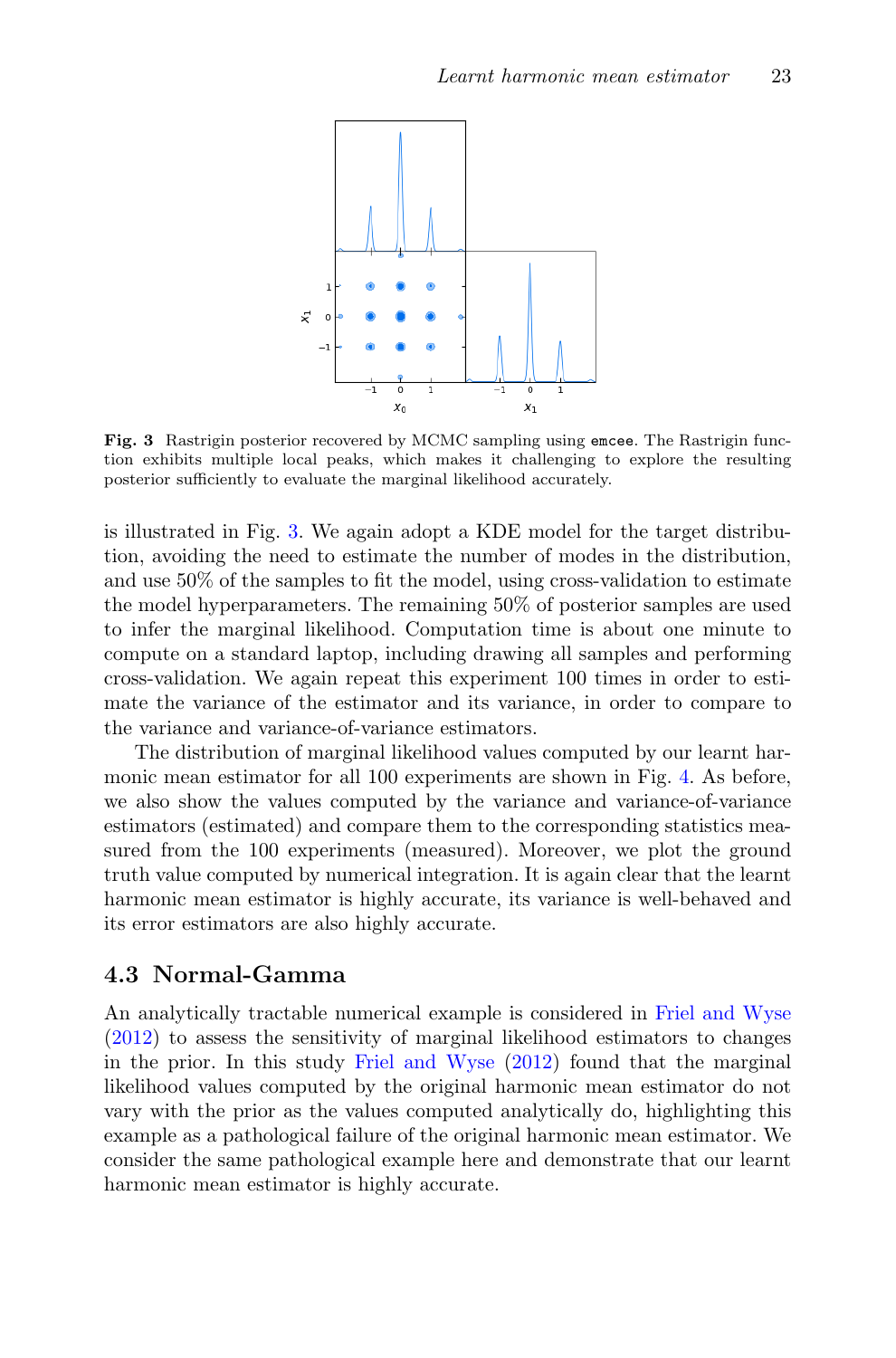

<span id="page-23-0"></span>Fig. 4 Marginal likelihood (evidence) computed by the learnt harmonic mean estimator (using harmonic) for the Rastrigin benchmark problem (as in Fig. [2\)](#page-21-0). 100 experiments are repeated to recover empirical estimates of the statistics of the estimator. In panel (a) the distribution of marginal likelihood values computed by the learnt harmonic mean estimator are shown, with the mean and standard deviation of the distribution also shown (measured). For comparison the estimate of the standard deviation computed by the error estimator is also shown (estimated). The ground truth estimated by numerical integration is indicated by the red dashed line. In panel (b) the distribution of the variance estimator is shown, with its mean and standard deviation (estimated). For comparison the standard deviation computed by the variance-of-variance estimator is also shown (estimated). The learnt harmonic mean estimator and its error estimators are highly accurate.

We consider the Normal-Gamma model [\(Bernardo and Smith,](#page-34-10) [1994\)](#page-34-10) with data

$$
y_i \sim \mathcal{N}(\mu, \tau^{-1}), \qquad (74)
$$

for  $i \in \{1, \ldots, n\}$ , with mean  $\mu$  and precision (inverse variance)  $\tau$ . A normal prior is assumed for  $\mu$  and a Gamma prior for  $\tau$ :

$$
\mu \sim \mathcal{N}\big(\mu_0, (\tau_0 \tau)^{-1}\big) \,,\tag{75}
$$

$$
\tau \sim \text{Ga}(a_0, b_0) \,, \tag{76}
$$

with mean  $\mu_0 = 0$ , shape  $a_0 = 10^{-3}$  and rate  $b_0 = 10^{-3}$ . The precision scale factor  $\tau_0$  is varied to observe the impact of changing prior on the computed marginal likelihood. The joint prior for  $(\mu, \tau)$  then reads:

$$
\pi(\mu,\tau) = \pi(\mu \mid \tau)\pi(\tau) \tag{77}
$$

$$
= \frac{b_0^{a_0}\sqrt{\tau_0}}{\Gamma(a_0)\sqrt{2\pi}} \tau^{a_0 - 1/2} \exp(-b_0\tau) \exp(-\tau_0\tau(\mu - \mu_0)^2/2) . \tag{78}
$$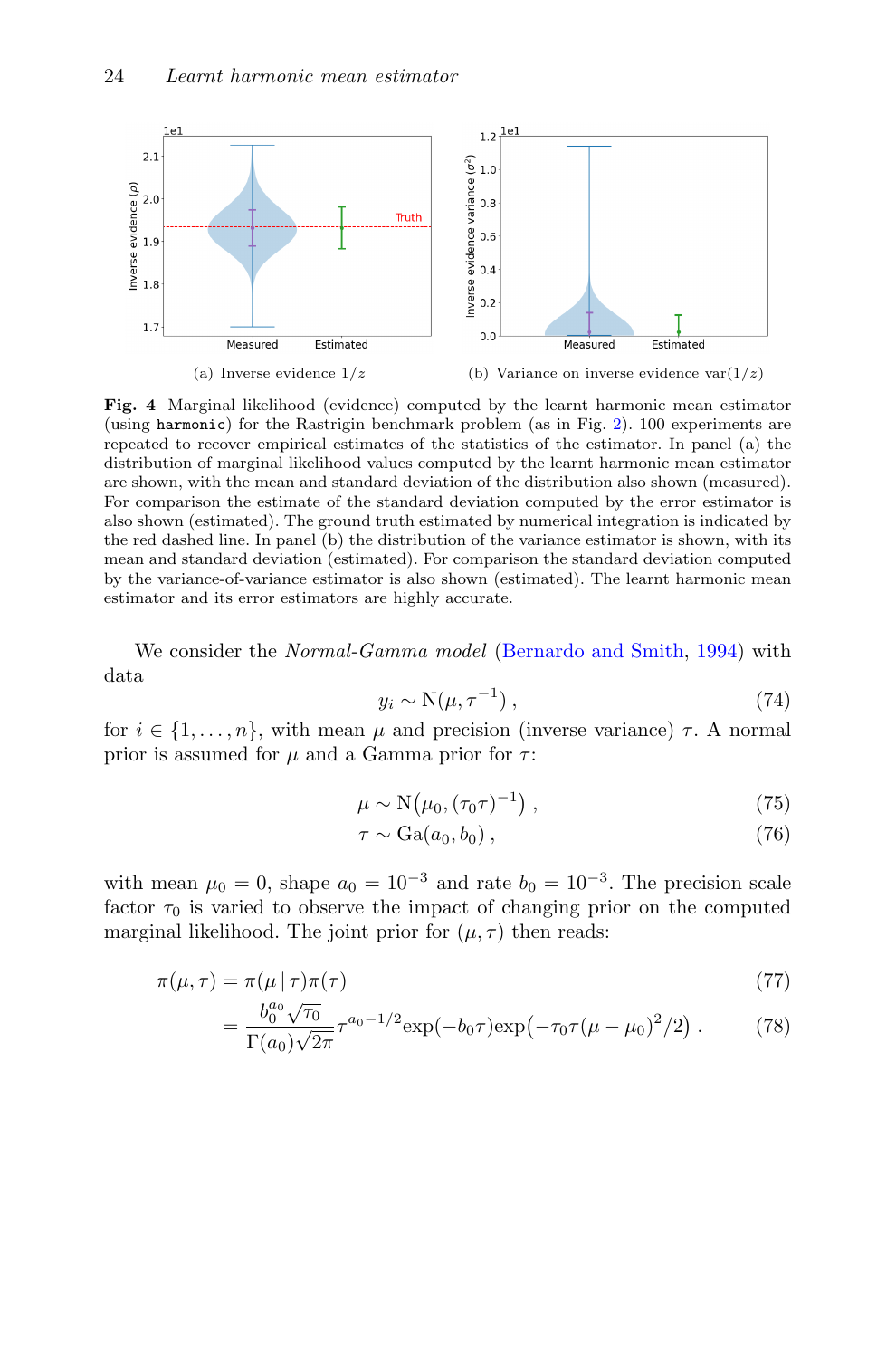

<span id="page-24-0"></span>Fig. 5 Graphical representation of the Normal-Gamma model.

The likelihood is given by

$$
\mathcal{L}(y) = \prod_{i=1}^{n} \mathcal{P}(y_i | \mu, \tau)
$$
\n(79)

$$
=\prod_{i=1}^{n} \sqrt{\frac{\tau}{2\pi}} \exp\left(-\frac{\tau}{2}(y_i-\mu)^2\right) \tag{80}
$$

$$
= \left(\frac{\tau}{2\pi}\right)^{n/2} \exp\left(-\frac{\tau}{2} \sum_{i=1}^{n} (y_i - \mu)^2\right)
$$
 (81)

$$
= \left(\frac{\tau}{2\pi}\right)^{n/2} \exp\left(-\frac{\tau n}{2} \left(s^2 + (\bar{y} - \mu)^2\right)\right),\tag{82}
$$

where  $y = (y_1, ..., y_n)^{\mathrm{T}},$ 

$$
\bar{y} = \frac{1}{n} \sum_{i=1}^{n} y_i \tag{83}
$$

and

$$
s^{2} = \frac{1}{n} \sum_{i=1}^{n} (y_{i} - \bar{y})^{2}.
$$
 (84)

A graphical representation of the Normal-Gamma model is illustrated in Fig. [5.](#page-24-0)

For the Normal-Gamma model the marginal likelihood may be computed analytically by

$$
z = (2\pi)^{-n/2} \frac{\Gamma(a_n)}{\Gamma(a_0)} \frac{b_0^{a_0}}{b_n^{a_n}} \left(\frac{\tau_0}{\tau_n}\right)^{1/2}, \qquad (85)
$$

where

$$
\tau_n = \tau_0 + n \,,\tag{86}
$$

$$
a_n = a_0 + n/2 \tag{87}
$$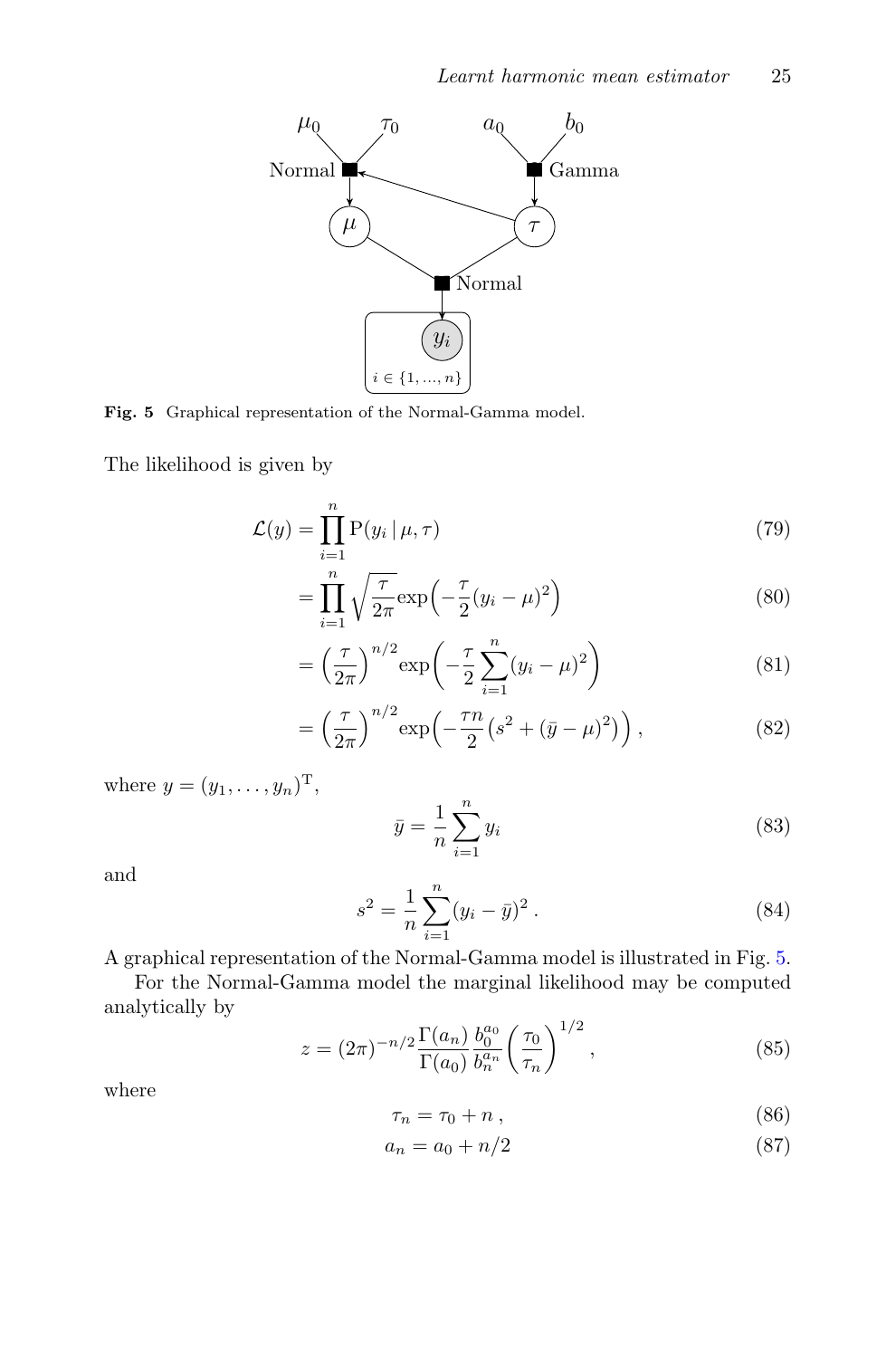<span id="page-25-0"></span>Table 1 Marginal likelihood values computed analytically and by the learnt harmonic mean estimator for the Normal-Gamma example. While the original harmonic mean estimator fails catastrophically, our learnt harmonic mean estimator is highly accurate.

| $\tau_0$                                                                         | $10^{-4}$                               | $10^{-3}$                            | $10^{-2}$                            | $10^{-1}$                             | $10^{0}$                                |
|----------------------------------------------------------------------------------|-----------------------------------------|--------------------------------------|--------------------------------------|---------------------------------------|-----------------------------------------|
| Analytic $log(z)$<br>Estimated $log(\hat{z})$<br>Error<br>(learnt harmonic mean) | $-144.5530$<br>$-144.5545$<br>$-0.0015$ | $-143.4017$<br>$-143.3990$<br>0.0027 | $-142.2505$<br>$-142.2490$<br>0.0015 | -141.0999<br>$-141.1001$<br>$-0.0011$ | $-139.9552$<br>$-139.9558$<br>$-0.0006$ |
| Error<br>(original harmonic mean)                                                | 12.2100                                 |                                      | 9.7900                               | 8.5000                                | 7.1000                                  |

and

$$
b_n = b_0 + \frac{1}{2} \sum_{i=1}^n (y_i - \bar{y})^2 + \frac{\tau_0 n(\bar{y} - \mu_0)^2}{2(\tau_0 + n)}
$$
(88)

$$
= b_0 + \frac{1}{2}ns^2 + \frac{\tau_0 n(\bar{y} - \mu_0)^2}{2(\tau_0 + n)}.
$$
\n(89)

To assess the impact of altering the prior, we compute the marginal likelihood both analytically and using our learnt harmonic mean estimator for priors corresponding to  $\tau_0 \in \{10^{-4}, 10^{-3}, 10^{-2}, 10^{-1}, 10^0\}$ . Data are simulated with underlying parameters  $(\mu, \tau) = (0, 1)$  to generate  $n = 100$  synthetic observations (the same experimental configuration considered by [Friel and Wyse](#page-34-2) [2012\)](#page-34-2).

For our learnt harmonic mean estimator we use emcee to draw 1,500 samples for 200 chains, with burn in of 500 samples, yielding 1,000 posterior samples per chain. We use 25% of the samples to learn the target model, using cross-validation to select between the hypersphere and modified Gaussian mixture model. In all cases the modified Gaussian mixture model is selected. The remaining 75% of posterior samples are used for inferring the marginal likelihood. Computation time is about one minute on a standard laptop for each experiment (i.e. each  $\tau_0$ ) considered, including drawing all samples.

The marginal likelihood values computed analytically and using our learnt harmonic mean estimator are shown in Table [1](#page-25-0) for different priors as  $\tau_0$  is varied. For comparison, the errors between the analytic values and those estimated by our learnt harmonic mean estimator and the original harmonic mean estimator are also shown. Notice that the marginal likelihood values computed by the learnt harmonic mean estimator are highly accurate and do indeed vary with differing priors, in contrast to results computed by the original harmonic mean estimator [\(Friel and Wyse,](#page-34-2) [2012\)](#page-34-2). The improvement in accuracy between the original and our learnt harmonic mean estimation is approximately four orders of magnitude in log space. In addition, to graphically compare the marginal likelihood values estimated by the learnt harmonic mean estimator to the analytic values, we plot in Fig. [6](#page-26-0) the ratio of the estimated and analytic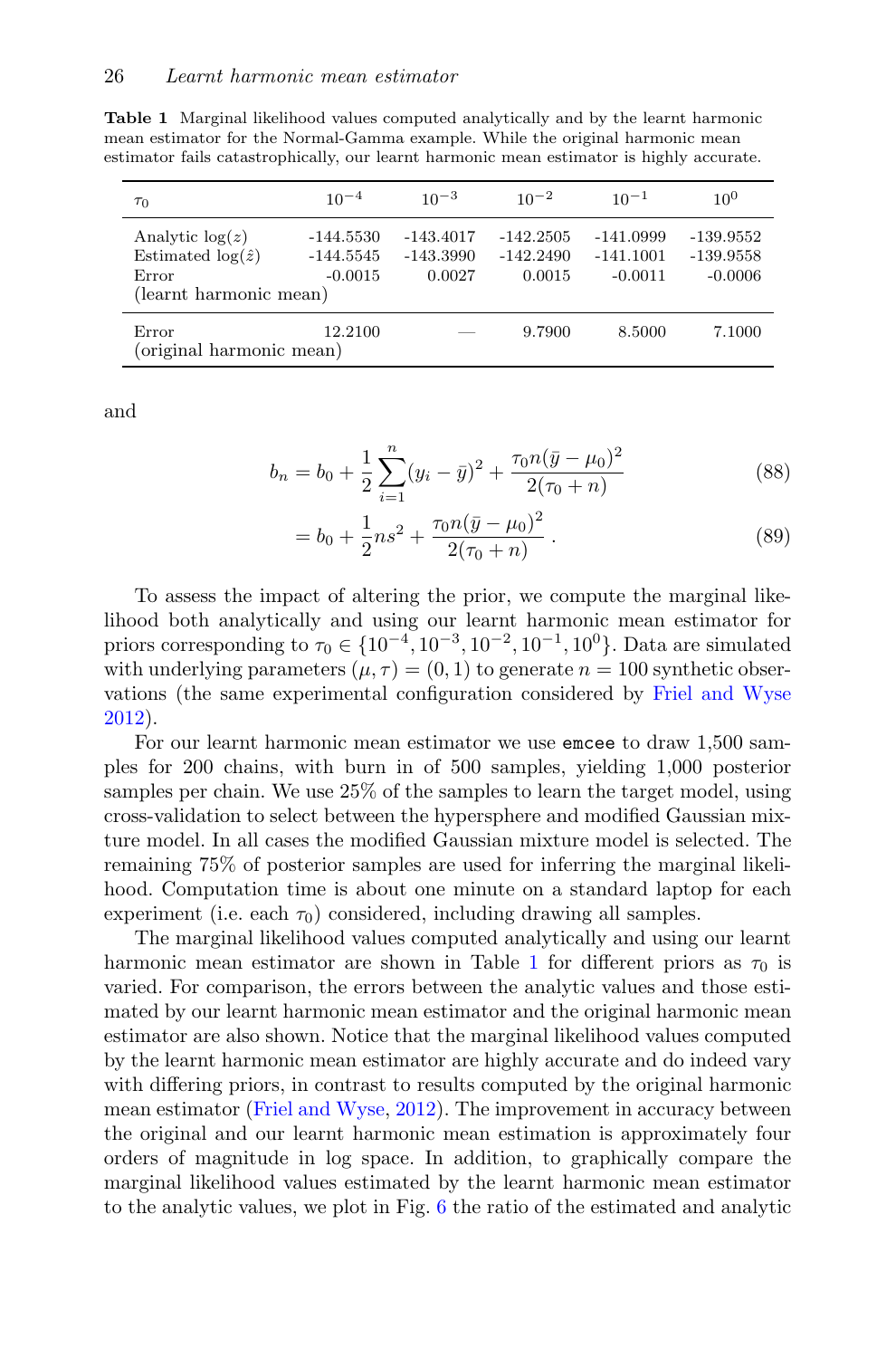

<span id="page-26-0"></span>Fig. 6 Ratio of marginal likelihood values computed by the learnt harmonic mean estimator to those computed analytically. Errors bars corresponding to the estimated standard deviation of the learnt harmonic estimator are also shown. Notice that the marginal likelihood values computed by the learnt harmonic mean estimator are highly accurate and are indeed sensitive to changes in the prior.

values, with the uncertainties computed by our learnt harmonic mean estimator overlaid. It is clear that the marginal likelihood values computed by the learnt harmonic mean estimator closely estimate the analytic values and that the uncertainties are reasonable.

## 4.4 Logistic regression models: Pima Indian example

We consider the comparison of two logistic regression models using the Pima Indians data, which is another common benchmark problem for comparing estimators of the marginal likelihood. The original harmonic mean estimator has been shown to fail catastrophically for this example [\(Friel and Wyse,](#page-34-2) [2012\)](#page-34-2), whereas we show here that our learnt harmonic mean estimator is highly accurate.

The Pima Indians data [\(Smith et al,](#page-36-8) [1988\)](#page-36-8), originally from the National Institute of Diabetes and Digestive and Kidney Diseases, were compiled from a study of indicators of diabetes in  $n = 532$  Pima Indian women aged 21 or over. Seven primary predictors of diabetes were recorded, including: number of prior pregnancies (NP); plasma glucose concentration (PGC); diastolic blood pressure (BP); triceps skin fold thickness (TST); body mass index (BMI); diabetes pedigree function (DP); and age (AGE).

The probability of diabetes  $p_i$  for person  $i \in \{1, \ldots, n\}$  can be modelled by the standard logistic function

$$
p_i = \frac{1}{1 + \exp(-\theta^{\mathrm{T}} x_i)},\tag{90}
$$

with covariates  $x_i = (1, x_{i,1}, \dots x_{i,d})^T$  and parameters  $\theta = (\theta_0, \dots, \theta_d)^T$ , where d is the total number of covariates considered. The likelihood function then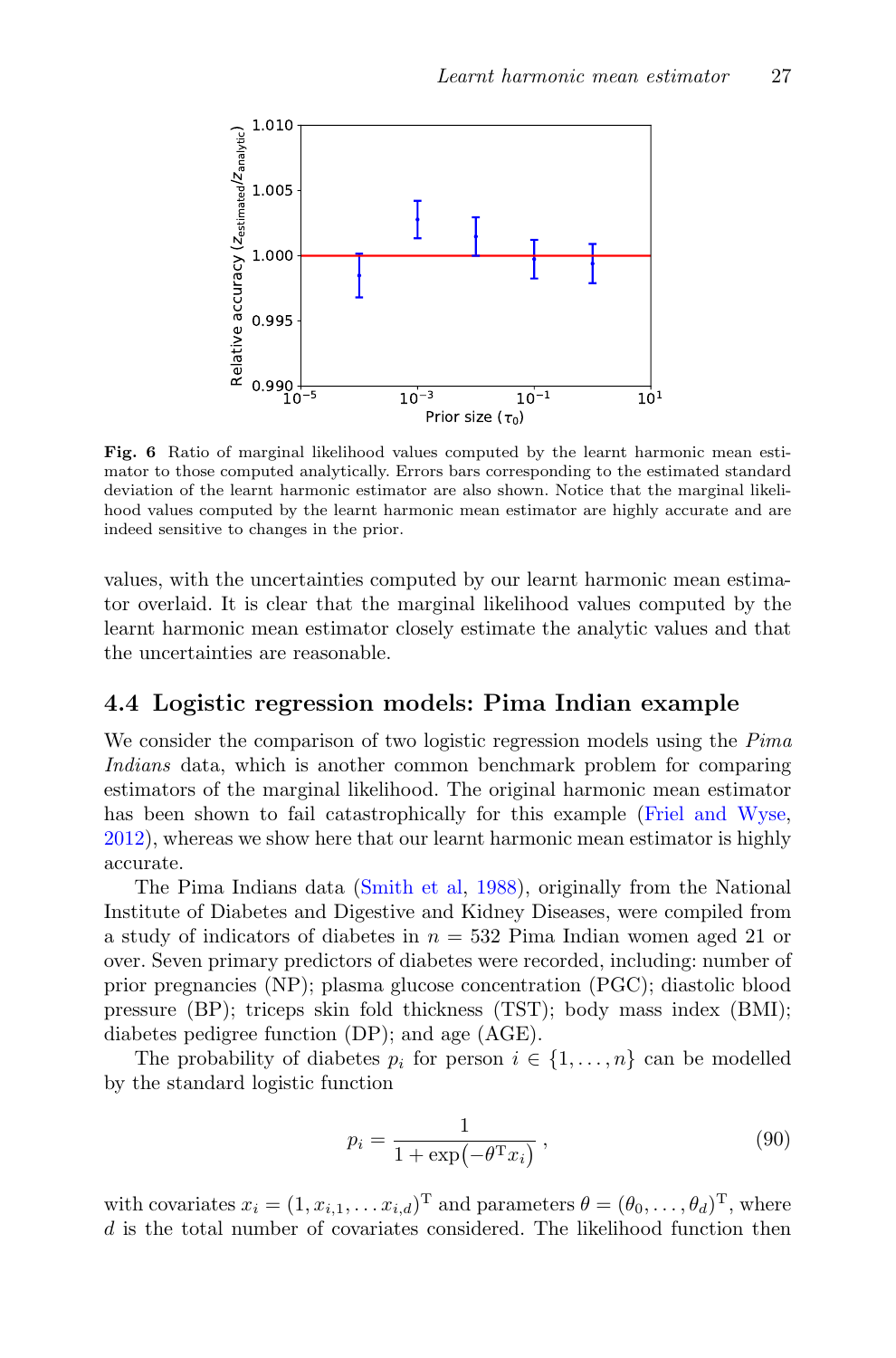

<span id="page-27-0"></span>Fig. 7 Graphical representation of logistic regression Model 2 for modelling diabetes in Pima Indians. Model 1 is similar but does not include the AGE covariate.

reads

$$
\mathcal{L}(y | \theta) = \prod_{i=1}^{n} p_i^{y_i} (1 - p_i)^{1 - y_i}, \qquad (91)
$$

where  $y = (y_1, \ldots, y_n)$ <sup>T</sup> is the diabetes incidence, *i.e.*  $y_i$  is unity if patient *i* has diabetes and zero otherwise. An independent multivariate Gaussian prior is assumed for the parameters  $\theta$ , given by

$$
\pi(\theta) = \left(\frac{\tau}{2\pi}\right)^{d/2} \exp\left(-\frac{\tau}{2}\theta^{\mathrm{T}}\theta\right),\tag{92}
$$

with precision  $\tau$ .

Two different logistic regression models are considered, with different subsets of covariates:

Model 
$$
M_1
$$
: covariates = {NP, PGC, BMI, DP} (and bias);  
Model  $M_2$ : covariates = {NP, PGC, BMI, DP, AGE} (and bias).

A graphical representation of Model 2 is illustrated in Fig. [7](#page-27-0) (Model 1 is similar but does not include the AGE covariate).

We compute the marginal likelihood for both Model 1 and Model 2 using our learnt harmonic mean estimator for  $\tau = 0.01$  and  $\tau = 1$ , as in [Friel and](#page-34-2) [Wyse](#page-34-2) [\(2012\)](#page-34-2). A reversible jump algorithm [\(Green,](#page-35-13) [1995\)](#page-35-13) is used by [Friel and](#page-34-2) [Wyse](#page-34-2)  $(2012)$  to compute benchmark Bayes factors  $BF_{12}$  of 13.96 and 1.30, respectively, for  $\tau = 0.01$  and  $\tau = 1$ , which are treated as ground truth values.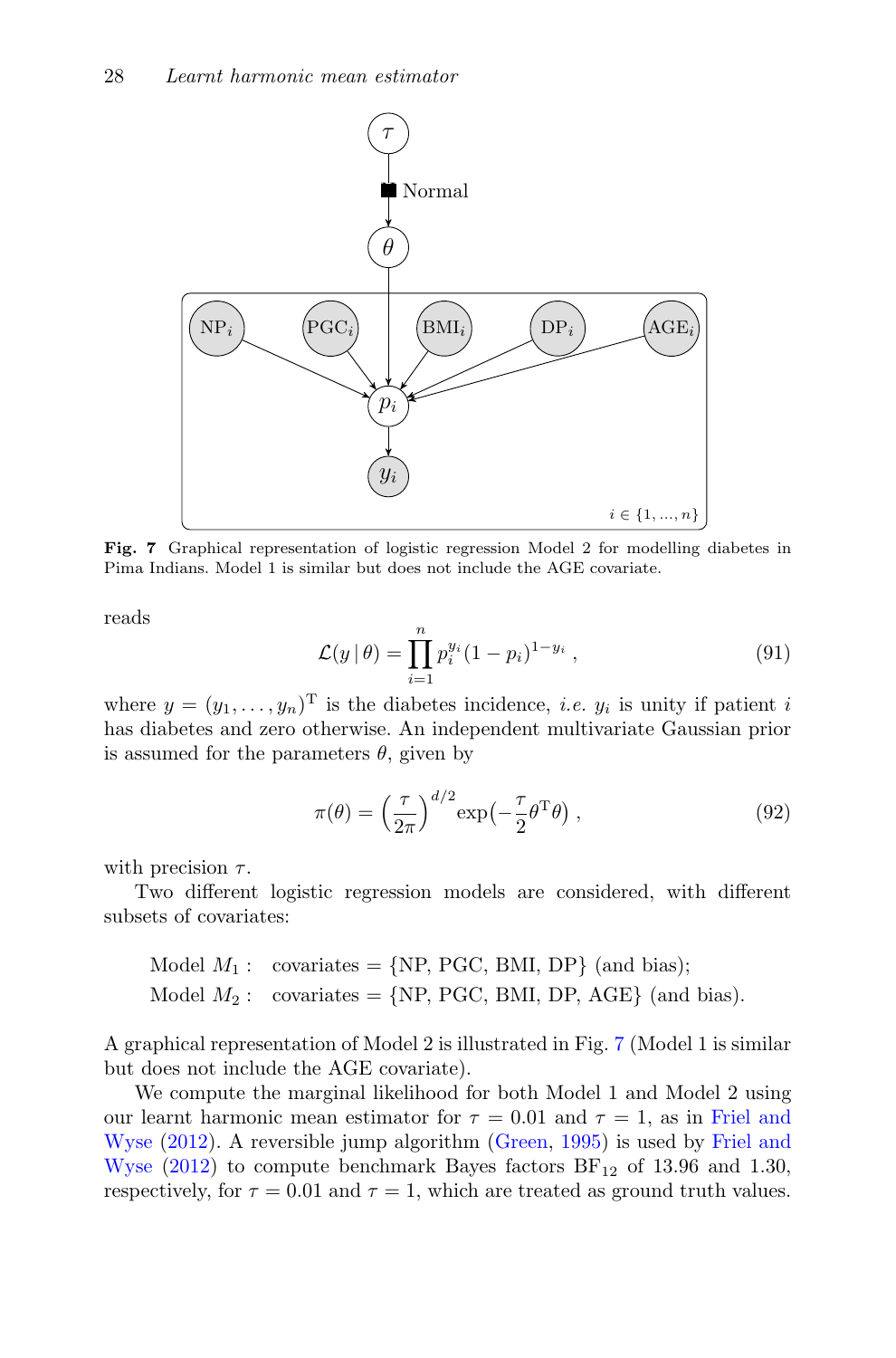<span id="page-28-0"></span>Table 2 Marginal likelihood values computed by the learnt harmonic mean estimator for the Pima Indians logistic regression models for prior precision  $\tau = 0.01$ . While the original harmonic mean estimator fails catastrophically, our learnt harmonic mean estimator is highly accurate.

|                                   | Model $M_1$<br>$\log(z_1)$ | Model $M_2$<br>$\log(z_2)$ | $log BF_{12}$<br>$=\log(z_1)-\log(z_2)$ |
|-----------------------------------|----------------------------|----------------------------|-----------------------------------------|
| Benchmark                         |                            |                            | 2.63620                                 |
| Estimated                         | $-257.23656$               | $-259.86669$               | 2.63014                                 |
|                                   | $+0.00264$                 | $\pm 0.00968$              | $\pm 0.01232$                           |
| Error                             |                            |                            | 0.00606                                 |
| (learnt harmonic mean)            |                            |                            |                                         |
| Error<br>(original harmonic mean) |                            |                            | $-2.67760$                              |

<span id="page-28-1"></span>Table 3 Marginal likelihood values computed by the learnt harmonic mean estimator for the Pima Indians logistic regression models for prior precision  $\tau = 1.0$ . While the original harmonic mean estimator fails catastrophically, our learnt harmonic mean estimator is highly accurate.

|                                   | Model $M_1$<br>$\log(z_1)$  | Model $M_2$<br>$\log(z_2)$    | $log BF_{12}$<br>$=\log(z_1)-\log(z_2)$ |
|-----------------------------------|-----------------------------|-------------------------------|-----------------------------------------|
| Benchmark<br>Estimated            | -247.30633<br>$\pm 0.00239$ | $-247.56128$<br>$\pm 0.00789$ | 0.26236<br>0.25495<br>$\pm 0.01028$     |
| Error<br>(learnt harmonic mean)   |                             |                               | 0.00742                                 |
| Error<br>(original harmonic mean) |                             |                               | $-0.44567$                              |

For our learnt harmonic mean estimator we use emcee to draw 5,000 samples for 200 chains, with burn in of 1,000 samples, yielding 4,000 posterior samples per chain. We use 25% of the samples to learn the target model, using cross-validation to select between the hypersphere and modified Gaussian mixture model. In all cases the modified Gaussian mixture model is selected. The remaining 75% of posterior samples are used for inferring the marginal likelihood. Computation time is typically a few minutes on a standard laptop, including drawing samples (note that fewer samples could likely be used to reduce computation time if required).

The marginal likelihood values computed by our learnt harmonic mean estimator are shown in Table [2](#page-28-0) and Table [3](#page-28-1) for the cases  $\tau = 0.01$  and  $\tau =$ 1, respectively. The benchmark values and errors of both the standard and learnt harmonic mean estimator are also shown for comparison. While the standard harmonic mean estimator fails catastrophically on this problem [\(Friel](#page-34-2) [and Wyse,](#page-34-2) [2012\)](#page-34-2), our learnt harmonic mean estimator is robust and highly accurate.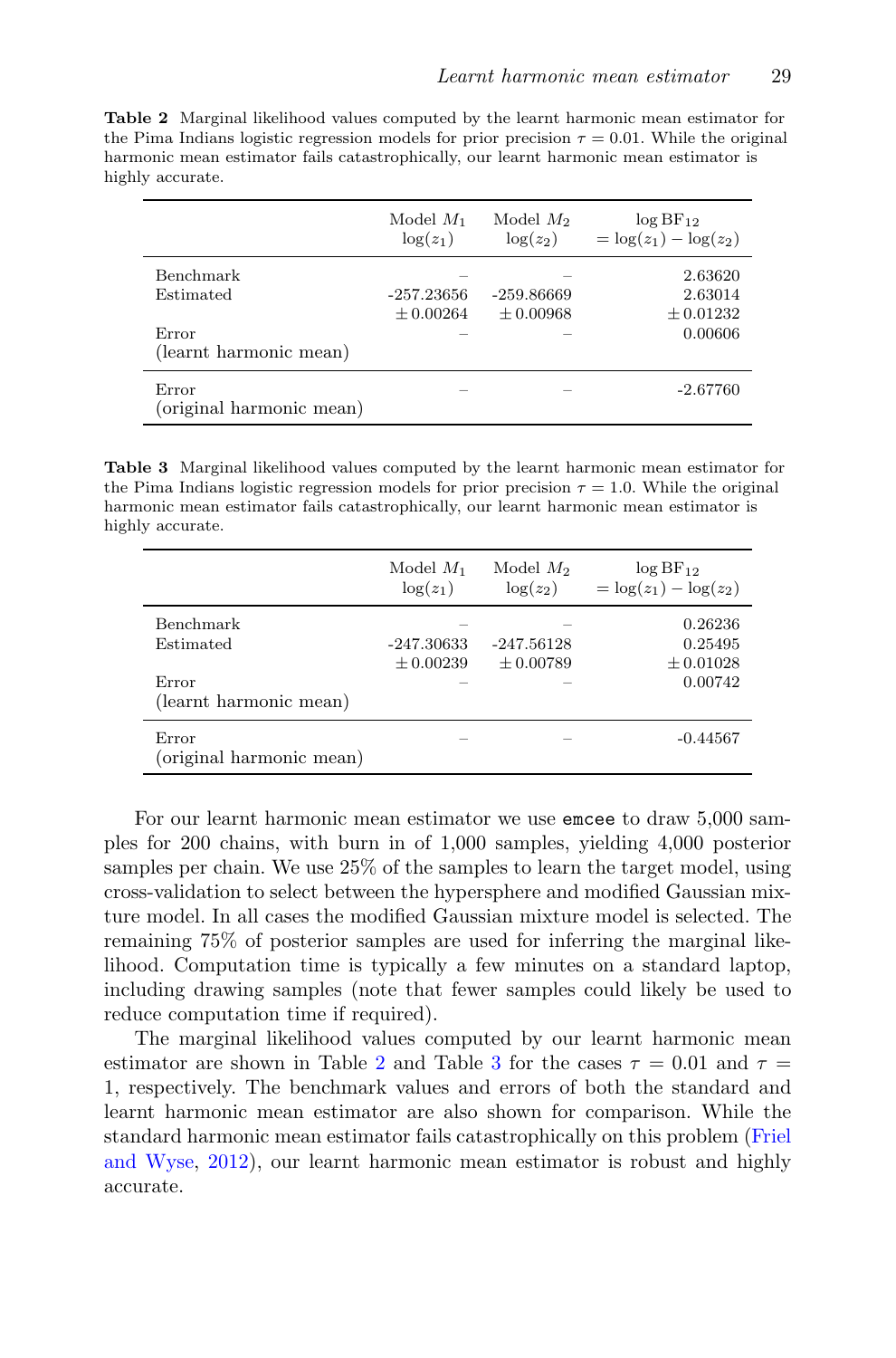## 4.5 Non-nested linear regression models: Radiata pine example

We consider another example where the original harmonic mean estimator was shown to fail catastrophically [\(Friel and Wyse,](#page-34-2) [2012\)](#page-34-2). In particular, we consider non-nested linear regression models for the Radiata pine data, which is another common benchmark data-set [\(Williams,](#page-36-9) [1959\)](#page-36-9), and show that our learnt harmonic mean estimator is highly accurate.

For  $n = 42$  trees, the Radiata pine data-set includes measurements of the maximum compression strength parallel to the grain  $y_i$ , density  $x_i$  and resin-adjusted density  $z_i$ , for specimen  $i \in \{1, ..., n\}$ . The question at hand is whether density or resin-adjusted density is a better predictor of compression strength. This motivates two Gaussian linear regression models:

Model 
$$
M_1
$$
:  $y_i = \alpha + \beta(x_i - \bar{x}) + \epsilon_i$ ,  $\epsilon_i \sim N(0, \tau^{-1})$ ; (93)

Model 
$$
M_2
$$
:  $y_i = \gamma + \delta(z_i - \bar{z}) + \eta_i$ ,  $\eta_i \sim N(0, \lambda^{-1})$ , (94)

where  $\bar{x} = \frac{1}{n} \sum_{i=1}^{n} x_i$ ,  $\bar{z} = \frac{1}{n} \sum_{i=1}^{n} z_i$ , and  $\tau$  and  $\lambda$  denote the precision (inverse variance) of the noise for the respective models.

For Model 1, Gaussian priors are assumed for the bias and linear terms:

$$
\alpha \sim \mathcal{N}\big(\mu_{\alpha}, (r_0 \tau)^{-1}\big) \tag{95}
$$

$$
\beta \sim \mathcal{N}(\mu_{\beta}, (s_0 \tau)^{-1}), \qquad (96)
$$

with means  $\mu_{\alpha} = 3000$  and  $\mu_{\beta} = 185$ , and precision scales  $r_0 = 0.06$  and  $s_0 = 6$ . A gamma prior is assumed for the noise precision:

$$
\tau \sim \text{Ga}(a_0, b_0) \,, \tag{97}
$$

with shape  $a_0 = 3$  and rate  $b_0 = 2 \times 300^2$ . The joint prior for  $(\alpha, \beta, \tau)$  then reads:

$$
\pi(\alpha, \beta, \tau) = \pi(\alpha, \beta \mid \tau)\pi(\tau)
$$
\n(98)

$$
= \pi(\alpha \mid \tau) \pi(\beta \mid \tau) \pi(\tau) \tag{99}
$$

$$
= \frac{(b_0 \tau_0)^{a_0} (r_0 s_0)^{1/2}}{2\pi \Gamma(a_0)} \exp(-b_0 \tau)
$$
  
×  $\exp\left(-\frac{\tau}{2} (r_0 (\alpha - \mu_\alpha)^2 + s_0 (\beta - \mu_\beta)^2) \right)$ . (100)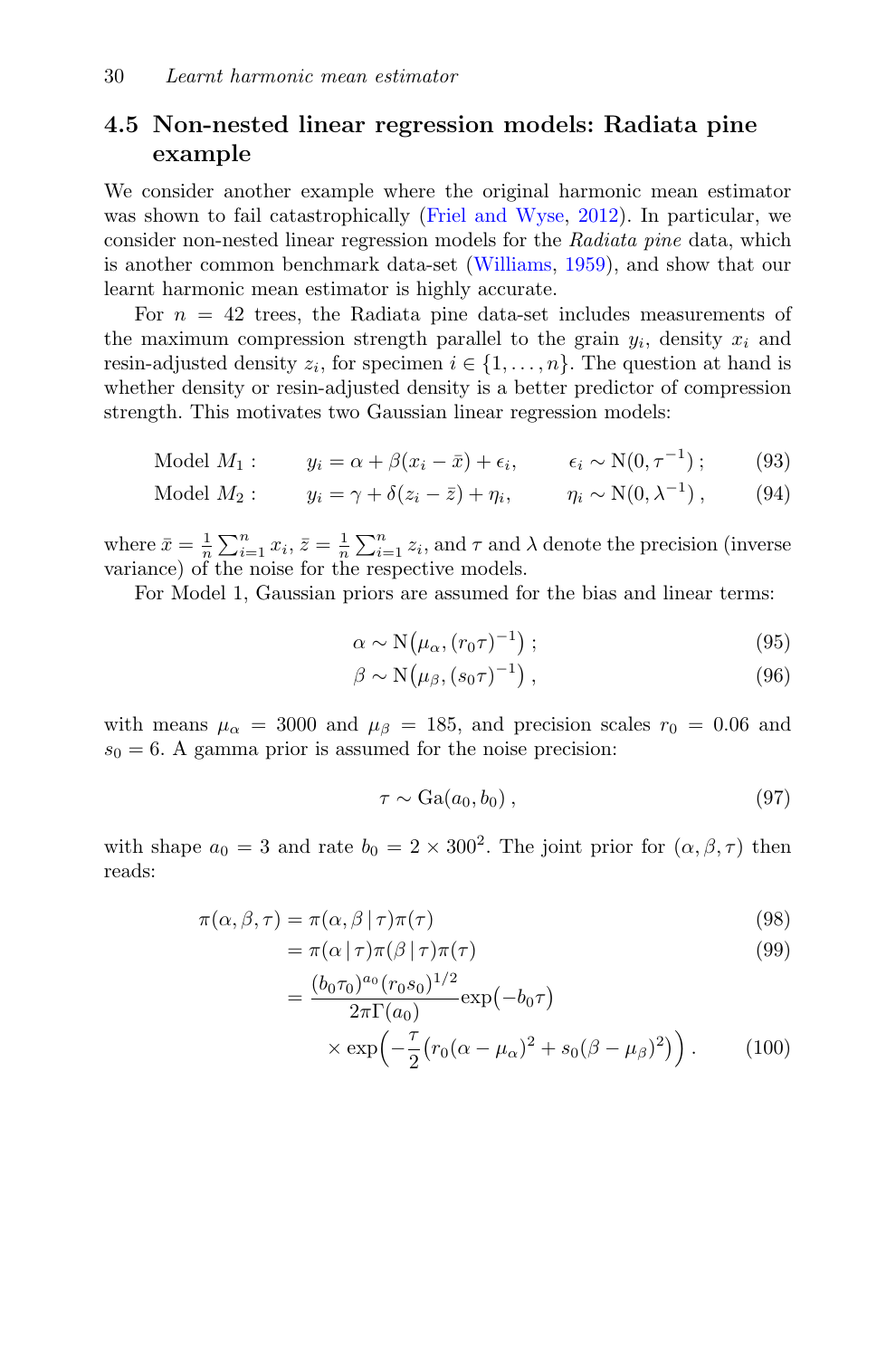

<span id="page-30-0"></span>Fig. 8 Graphical representation of the non-nested linear regression Model 1 for modelling maximum compression strength for Radiata pine. Model 2 is similar.

The likelihood for Model 1 is given by

$$
\mathcal{L}(x, y) = \prod_{i=1}^{n} P(x_i, y_i | \alpha, \beta, \tau)
$$
\n(101)

$$
= \prod_{i=1}^{n} \sqrt{\frac{\tau}{2\pi}} \exp\left(-\frac{\tau}{2} \left(y_i - \alpha - \beta(x_i - \bar{x})\right)^2\right) \tag{102}
$$

$$
= \left(\frac{\tau}{2\pi}\right)^{n/2} \exp\left(-\frac{\tau}{2}\sum_{i=1}^{n} \left(y_i - \alpha - \beta(x_i - \bar{x})\right)^2\right),\tag{103}
$$

where  $x = (x_1, \ldots, x_n)^T$  and  $y = (y_1, \ldots, y_n)^T$ . For Model 2, the priors adopted for  $(\gamma, \delta, \lambda)$  are the same as those adopted for  $(\alpha, \beta, \tau)$  of Model 1, respectively, with the same hyperparameters. The likelihood for Model 2 again takes an identical form to Model 1. A graphical representation of Model 1 is illustrated in Fig. [8](#page-30-0) (Model 2 is similar).

One reason this problem has become a common benchmark for comparing marginal likelihood estimators is that the marginal likelihood of the two models can be computed analytically. The evidence for Model 1 is given by

<span id="page-30-1"></span>
$$
z = \frac{(2b_0)^{a_0}}{\pi^{n/2}} \frac{\Gamma(a_0 + n/2)}{\Gamma(a_0)} \frac{|Q_0|^{1/2}}{|M|^{1/2}} \left(y^{\mathrm{T}} y + \mu_0^{\mathrm{T}} Q_0 \mu_0 - \nu_0^{\mathrm{T}} M \nu_0 + 2b_0\right)^{-a_0 - n/2},\tag{104}
$$

where  $\mu_0 = (\mu_\alpha, \mu_\beta)^T$ ,  $Q_0 = \text{diag}(r_0, s_0)$ ,  $M = X^T X + Q_0$ , and  $\nu_0 =$  $M^{-1}(X^{T}y+Q_{0}\mu_{0}),$  for the feature matrix X with row i containing  $(1, x_{i}-\bar{x}).$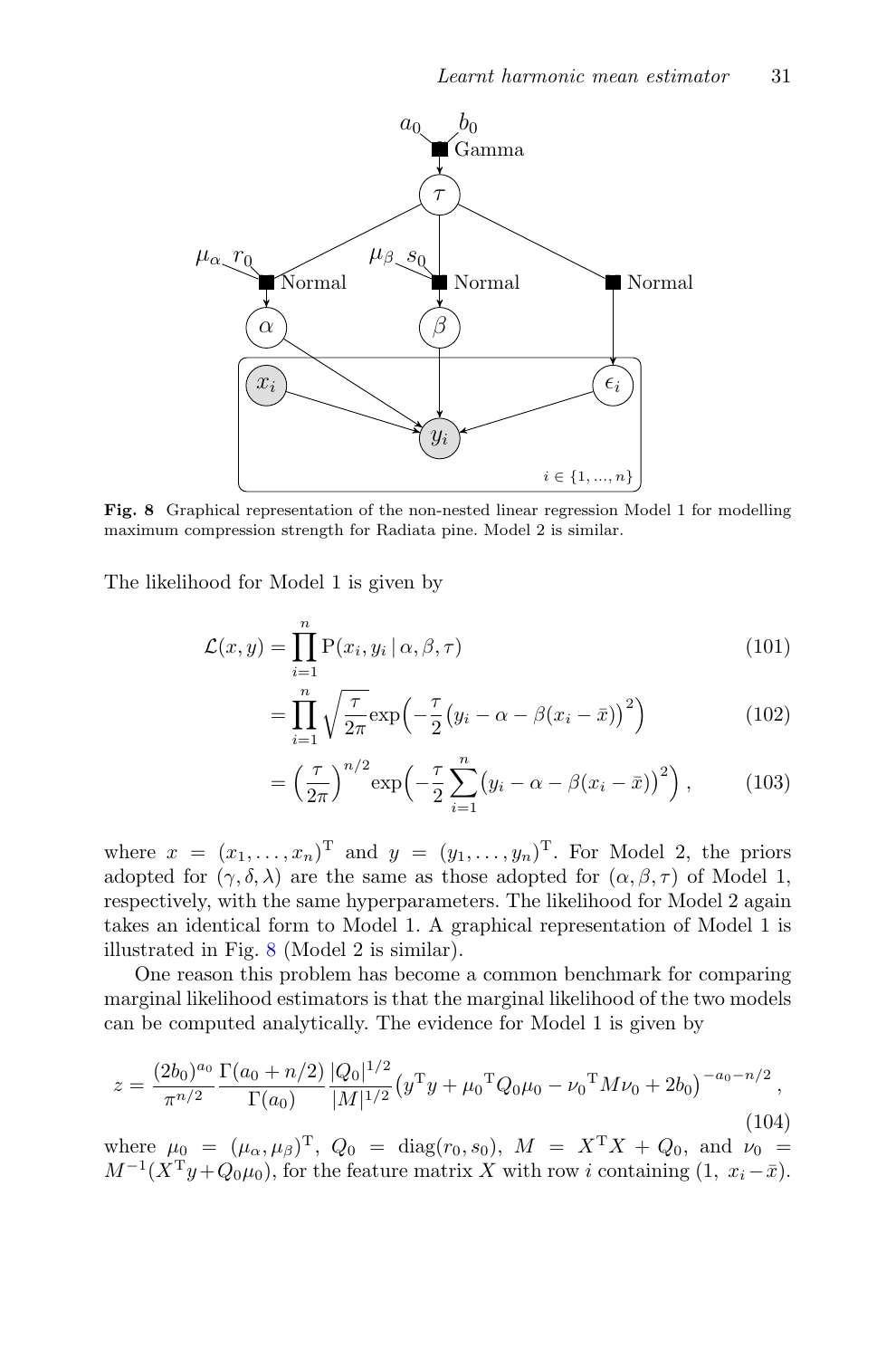|                                   | Model $M_1$<br>$\log(z_1)$ | Model $M_2$<br>$\log(z_2)$ | $log BF_{21}$<br>$= \log(z_2) - \log(z_1)$ |
|-----------------------------------|----------------------------|----------------------------|--------------------------------------------|
| Analytic                          | $-310.12829$               | $-301.70460$               | 8.42368                                    |
| Estimated                         | $-310.12807$               | $-301.70413$               | 8.42394                                    |
|                                   | $+0.00072$                 | $\pm 0.00074$              | $\pm 0.00145$                              |
| Error                             | 0.00022                    | 0.00047                    | 0.00026                                    |
| (learnt harmonic mean)            |                            |                            |                                            |
| Error<br>(original harmonic mean) |                            |                            | $-0.17372$                                 |

<span id="page-31-0"></span>Table 4 Marginal likelihood values computed analytically and by the learnt harmonic mean estimator for the Radiata pine non-nested linear regression models. While the original harmonic mean estimator fails catastrophically, our learnt harmonic mean estimator is highly accurate.

We compute the marginal likelihood analytically using [\(104\)](#page-30-1) and also numerically using our learnt harmonic mean estimator. For the learnt harmonic mean estimator we use emcee to draw 20,000 samples for 400 chains, with burn in of 2,000 samples. We use 25% of the samples to learn the target model, adopting a simple hypersphere model, and use the remaining 75% for inferring the marginal likelihood. Computation time is a few minutes on a standard laptop, including drawing samples (note that fewer samples could likely be used to reduce computation time if required).

The analytic and estimated marginal likelihood values are shown in Table [4](#page-31-0) for the two models, with the Bayes factor comparing the two models. For the values computed by our learnt harmonic mean estimator we also show the estimated uncertainty. The errors of both the standard and learnt harmonic mean estimator are shown for comparison. Note that the uncertainties estimated by the learnt harmonic mean estimator appear reasonable. While the standard harmonic mean estimator fails catastrophically on this problem [\(Friel](#page-34-2) [and Wyse,](#page-34-2) [2012\)](#page-34-2), our learnt harmonic mean estimator is highly accurate.

## 4.6 Gaussian in varying dimensions

Finally, we illustrate the application of our estimator beyond low-dimensional settings, considering experiments where the dimension of the parameter space increases. For simplicity we consider a Gaussian likelihood with a uniform prior, where the marginal likelihood can be computed analytically. We adopt the simple hypersphere model, which is effective for a Gaussian posterior. Results are illustrated in Table [5.](#page-32-1) Note that parameters were not optimised and accurate results could likely be obtained with fewer samples. Further note that the computation times recorded do not include the time accumulated during initial burn-in. It is apparent that the estimator is accurate in settings with dimensions  $\mathcal{O}(10^3)$  and potentially beyond.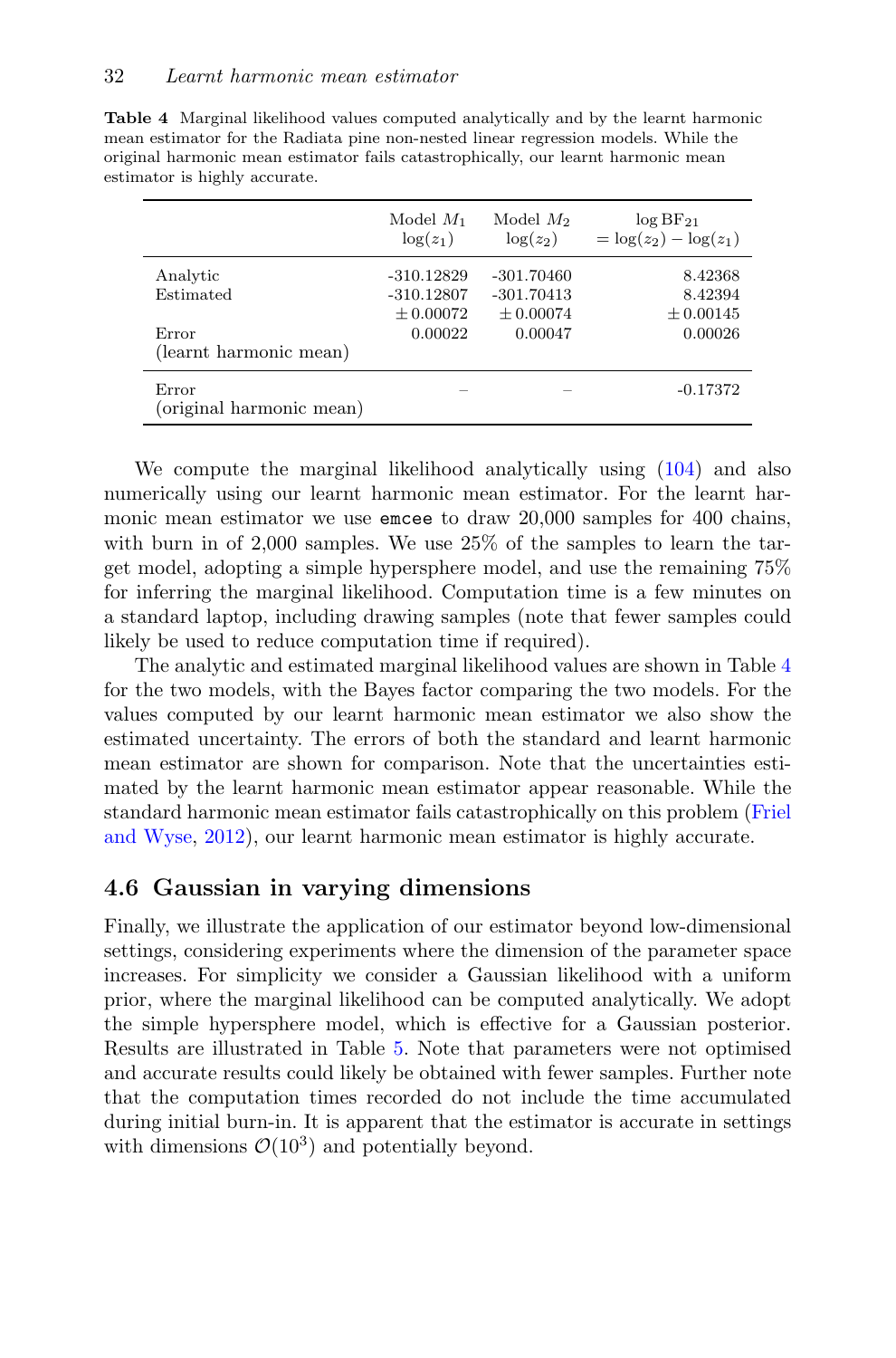| Dimension | Analytic  | Estimated | Error      | Computation    |
|-----------|-----------|-----------|------------|----------------|
|           | $\log(z)$ | $\log(z)$ | $(\%)$     | time           |
| 32        | $-29.406$ | $-29.411$ | $0.0180\%$ | $\sim 10$ sec  |
| 64        | $-58.812$ | $-58.813$ | $0.0008\%$ | $\sim20$ sec   |
| 128       | $-117.62$ | $-117.63$ | $0.0026\%$ | $\sim$ 3 min   |
| 256       | $-235.25$ | $-235.25$ | 0.0015%    | $\sim$ 18 min  |
| 512       | $-470.50$ | $-470.49$ | 0.0006%    | $\sim$ 20 min  |
| 1024      | $-940.99$ | $-941.06$ | 0.0073%    | $\sim$ 3 hours |

<span id="page-32-1"></span>Table 5 Marginal likelihood values computed analytically and by the learnt harmonic mean estimator for a Gaussian posterior in varying dimensions. Note that parameters were not optimised and results could likely be computed to comparable accuracy with fewer samples (i.e. with lower computation time). Further note that the computation times recorded do not include the time accumulated during initial burn-in.

## <span id="page-32-0"></span>5 Software package

The learnt harmonic mean estimator is implemented in the harmonic software package[4](#page-32-2) , which is open source and publicly available. Careful consideration has been given to the design and implementation of the code, following software engineer best practices (for example, at the time of release test coverage is over 96%).

Since the learnt harmonic mean estimator requires samples from the posterior distribution only, the harmonic code is agnostic to the method or code used to generate posterior samples. That said, harmonic works exceptionally well with MCMC sampling techniques that naturally provide samples from multiple chains by their ensemble nature, such as affine invariance ensemble samplers [\(Goodman and Weare,](#page-35-12) [2010\)](#page-35-12). As discussed in Sec. [2,](#page-4-0) we advocate running a number of independent MCMC chains and using all of the correlated samples within a chain to avoid the loss of efficiency that otherwise results from thinning an MCMC chain. The emcee code<sup>[5](#page-32-3)</sup> [\(Foreman-Mackey et al,](#page-34-8) [2013\)](#page-34-8) provides an excellent implementation of the affine invariance ensemble samplers proposed by [Goodman and Weare](#page-35-12) [\(2010\)](#page-35-12). emcee is thus a natural choice for use with harmonic and we have specifically designed harmonic to ensure it works seamlessly with emcee (although of course other samplers can also be considered). In code Listing 1 we give an example of usage of harmonic with emcee to demonstrate how easy it is to use the combination for marginal likelihood estimation.

<span id="page-32-2"></span><sup>4</sup><https://github.com/astro-informatics/harmonic>

<span id="page-32-3"></span><sup>5</sup><https://emcee.readthedocs.io/en/stable/>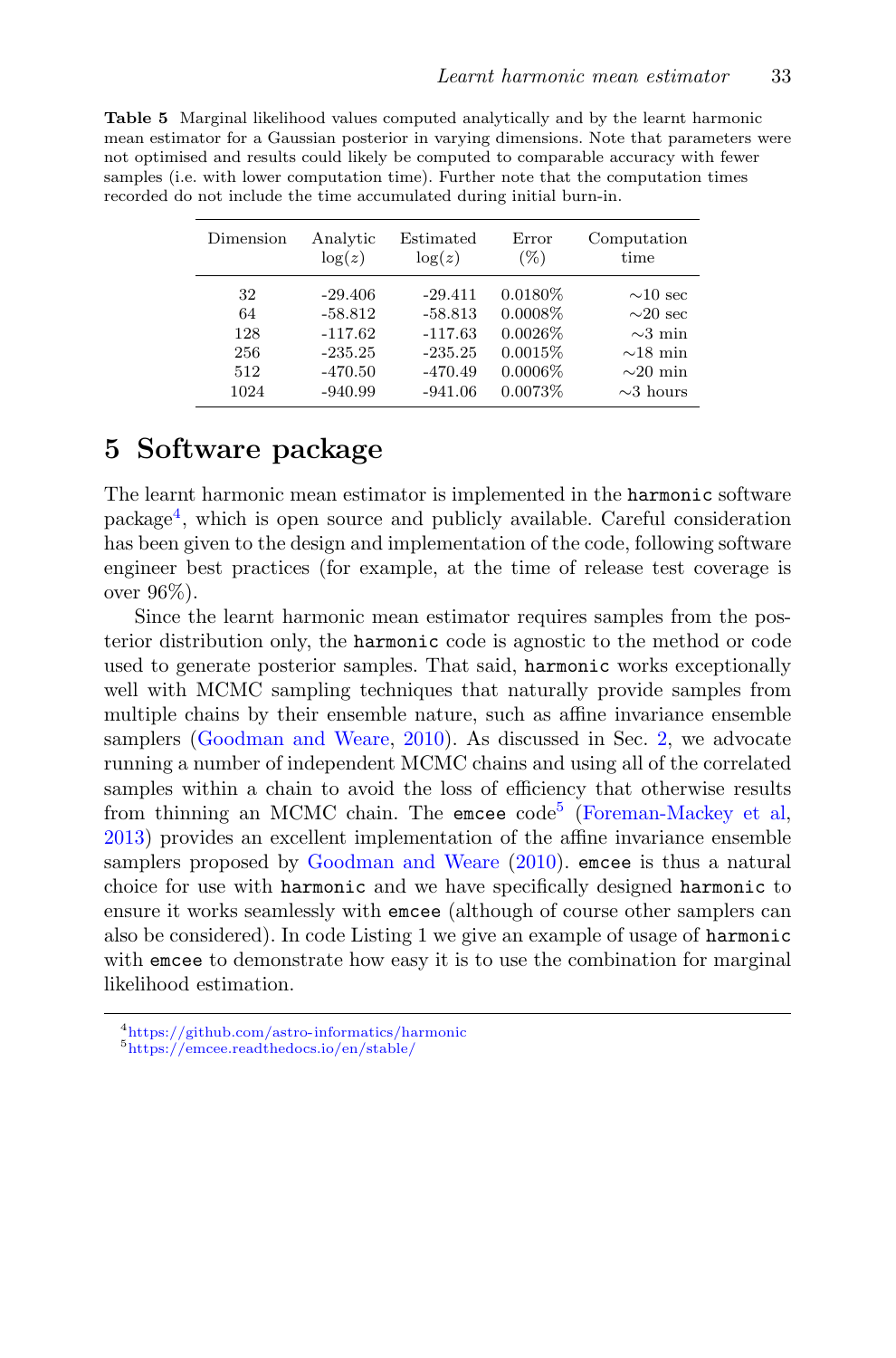```
1 import numpy as np
2 import emcee
3 import harmonic
4
5 \# Run sampler
6 sampler = emcee. EnsembleSampler (nchains, ndim, ln_posterior,
                                            \arg s = [posterior = arg s]8 \text{ (pos, prob, state)} = \text{ sampler.run.mcmc} (\text{pos, samples-per-chain})9 samples = np. as contiguous array (sampler. chain [:, nburn : , : ])
10 \ln \text{prob} = \text{np.a} \text{scontiguous} \text{array} (\text{sampler.lnprobability}[:\text{,} \text{rburn} : ] )11
12 \# Set up chains
\frac{13}{13} chains = harmonic. Chains (ndim)<br>14 chains . add_chains _3d (samples, lnprob)
14 chains . add_chains_3d (samples,
15 chains_train, chains_infer = \setminus16 harmonic utils split data (chains, training prop)
17
18 \# Fit model
19 model = harmonic . model . KernelDensity Estimate (ndim, domain, h hyper parameter)
                                                             h y p er _p ar a m e t er s )
21 model. fit ( chains_train . samples, chains_train . ln_posterior)
22
23 \# Compute evidence
24 ev = harmonic. Evidence (chains_infer.nchains, model)
25 ev. add_chains ( chains_infer )
26 ln_evidence, ln_evidence_std = ev.compute_ln_evidence()
   Listing 1 Example usage of harmonic to compute the marginal likelihood, using emcee to
```
perform MCMC sampling.

## <span id="page-33-0"></span>6 Conclusions

We present the learnt harmonic mean estimator to solve the problematic large variance of the original estimator. The construction of our estimator follows by interpreting the harmonic mean estimator as importance sampling and introducing a new target distribution that is learned to approximate the optimal but inaccessible target (the normalised posterior), while minimising the variance of the resulting estimator. We discuss techniques to compute the variance of the estimator, its variance and to perform a number of additional computational sanity checks. The estimator is implemented in the publicly available harmonic software code. We demonstrate the application of our learnt harmonic mean estimator on numerous benchmark problems, including a number of pathological examples where the original harmonic mean estimator fails catastrophically. In all cases our estimator is robust and highly accurate. The current work opens up a number of avenues for future research. For example, similar approaches can be taken in MCMC sampling more generally were appropriate target, sampling densities or proposal distributions may be learned. Since the learnt harmonic mean is agnostic to the sampling strategy, it is also an ideal solution for computing the marginal likelihood for model comparison in likelihood-free inference. We are already actively pursuing this avenue of research, with promising preliminary results.

Acknowledgments. This work was supported by the Leverhulme Trust and by EPSRC grant EP/W007673/1. For the purpose of open access, the authors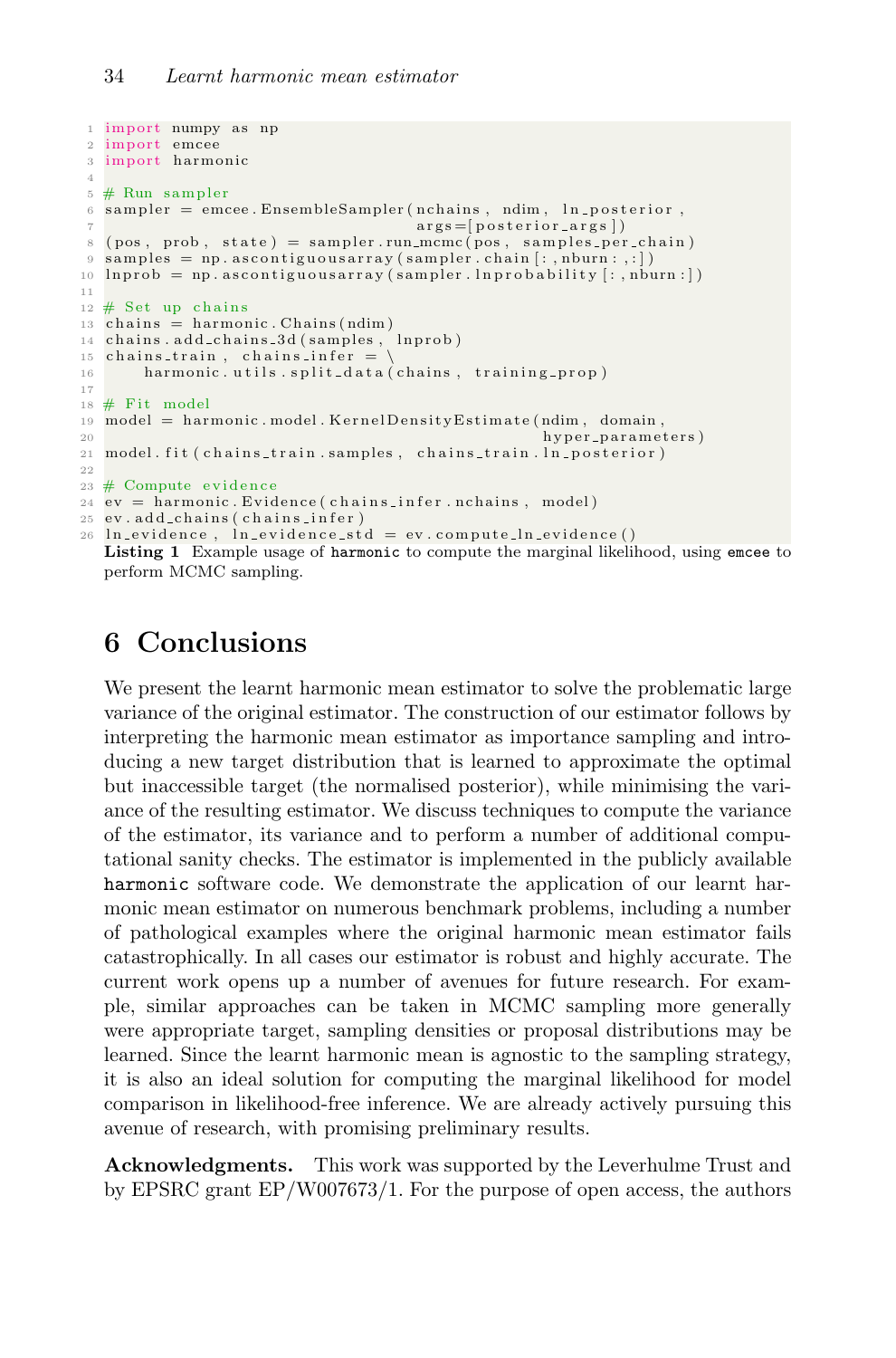have applied a Creative Commons Attribution (CC BY) licence to any Author Accepted Manuscript version arising.

## References

<span id="page-34-10"></span>Bernardo J, Smith A (1994) Bayesian theory. New York

- <span id="page-34-7"></span>Brewer BJ, Pártay LB, Csányi G (2011) Diffusive nested sampling. Statistics and Computing 21:649–656
- <span id="page-34-1"></span>Cai X, McEwen JD, Pereyra M (2021) High-dimensional Bayesian model selection by proximal nested sampling. SIAM Journal on Imaging Sciences, submitted [https://arxiv.org/abs/arXiv:2106.03646]({https://arxiv.org/abs/arXiv:2106.03646})
- <span id="page-34-3"></span>Chib S (1995) Marginal likelihood from the gibbs output. Journal of the American Statistical Association 90(432):1313–1321
- <span id="page-34-4"></span>Chib S, Jeliazkov I (2001) Marginal likelihood from the Metropolis-Hastings output. Journal of the American Statistical Association 96:270–281
- <span id="page-34-9"></span>Cho E, Cho MJ, Eltinge J (2005) The variance of sample variance from a finite population. International Journal of Pure and Applied Mathematics 21(3):389
- <span id="page-34-0"></span>Clyde M, Berger J, Bullard F, et al (2007) Current challenges in bayesian model choice. In: Statistical challenges in modern astronomy IV, p 224
- <span id="page-34-5"></span>Feroz F, Hobson MP (2008) Multimodal nested sampling: an efficient and robust alternative to Markov Chain Monte Carlo methods for astronomical data analyses. Mon Not Roy Astron Soc 384:449–463. [https://doi.org/10.](https://doi.org/10.1111/j.1365-2966.2007.12353.x) [1111/j.1365-2966.2007.12353.x,](https://doi.org/10.1111/j.1365-2966.2007.12353.x) [https://arxiv.org/abs/arXiv:0704.3704]({https://arxiv.org/abs/arXiv:arXiv:0704.3704})
- <span id="page-34-6"></span>Feroz F, Hobson MP, Bridges M (2009) MultiNest: an efficient and robust bayesian inference tool for cosmology and particle physics. Mon Not Roy Astron Soc 398:1601–1614. [https://doi.org/10.1111/j.1365-2966.2009.14548.](https://doi.org/10.1111/j.1365-2966.2009.14548.x) [x,](https://doi.org/10.1111/j.1365-2966.2009.14548.x) [https://arxiv.org/abs/arXiv:0809.3437]({https://arxiv.org/abs/arXiv:arXiv:0809.3437})
- <span id="page-34-8"></span>Foreman-Mackey D, Hogg DW, Lang D, et al (2013) emcee: The mcmc hammer. PASP 125:306–312. [https://doi.org/10.1086/670067,](https://doi.org/10.1086/670067) [https://arxiv.]({https://arxiv.org/abs/1202.3665}) [org/abs/1202.3665]({https://arxiv.org/abs/1202.3665})
- <span id="page-34-2"></span>Friel N, Wyse J (2012) Estimating the evidence – a review. Statistica Neerlandica 66(3):288–308. [https://doi.org/10.1111/j.1467-9574.2011.](https://doi.org/10.1111/j.1467-9574.2011.00515.x) [00515.x,](https://doi.org/10.1111/j.1467-9574.2011.00515.x) URL [http://dx.doi.org/10.1111/j.1467-9574.2011.00515.x,](http://dx.doi.org/10.1111/j.1467-9574.2011.00515.x) [https:]({https://arxiv.org/abs/arXiv:arXiv:1111.1957}) [//arxiv.org/abs/arXiv:1111.1957]({https://arxiv.org/abs/arXiv:arXiv:1111.1957})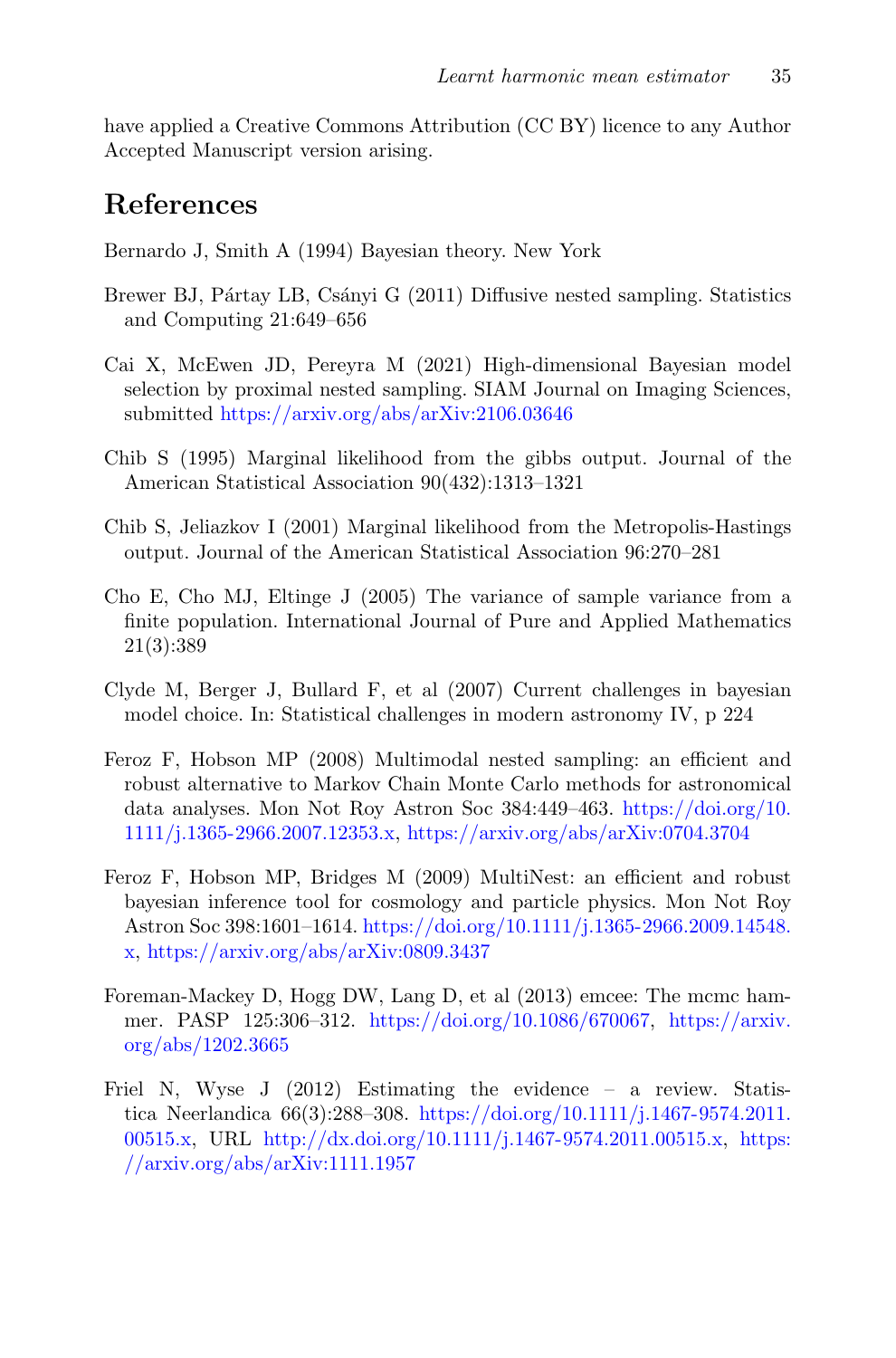- <span id="page-35-10"></span>Gelfand AE, Dey DK (1994) Bayesian model choice: asymptotics and exact calculations. Journal of the Royal Statistical Society: Series B (Methodological) 56(3):501–514
- <span id="page-35-12"></span>Goodman J, Weare J (2010) Ensemble samplers with affine invariance. Communications in applied mathematics and computational science  $5(1)$ :65–80
- <span id="page-35-13"></span>Green PJ (1995) Reversible jump markov chain monte carlo computation and bayesian model determination. Biometrika 82(4):711–732
- <span id="page-35-9"></span>van Haasteren R (2014) Marginal likelihood calculation with mcmc methods. In: Gravitational Wave Detection and Data Analysis for Pulsar Timing Arrays. Springer, p 99–120
- <span id="page-35-4"></span>Handley WJ, Hobson MP, Lasenby AN (2015) POLYCHORD: nested sampling for cosmology. Mon Not Roy Astron Soc 450:L61–L65. [https://doi.org/10.](https://doi.org/10.1093/mnrasl/slv047) [1093/mnrasl/slv047,](https://doi.org/10.1093/mnrasl/slv047) [https://arxiv.org/abs/arXiv:1502.01856]({https://arxiv.org/abs/arXiv:arXiv:1502.01856})
- <span id="page-35-1"></span>Hastings WK (1970) Monte Carlo sampling methods using Markov chains and their applications. Biometrika 57:97–109
- <span id="page-35-6"></span>Heavens A, Fantaye Y, Mootoovaloo A, et al (2017) Marginal Likelihoods from Monte Carlo Markov Chains. ArXiv [https://arxiv.org/abs/arXiv:1704.]({https://arxiv.org/abs/arXiv:arXiv:1704.03472}) [03472]({https://arxiv.org/abs/arXiv:arXiv:1704.03472}) [stat.CO]
- <span id="page-35-8"></span>Lenk P (2009) Simulation pseudo-bias correction to the harmonic mean estimator of integrated likelihoods. Journal of Computational and Graphical Statistics 18(4):941–960
- <span id="page-35-11"></span>Link WA, Eaton MJ (2012) On thinning of chains in mcmc. Methods in ecology and evolution  $3(1):112-115$
- <span id="page-35-2"></span>Marshall PJ, Hobson MP, Slosar A (2003) Bayesian joint analysis of cluster weak lensing and Sunyaev-Zel'dovich effect data. Mon Not Roy Astron Soc 346:489–500
- <span id="page-35-0"></span>Metropolis N, Rosenbluth AW, Rosenbluth MN, et al (1953) Equation of state by fast computing machines. J Chemical Physics 21:1087–1092
- <span id="page-35-3"></span>Neal R (2001) Annealed importance sampling. Statistics and Computing 11:125–139
- <span id="page-35-7"></span>Neal RM (1994) Contribution to the discussion of "approximate bayesian inference with the weighted likelihood bootstrap" by newton ma, raftery ae. JR Stat Soc Ser A (Methodological) 56:41–42
- <span id="page-35-5"></span>Newton MA, Raftery AE (1994) Approximate bayesian inference with the weighted likelihood bootstrap. Journal of the Royal Statistical Society Series